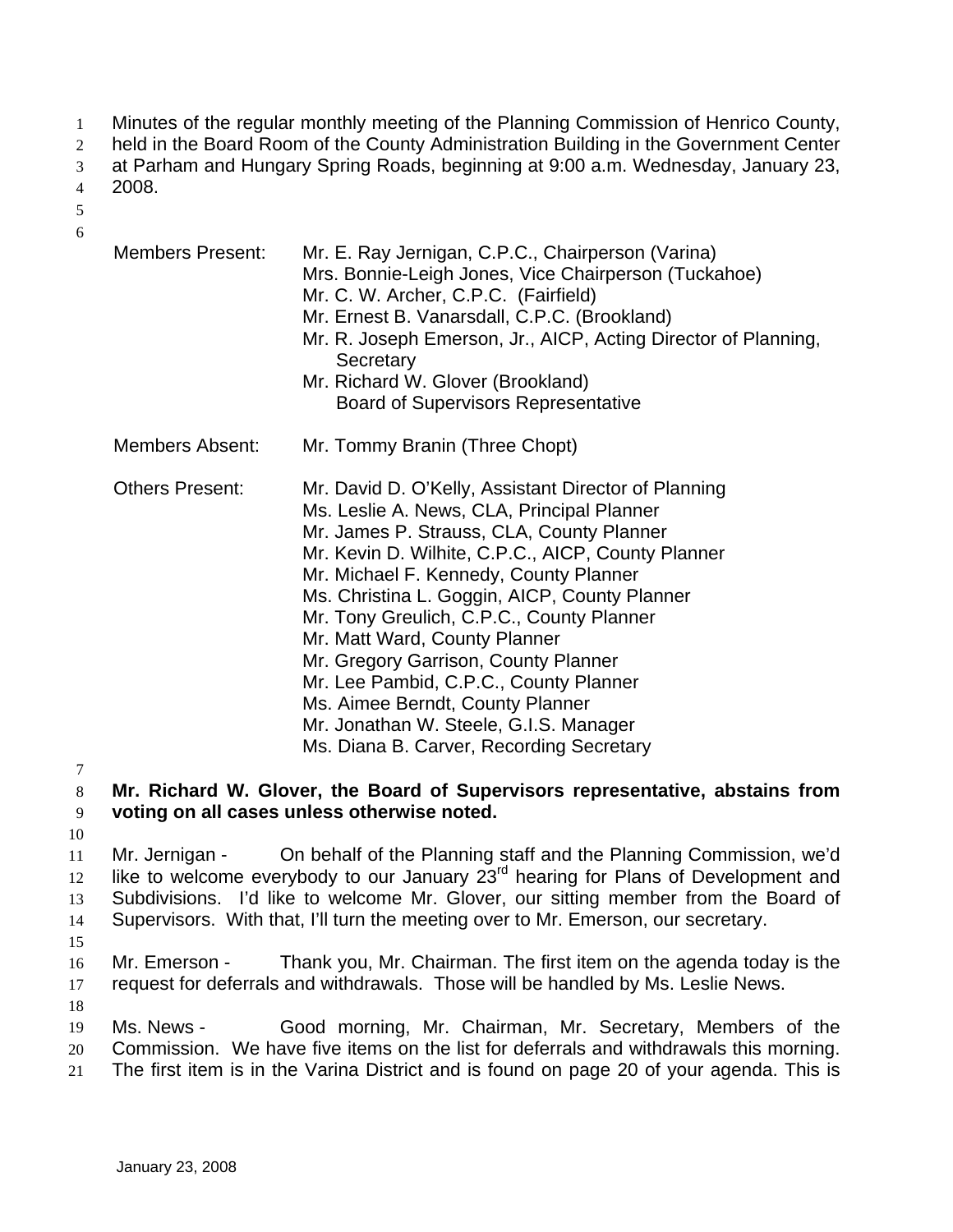SUB-28-07. It's a reconsideration for Selph Ridge (May 2006 Plan). The applicant has requested a deferral to the February 27, 2008 meeting. 22 23

24

### 25 **SUBDIVISION RECONSIDERATION** *(Deferred from the December 12, 2007 Meeting)*

26

SUB-28-06 Selph Ridge (May 2006 Plan) White Oak and Elko Roads **Engineering Design Associates for FJCB, LLC:** The 9.997-acre site proposed for a subdivision of 8 singlefamily homes is located approximately 700 feet north of Chillie Lane and Scaffold Court on parcel 856-705-2677. The zoning is A-1, Agricultural District. Individual well and septic tank/drainfield. **(Varina) 8 Lots** 

27 28 29 30 Mr. Jernigan - The Is there any opposition to the deferral of SUB-28-06, Selph Ridge (May 2006 Plan)? No opposition. With that, I will move for deferral of SUB-28-06, Selph Ridge (May 2006 Plan), to February 27, 2008, by request of the applicant.

32 Mr. Vanarsdall - Second.

33 34 35 Mr. Jernigan - **Motion by Mr. Jernigan, seconded by Mr. Vanarsdall.** All in favor say aye. All opposed say no. The ayes have it; the motion passes.

36

31

37 38 At request of the applicant, the Planning Commission deferred SUB-28-06, Selph Ridge (May 2006 Plan), to its February 27, 2008 meeting.

39

40 41 42 43 Ms. News - The Mext on page 21 of your agenda and located in the Tuckahoe District is POD-68-07. This is a master plan and POD for The Shire @ Pump and Church in the Tuckahoe District. The applicant is requesting a deferral to the February 27, 2008 meeting.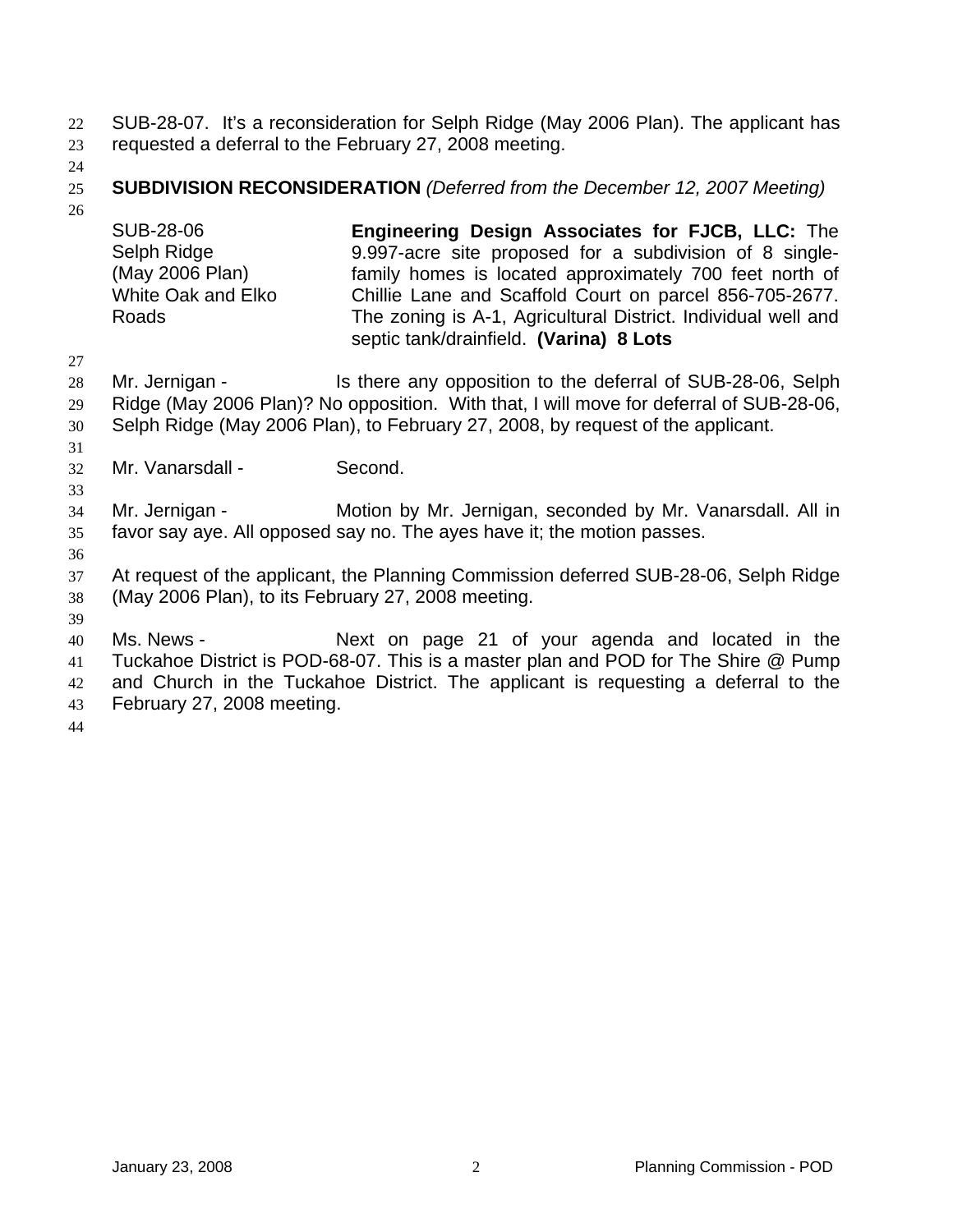# 45 **PLAN OF DEVELOPMENT & MASTER PLAN**

- 46 *(Deferred from the December 12, 2007 Meeting)*
- 47

| 48                   | POD-68-07<br>The Shire @ Pump and<br>Church - Church Road<br>and Pump Road | Kimley Horn for Kevin McFadden and The Rebkee<br><b>Company:</b> Request for approval of a plan of development<br>and master plan as required by Chapter 24, Section 24-<br>106 of the Henrico County Code, to construct five, one-<br>story retail buildings (Buildings 1-5) totaling 50,480 square<br>feet and a master plan for a future one-story retail building<br>(Building 6) totaling 12,900 square feet. The 21-acre site is<br>located at the southwest corner of the intersection of Pump<br>and Church Roads on parcels 739-754-7156 and 739-753-<br>1396. The zoning is B-2C, Business District (Conditional),<br>C-1C, Conservation District, RTHC, Residential<br>Townhouse District (Conditional) and R-3AC, One-Family<br>Residence District (Conditional), B-3, Business District and<br>R-5A, General Residence District. County water and<br>sewer. (Tuckahoe) |
|----------------------|----------------------------------------------------------------------------|-------------------------------------------------------------------------------------------------------------------------------------------------------------------------------------------------------------------------------------------------------------------------------------------------------------------------------------------------------------------------------------------------------------------------------------------------------------------------------------------------------------------------------------------------------------------------------------------------------------------------------------------------------------------------------------------------------------------------------------------------------------------------------------------------------------------------------------------------------------------------------------|
| 49<br>50<br>51       | Mr. Jernigan -                                                             | Is there any opposition to the deferral of POD-68-07, and the<br>master plan for The Shire @ Pump and Church? No opposition, Mrs. Jones.                                                                                                                                                                                                                                                                                                                                                                                                                                                                                                                                                                                                                                                                                                                                            |
| 52<br>53<br>54<br>55 | Mrs. Jones -<br>applicant.                                                 | I move deferral of POD-68-07, and the master plan for The<br>Shire @ Pump and Church, to the February 27, 2008 meeting, by request of the                                                                                                                                                                                                                                                                                                                                                                                                                                                                                                                                                                                                                                                                                                                                           |
| 56<br>57             | Mr. Vanarsdall -                                                           | Second.                                                                                                                                                                                                                                                                                                                                                                                                                                                                                                                                                                                                                                                                                                                                                                                                                                                                             |
| 58<br>59<br>60       | Mr. Jernigan -                                                             | Motion by Mrs. Jones, seconded by Mr. Vanarsdall. All in<br>favor say aye. All opposed say no. The ayes have it; the motion passes.                                                                                                                                                                                                                                                                                                                                                                                                                                                                                                                                                                                                                                                                                                                                                 |
| 61<br>62<br>63       |                                                                            | At the request of the applicant, the Planning Commission deferred POD-68-07, The<br>Shire @ Pump and Church, to its February 27, 2008 meeting.                                                                                                                                                                                                                                                                                                                                                                                                                                                                                                                                                                                                                                                                                                                                      |
| 64<br>65<br>66<br>67 | Ms. News -                                                                 | The next item is on page 27 of your agenda and located in<br>the Tuckahoe District. This is POD-3-08, Third Presbyterian Church Addition. The<br>applicant requests deferral to the February 27, 2008 meeting.                                                                                                                                                                                                                                                                                                                                                                                                                                                                                                                                                                                                                                                                      |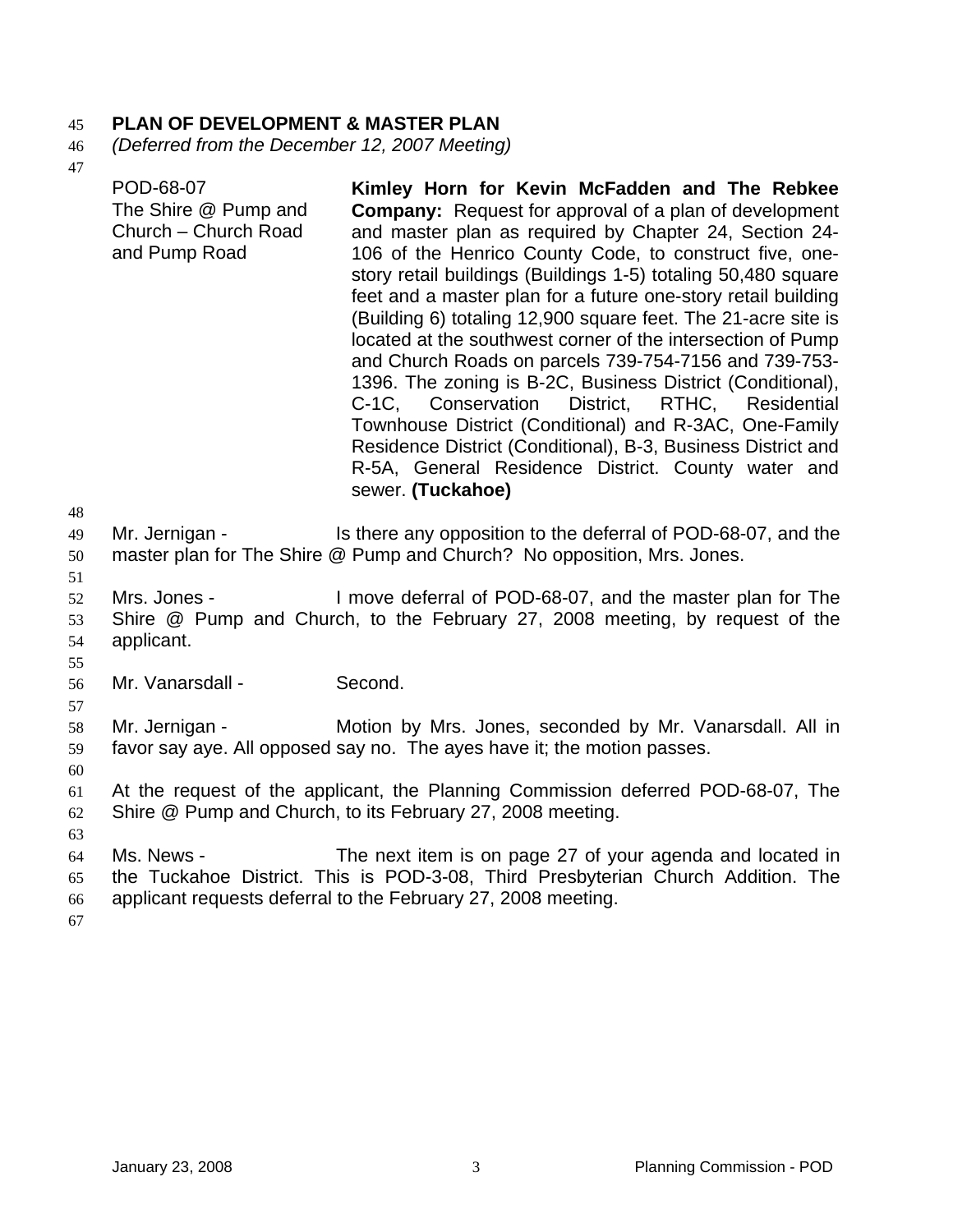### 68 **PLAN OF DEVELOPMENT**

| 69                   |                                                                |                                                                                                                                                                                                                                                                                                                                                                                                                                                                                                                                                                                                                                                             |
|----------------------|----------------------------------------------------------------|-------------------------------------------------------------------------------------------------------------------------------------------------------------------------------------------------------------------------------------------------------------------------------------------------------------------------------------------------------------------------------------------------------------------------------------------------------------------------------------------------------------------------------------------------------------------------------------------------------------------------------------------------------------|
|                      | POD-3-08<br><b>Third Presbyterian Church</b><br>Addition       | Rummel Klepper & Kahl, LLP for Trustees of Third<br>Presbyterian Church: Request for approval of a plan of<br>development, as required by Chapter 24, Section 24-106<br>of the Henrico County Code, to construct a two and a half<br>story, 46,268 square foot addition to an existing church, a<br>tot lot and parking area improvements. The 3.34-acre site<br>is located at on the west line of Forest Avenue at its<br>intersection with Silverspring Drive on parcels 756-737-<br>8569, 7779, 7986 and 757-737-0393. The zoning is R-3,<br>One-Family Residence District and R-2, One-Family<br>Residence District. County water and sewer. (Tuckahoe) |
| 70                   |                                                                |                                                                                                                                                                                                                                                                                                                                                                                                                                                                                                                                                                                                                                                             |
| 71<br>72<br>73       | Mr. Jernigan -<br>Presbyterian Church Addition? No opposition. | Is there any opposition to the deferral of POD-3-08, Third                                                                                                                                                                                                                                                                                                                                                                                                                                                                                                                                                                                                  |
| 74<br>75<br>76<br>77 | Mrs. Jones -                                                   | I move deferral of POD-3-08, Third Presbyterian Church<br>Addition, to the February 27, 2008 meeting, by request of the applicant.                                                                                                                                                                                                                                                                                                                                                                                                                                                                                                                          |
| 78<br>79             | Mr. Vanarsdall -                                               | Second.                                                                                                                                                                                                                                                                                                                                                                                                                                                                                                                                                                                                                                                     |
| 80<br>81             | Mr. Jernigan -                                                 | Motion by Mrs. Jones, seconded by Mr. Vanarsdall. All in<br>favor say aye. All opposed say no. The ayes have it; the motion passes.                                                                                                                                                                                                                                                                                                                                                                                                                                                                                                                         |
| 82<br>83<br>84       |                                                                | At the request of the applicant, the Planning Commission deferred POD-3-08, Third<br>Presbyterian Church Addition, to its February 27, 2008 meeting.                                                                                                                                                                                                                                                                                                                                                                                                                                                                                                        |
| 85<br>86<br>87<br>88 | Ms. News -                                                     | The next item is on page 34 of your agenda and is located in<br>the Brookland District. This is POD-4-08, Flagstop Carwash @ Parham Road. The<br>applicant has requested a deferral to the February 27, 2008 meeting.                                                                                                                                                                                                                                                                                                                                                                                                                                       |
| 89<br>90             | <b>PLAN OF DEVELOPMENT</b>                                     |                                                                                                                                                                                                                                                                                                                                                                                                                                                                                                                                                                                                                                                             |
| 91                   |                                                                |                                                                                                                                                                                                                                                                                                                                                                                                                                                                                                                                                                                                                                                             |
|                      | <b>POD-4-08</b><br>Flagstop Carwash @                          | Balzer & Associates, Inc. for Royal Oldsmobile<br>Company and Robert C. Schrum, Jr.: Request for                                                                                                                                                                                                                                                                                                                                                                                                                                                                                                                                                            |

Parham Road – 9802 E. Parham Road approval of a plan of development as required by Chapter 24, Section 24-106 of the Henrico County Code, to construct a one-story, 4,160 square foot carwash. The 2.17-acre site is located on the south line of E. Parham Road, approximately 550 feet east of W. Broad Street (U.S. Route 250) on parcels 762-754-6047 and part of 7326. The zoning is B-3, Business District and B-3C, Business District (Conditional). County water and sewer. **(Brookland)**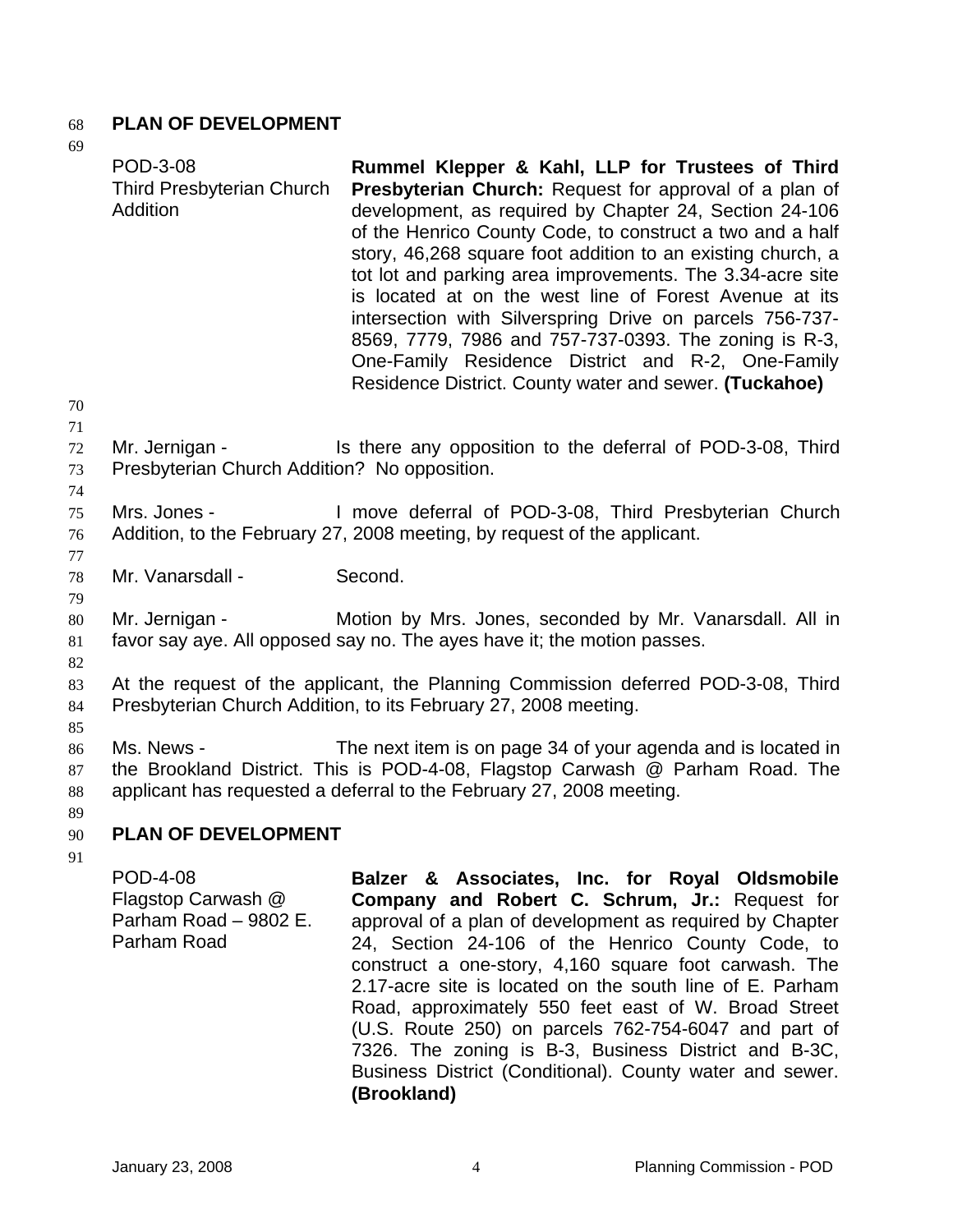92 93 94 95 96 97 98 99 100 101 102 103 104 105 106 107 108 109 110 111 112 113 114 115 116 117 118 119 120 121 122 123 Mr. Jernigan - Is there any opposition the deferral of POD-4-08, Flagstop Carwash @ Parham Road? No opposition, Mr. Vanarsdall. Mr. Vanarsdall - I move that POD-4-08, Flagstop Carwash @ Parham Road, be deferred to February 27, 2008, at the applicant's request. Mr. Archer - Second. Mr. Jernigan - **Motion by Mr. Vanarsdall, seconded by Mr. Archer. All in** favor say aye. All opposed say no. The ayes have it; the motion carries. At the request of the applicant, the Planning Commission deferred POD-4-08, Flagstop Carwash @ Parham Road, to it's February 27, 2008 meeting. Ms. News - The final item is on page 39 of your agenda and is located in the Three Chopt District. This is POD-42-06, West Broad Village – Prospect Homes Townhomes. There is an addendum item indicating a change in the caption from Eagle to Prospect Homes. The applicant is requesting a deferral to the February 27, 2008 meeting. **PLAN OF DEVELOPMENT – PROSPECT HOMES ARCHITECTURALS**  POD-42-06 West Broad Village – W. Broad St./Three Chopt Road **Timmons Group and Lessard Group, Inc. for Eagle Construction of Virginia and Unicorp National Developments, Inc.:** Request for approval of Prospect Homes architectural plans, as required by Chapter 24, Section 24-106 of the Henrico County Code, to construct 96 townhouses for sale (brownstones). The 12-acre portion of the 115.04-acre site is located along the south line of W. Broad Street (U. S. Route 250), the north line of Three Chopt Road, and the east line of the future John Rolfe Parkway on part of parcel 742-760-7866. The zoning is UMUC, Urban Mixed Use District (Conditional) and WBSO, West Broad Street Overlay District. County water and sewer. **(Three Chopt)**  Mr. Jernigan - Is there any opposition to the deferral of POD-42-06, West Broad Village – Prospect Homes? No one. Mrs. Jones - The Mr. Chairman, I will not be voting on this item due to a representational conflict. Mr. Jernigan - Ckay. Thank you. Mr. Archer?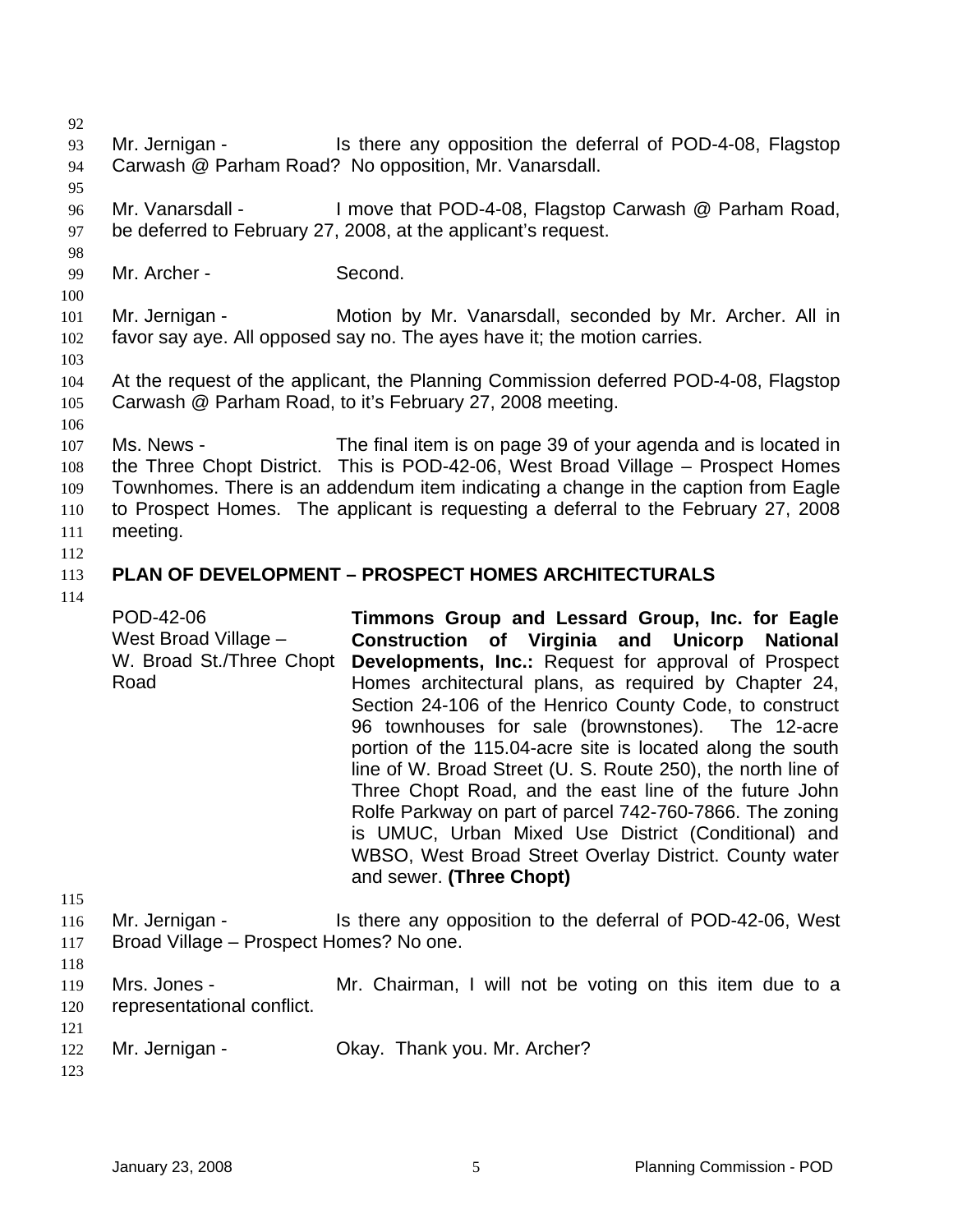Mr. Archer - Yes. I will move deferral of POD-42-06, West Broad Village, to the February 27, 2008 meeting, at the applicant's request. 124 125 126 127 128 129 130 131 132 133 134 135 136 137 138 139 140 141 142 143 144 145 146 147 148 149 150 151 152 153 154 155 156 157 Mr. Vanarsdall - Second. Mr. Jernigan - **Motion by Mr. Archer, seconded by Mr. Vanarsdall. All in** favor say aye. All opposed say no. The ayes have it; the motion passes. The vote was as follows: Mr. Jernigan - Yes Mrs. Jones - Abstain Mr. Archer - Yes Mr. Vanarsdall - Yes Mr. Branin – Absent At the request of the applicant, the Planning Commission deferred POD-42-06, West Broad Village, to its February 27, 2008 meeting. Ms. News - Staff is not aware of any further deferrals. Mr. Emerson - Does the Commission have any deferrals that they wish to make at this time? With that, the next item on your agenda is the expedited agenda. In order to be on the expedited agenda, the staff must be recommending approval of the applicant's request subject to the annotations on the plan and the applicant must be in agreement with staff's recommendations. If there is any known opposition to the approval of a plan, the items shall be removed from the expedited agenda. Ms. News will be handling the expedited agenda. I would like to note at this time that our Board member, Mr. Glover, has indicated that his vote should be recorded as an abstention, unless he notes otherwise. Ms. News – There are 12 items on the expedited agenda this morning. The first item is found on page 4 of your agenda and is located in the Brookland District. This is a transfer of approval, POD-95-79 for the Hartford Office Building. Staff

158 recommends approval.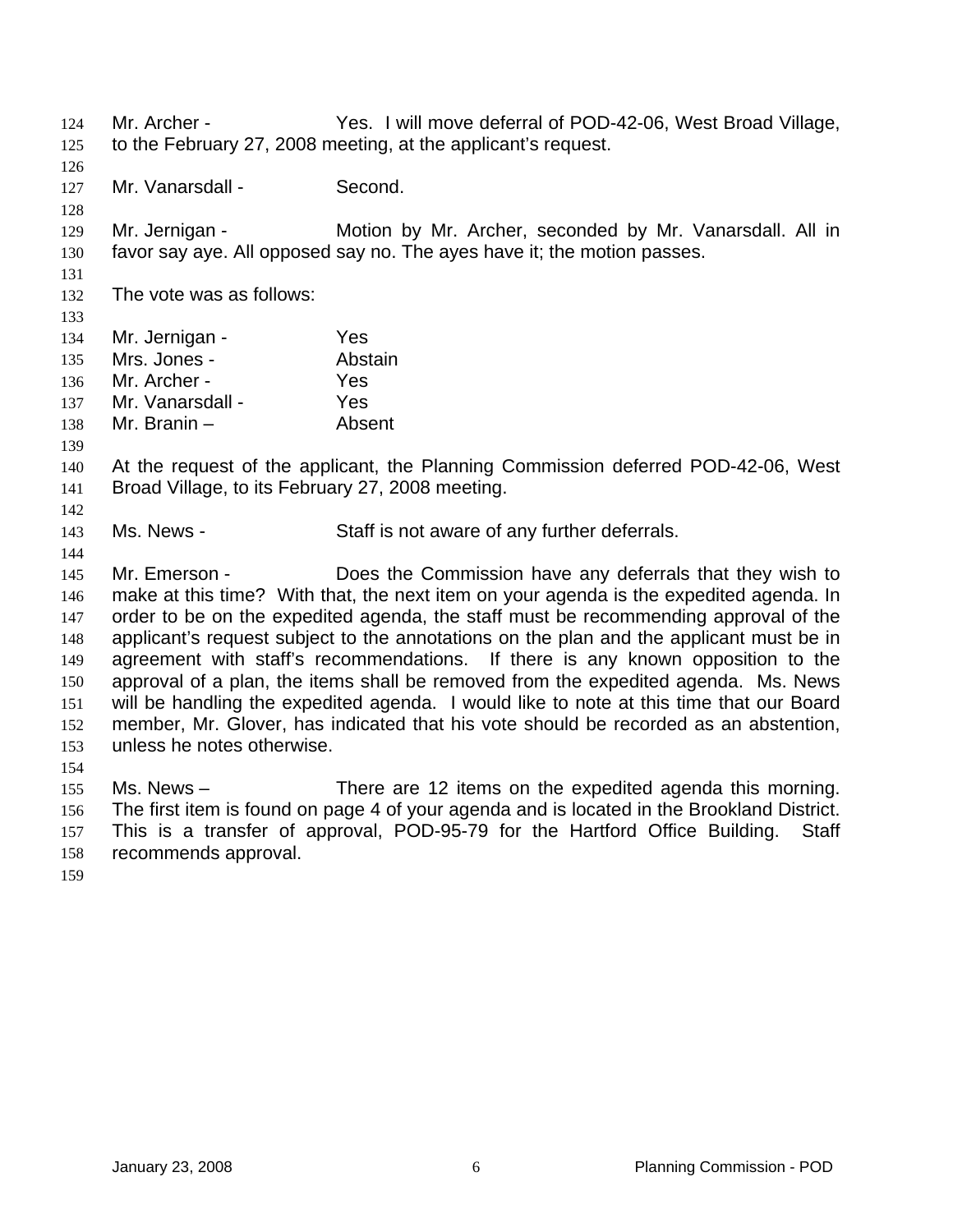## 160 **TRANSFER OF APPROVAL**

|            | POD-95-79<br>Hartford Office Building -<br>7800 Carousel Lane | Catholic Diocese of Richmond: Request for transfer of<br>approval as required by Chapter 24, Section 24-106 of the<br>Henrico County Code from Parham and Broad, A Virginia<br>Partnership and HCC, LC to Catholic Diocese of<br>Richmond. The 4.04-acre site is located on the southwest<br>corner of the intersection of E. Parham Road and Shrader<br>Road on parcel 763-754-6737. The zoning is O-3, Office<br>District. County water and sewer. (Brookland) |
|------------|---------------------------------------------------------------|------------------------------------------------------------------------------------------------------------------------------------------------------------------------------------------------------------------------------------------------------------------------------------------------------------------------------------------------------------------------------------------------------------------------------------------------------------------|
| 162        |                                                               |                                                                                                                                                                                                                                                                                                                                                                                                                                                                  |
| 163<br>164 | Mr. Jernigan -<br>Hartford Office Building? No opposition.    | Is there opposition to transfer of approval POD-95-79,                                                                                                                                                                                                                                                                                                                                                                                                           |
| 165        |                                                               |                                                                                                                                                                                                                                                                                                                                                                                                                                                                  |
| 166        | Mr. Vanarsdall -                                              | I move that POD-95-79, Hartford Office Building,<br>be                                                                                                                                                                                                                                                                                                                                                                                                           |
| 167        | approved with condition #1.                                   |                                                                                                                                                                                                                                                                                                                                                                                                                                                                  |
| 168        |                                                               |                                                                                                                                                                                                                                                                                                                                                                                                                                                                  |
| 169        | Mrs. Jones -                                                  | Second.                                                                                                                                                                                                                                                                                                                                                                                                                                                          |
| 170        |                                                               |                                                                                                                                                                                                                                                                                                                                                                                                                                                                  |
| 171        | Mr. Jernigan -                                                | Motion by Mr. Vanarsdall, seconded by Mrs. Jones. All in                                                                                                                                                                                                                                                                                                                                                                                                         |
| 172        |                                                               | favor say aye. All opposed say no. The ayes have it; the motion carries.                                                                                                                                                                                                                                                                                                                                                                                         |
| 173        |                                                               |                                                                                                                                                                                                                                                                                                                                                                                                                                                                  |
| 174        |                                                               | The Planning Commission approved the transfer of approval for POD-95-79, Hartford                                                                                                                                                                                                                                                                                                                                                                                |
| 175        |                                                               | Office Building, from Parham and Broad, A Virginia Partnership and HCC, LC to                                                                                                                                                                                                                                                                                                                                                                                    |
| 176        |                                                               | Catholic Diocese of Richmond, subject to the standard and added conditions previously                                                                                                                                                                                                                                                                                                                                                                            |
| 177        | approved, and the following additional condition:             |                                                                                                                                                                                                                                                                                                                                                                                                                                                                  |
| 178<br>179 | 1.                                                            | The applicant has corrected all deficiencies as identified in the inspection report                                                                                                                                                                                                                                                                                                                                                                              |
| 180        |                                                               | dated November 1, 2007 with the exception of missing landscaping. A bond                                                                                                                                                                                                                                                                                                                                                                                         |
| 181        |                                                               | shall be posted to cover the remaining landscaping site deficiencies, and such                                                                                                                                                                                                                                                                                                                                                                                   |
| 182        |                                                               | deficiencies shall be corrected by May 15, 2008.                                                                                                                                                                                                                                                                                                                                                                                                                 |
| 183        |                                                               |                                                                                                                                                                                                                                                                                                                                                                                                                                                                  |
| 184        | Ms. News -                                                    | The next item is located in the Varina District. This is a                                                                                                                                                                                                                                                                                                                                                                                                       |
| 185        |                                                               | transfer for approval for POD-29-07, Sam's Club @ The Shops at White Oak Village.                                                                                                                                                                                                                                                                                                                                                                                |
| 186        | Staff recommends approval.                                    |                                                                                                                                                                                                                                                                                                                                                                                                                                                                  |
| 187        |                                                               |                                                                                                                                                                                                                                                                                                                                                                                                                                                                  |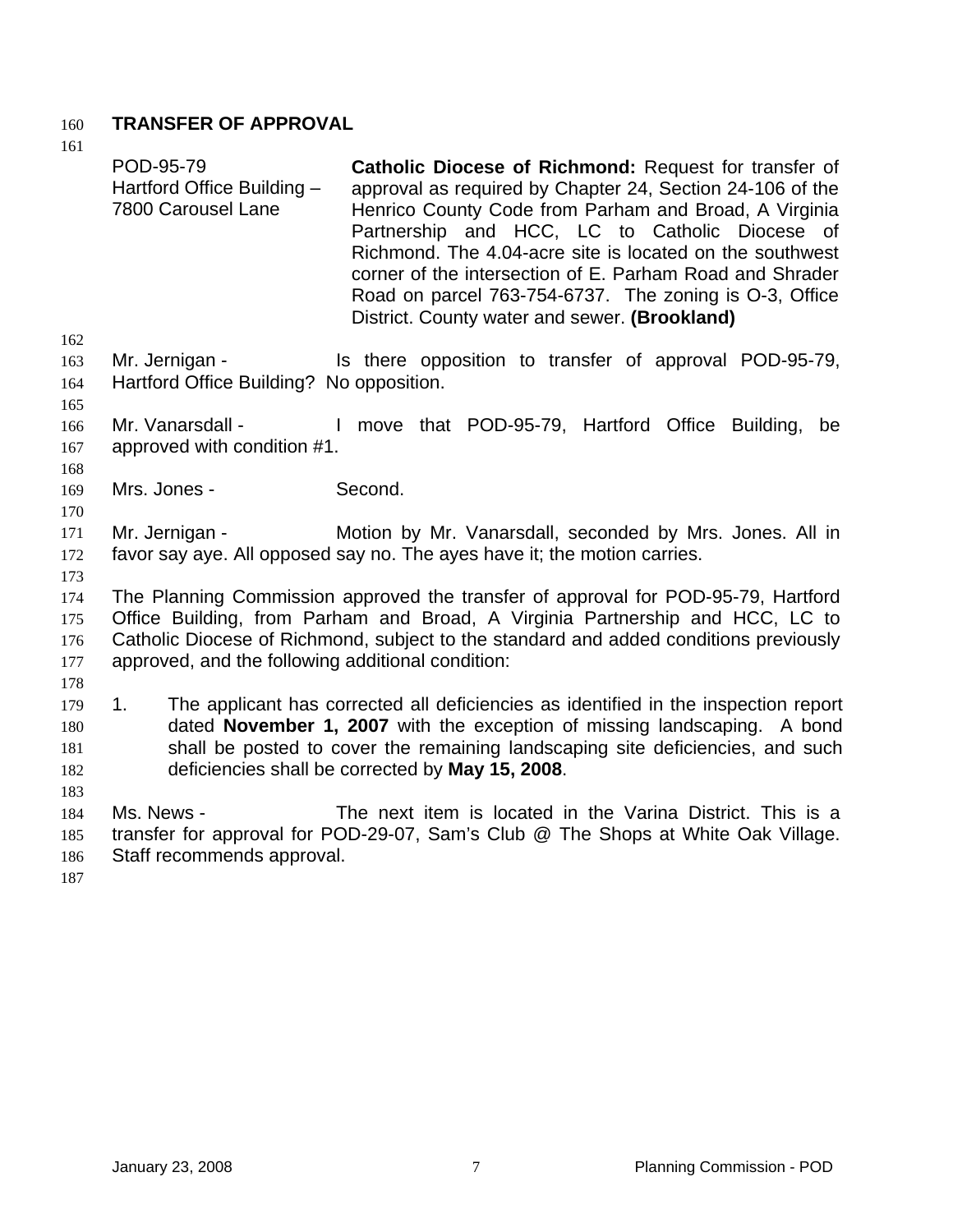### 188 **TRANSFER OF APPROVAL**

189

POD-29-07 Sam's Club @ The Shops at White Oak Village – 4571 S. Laburnum Avenue **Troutman Sanders, LLP for Sam's East, Inc.:** Request for transfer of approval as required by Chapter 24, Section 24-106 of the Henrico County Code from Forest City Commercial Group and Laburnum Associates LLC to Sam's East, Inc., A Delaware Corporation. The 13.39-acre site is located at the northeast intersection of Audubon Drive and S. Laburnum Avenue on parcel 816-717-3498. The zoning is B-3C, Business District (Conditional) and ASO, Airport Safety Overlay District. County water and sewer. **(Varina)** 

190

195 196 197

191 192 193 Mr. Jernigan - Is there any opposition to transfer of approval POD-29-07, Sam's Club @ The Shops at White Oak Village? No opposition. With that, I will move for approval of transfer of approval POD-29-07, Sam's Club @ The Shops at White Oak

- 194 Village.
	- Mrs. Jones Second.

198 199 Mr. Jernigan - **Motion made by Mr. Jernigan, seconded by Mrs. Jones. All** in favor say aye. All opposed say no. The ayes have it; the motion passes.

200

201 202 203 204 The Planning Commission approved the transfer of approval for POD-29-07, Sam's Club @ The Shops at White Oak Village, from Forest City Commercial Group and Laburnum Associates, LLC to Sam's East, Inc., subject to the standard and added conditions previously approved.

205

206 207 208 Ms. News - The next item is on page 6 of your agenda and located in the Brookland District. This is a transfer of approval for POD-10-81, the Beatley & Gravitt Office Building. Staff recommends approval.

209

#### 210 **TRANSFER OF APPROVAL**

211

POD-10-81 Beatley & Gravitt Office Building – 2219 Dabney Road **hd Dabney Road, LLC for J. Irvin Beatley Et Als:**  Request for transfer of approval as required by Chapter 24, Section 24-106 of the Henrico County Code from J. Irvin Beatley Et Als to hd Dabney Road, LLC. The 0.5 acre site is located on the east line of Dabney Road, approximately 750 feet north of Jacque Street at 2219 Dabney Road on parcel 778-736-1875. The zoning is M-2, General Industrial District. County water and sewer. **(Brookland)** 

212

213 214 Mr. Jernigan - Is there any opposition to transfer of approval POD-10-81, Beatley & Gravitt Office Building? No opposition, Mr. Vanarsdall.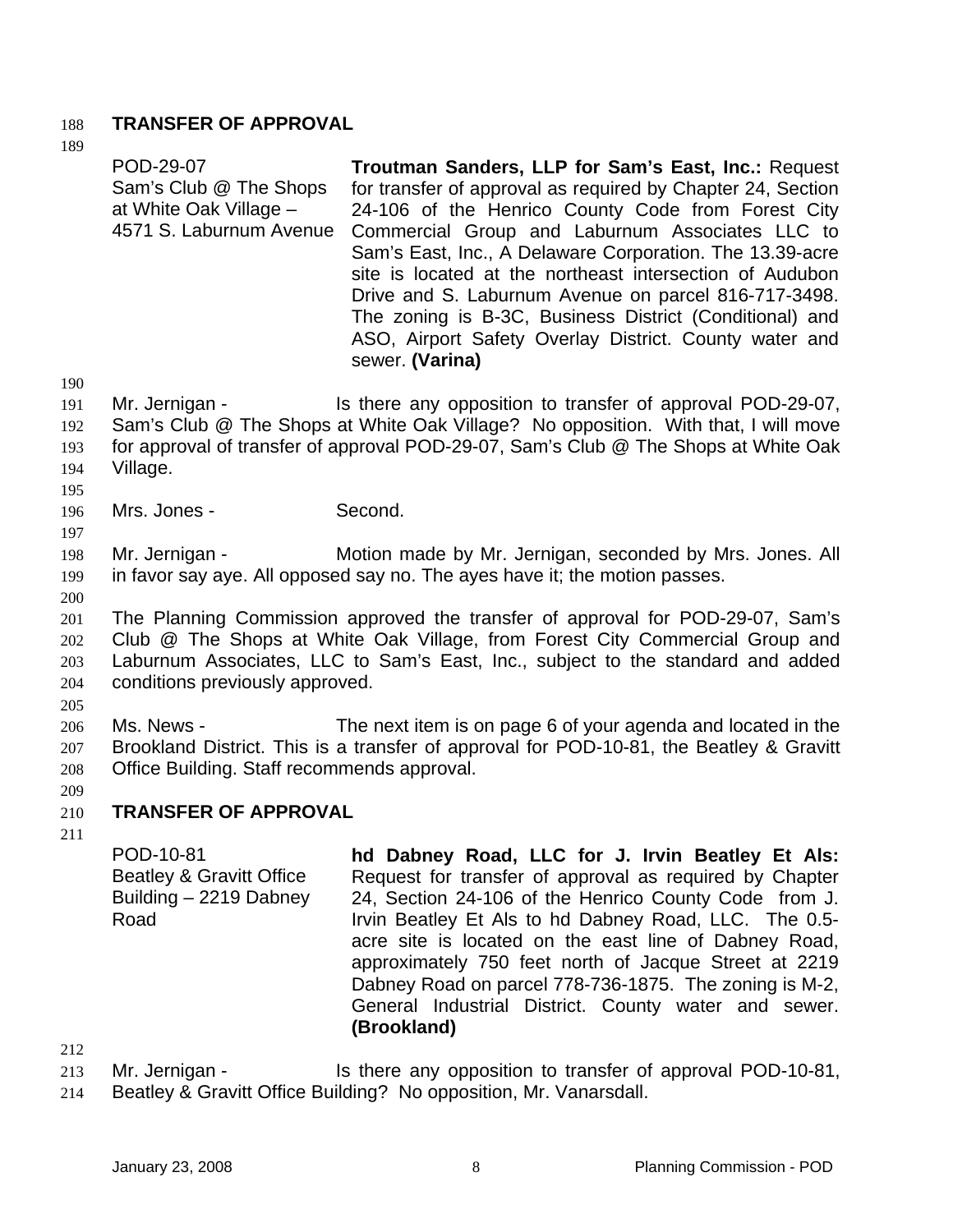Mr. Vanarsdall - With that, I move that transfer of approval POD-10-81, Beatley & Gravitt Office Building, be approved on the expedited agenda. 215 216 217 218 219 220 221 222 223 224 225 226 227 228 229 230 231 232 233 234 235 236 237 238 239 240 241 242 243 244 245 246 247 248 249 Mr. Archer - Second. Mr. Jernigan - **Motion by Mr. Vanarsdall, seconded by Mr. Archer. All in** favor say aye. All opposed say no. The ayes have it; the motion passes. The Planning Commission approved transfer of approval for POD-10-81, Beatley & Gravitt Office Building, from J. Irvin Beatley Et Als to hd Dabney Road, LLC, subject to the standard and added conditions previously approved. Ms. News - Next on page 7 of your agenda and located in the Brookland District is a transfer of approval for POD-67-85, Paragon Place I. Staff recommends approval. **TRANSFER OF APPROVAL**  POD-67-85 Paragon Place I – 6800 Paragon Place **Brandywine Operating Partnership, LP for DRA CRT Paragon Place Center, LLC:** Request for transfer of approval as required by Chapter 24, Section 24-106 of the Henrico County Code from DRA CRT Paragon Place Center, LLC to Brandywine Operating Partnership, L.P. The 8.1-acre site is located on the south line of Bethlehem Road, approximately 675 feet south of Glenside Drive at 6800 Paragon Place on parcel 768-746-6985. The zoning is B-2C, Business District (Conditional). County water and sewer. **(Brookland)**  Mr. Jernigan - The Is there any opposition to transfer of approval POD-67-85, Paragon Place I? No opposition. Mr. Vanarsdall - I move transfer of approval POD-67-85, Paragon Place I, be approved on the expedited agenda with Condition #1. Mr. Archer - Second. Mr. Jernigan - **Motion by Mr. Vanarsdall, seconded by Mr. Archer. All in** favor say aye. All opposed say no. The ayes have it; the motion passes. The Planning Commission approved the transfer of approval request for POD-67-85, Paragon Place I, from DRA CRT Paragon Place Center, LLC to Brandywine Operating Partnership, L.P., subject to the standard and added conditions previously approved, and the following additional condition: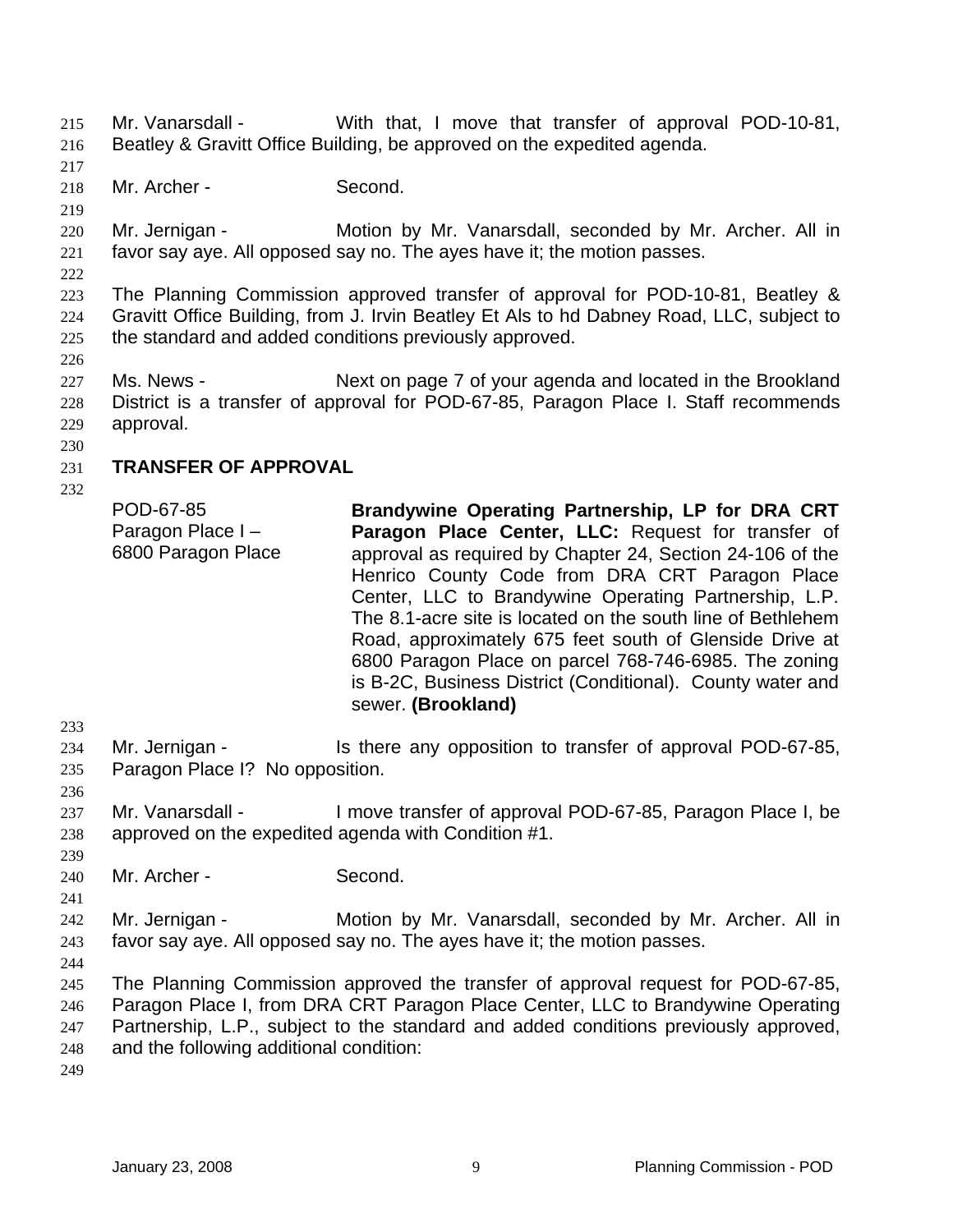1. The site deficiencies, as identified in the inspection report dated **January 4, 2008** shall be corrected by **March 31, 2008.** 250 251

252

253 254 255 Ms. News - The next item is on page 8 of your agenda and located in the Three Chopt District. This is transfer of approval for POD-13-82, Willard Building. Staff recommends approval.

#### 257 **TRANSFER OF APPROVAL**

258

256

POD-13-82 Willard Building – 2601 Willard Road **Williams Mullen for FC Richmond I, LLC:** Request for transfer of approval as required by Chapter 24, Section 24- 106 of the Henrico County Code from North Gayton Company to FC Richmond I, LLC. The 1.136-acre site is located on the south line of Willard Road between Waco Street and Grenoble Road on parcel 765-748-1932. The zoning is M-1, Light Industrial District. County water and sewer. **(Three Chopt)** 

259

262

265

267

270

260 261 Mr. Jernigan - Is there any opposition to transfer of approval POD-13-82, Willard Building? No opposition.

263 264 Mr. Archer - The Mr. Chairman, I move approval of POD-13-82, Willard Building, subject to the staff recommendation.

266 Mr. Vanarsdall - Second.

268 269 Mr. Jernigan - **Motion by Mr. Archer, seconded by Mr. Vanarsdall. All in** favor say aye. All opposed say no. The ayes have it; the motion passes.

271 272 273 The Planning Commission approved the transfer of approval for POD-13-82, Willard Building, from North Gayton Company to FC Richmond I, LLC., subject to the standard and added conditions previously approved.

274

275 276 277 Ms. News - The next item is on page 9 of your agenda and is located in the Three Chopt District. This is a transfer of approval for POD-93-84, Forest Plaza I Building. Staff recommends approval.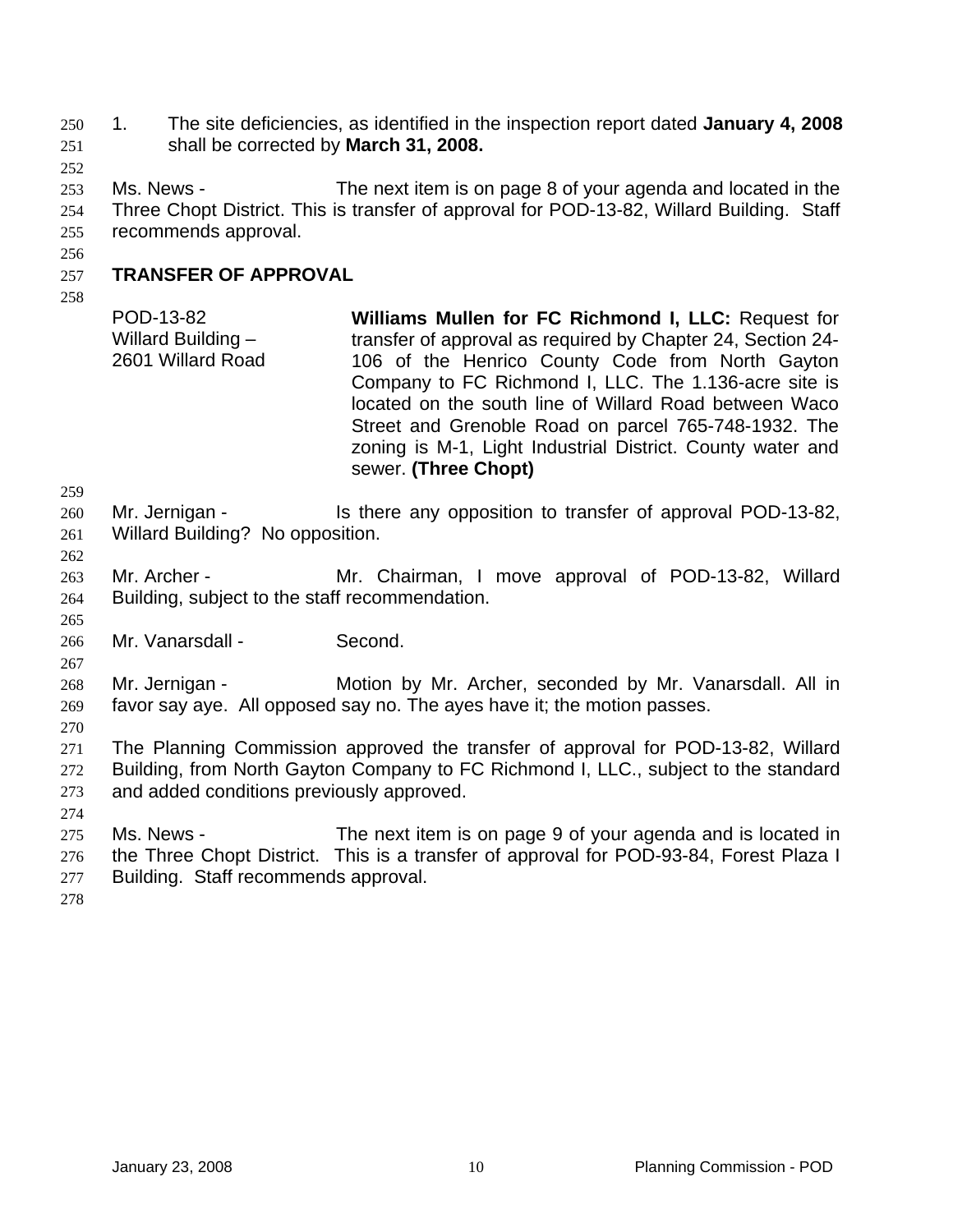# 279 **TRANSFER OF APPROVAL**

280

|                               | POD-93-84<br>Forest Plaza I Building -<br>7201 Glen Forest Avenue                                                                                                                                                                                                  | Williams Mullen for FC Richmond II, LLC: Request for<br>transfer of approval as required by Chapter 24, Section 24-<br>106 of the Henrico County Code from Virginia Investment<br>Corporation and Pruitt Properties, Inc. to FC Richmond II,<br>LLC. The 2.798-acre site is located on the northwest<br>corner of the intersection of Forest Avenue and Glen<br>Forest Drive on parcel 764-745-2062. The zoning is O-3C,<br>Office District (Conditional). County water and sewer.<br>(Three Chopt) |  |  |
|-------------------------------|--------------------------------------------------------------------------------------------------------------------------------------------------------------------------------------------------------------------------------------------------------------------|-----------------------------------------------------------------------------------------------------------------------------------------------------------------------------------------------------------------------------------------------------------------------------------------------------------------------------------------------------------------------------------------------------------------------------------------------------------------------------------------------------|--|--|
| 281<br>282<br>283<br>284      | Mr. Jernigan -<br>Forest Plaza I Building? No opposition.                                                                                                                                                                                                          | Is there any opposition to transfer of approval POD-93-84,                                                                                                                                                                                                                                                                                                                                                                                                                                          |  |  |
| 285<br>286<br>287             | Mr. Archer -                                                                                                                                                                                                                                                       | Mr. Chairman, I move approval on the expedited agenda of<br>transfer of approval POD-93-84, Forest Plaza I Building.                                                                                                                                                                                                                                                                                                                                                                                |  |  |
| 288<br>289                    | Mrs. Jones -                                                                                                                                                                                                                                                       | Second.                                                                                                                                                                                                                                                                                                                                                                                                                                                                                             |  |  |
| 290<br>291<br>292             | Mr. Jernigan -                                                                                                                                                                                                                                                     | Motion by Mr. Archer, seconded by Mrs. Jones. All in favor<br>say aye. All opposed say no. The ayes have it; the motion passes.                                                                                                                                                                                                                                                                                                                                                                     |  |  |
| 293<br>294<br>295<br>296      | The Planning Commission approved the transfer of approval for POD-93-84, Forest<br>Plaza I Building, from Virginia Investment Corporation and Pruitt Properties, Inc. to FC<br>Richmond II, LLC, subject to the standard and added conditions previously approved. |                                                                                                                                                                                                                                                                                                                                                                                                                                                                                                     |  |  |
| 297<br>298<br>299             | Ms. News -<br>Building. Staff recommends approval.                                                                                                                                                                                                                 | The next item is on page 10 of your agenda and is located in<br>the Three Chopt District. This is a transfer of approval for POD-95-96, Capstone                                                                                                                                                                                                                                                                                                                                                    |  |  |
| 300<br>301                    | <b>TRANSFER OF APPROVAL</b>                                                                                                                                                                                                                                        |                                                                                                                                                                                                                                                                                                                                                                                                                                                                                                     |  |  |
| 302                           | POD-95-96<br>Capstone Building -<br>7100 Forest Avenue                                                                                                                                                                                                             | Williams Mullen for FC Richmond II, LLC: Request for<br>transfer of approval as required by Chapter 24, Section 24-<br>106 of the Henrico County Code from F. G. Pruitt, Inc. to<br>FC Richmond II, LLC. The 2.78-acre site is located on the<br>northeast corner of the intersection of Forest Avenue and<br>Glen Forest Drive on parcel 764-745-7040. The zoning is<br>O-3C, Office District (Conditional). County water and<br>sewer. (Three Chopt)                                              |  |  |
| 303<br>304<br>20 <sup>2</sup> | Mr. Jernigan -<br>no Duilding? No opp                                                                                                                                                                                                                              | Is there any opposition to transfer of approval POD-95-96,                                                                                                                                                                                                                                                                                                                                                                                                                                          |  |  |

305 Capstone Building? No opposition.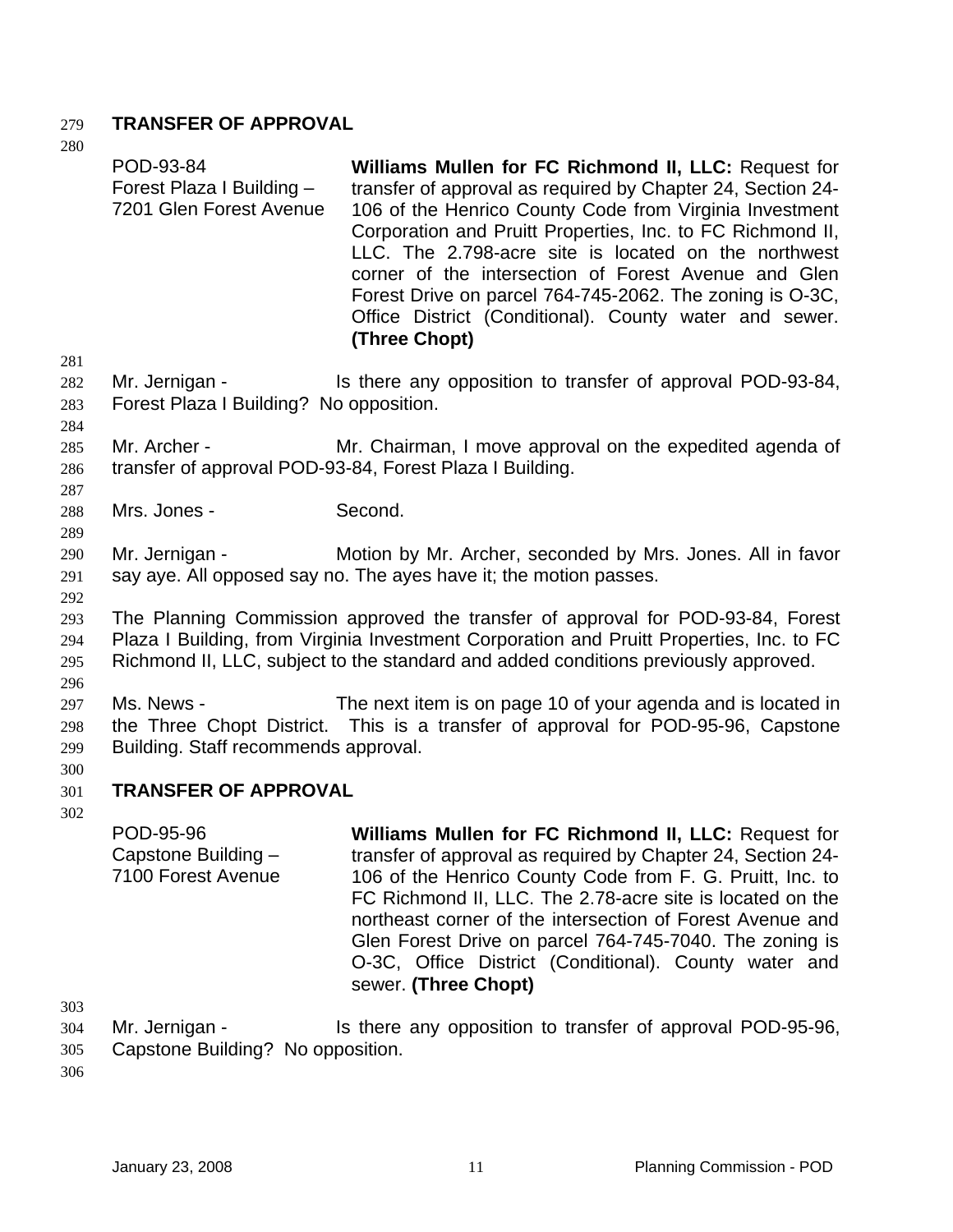Mr. Archer - Mr. Chairman, I move approval of transfer of approval POD-95-96, Capstone Building, in the Three Chopt District. 307 308

309

310 Mr. Vanarsdall - Second.

311

312 313 Mr. Jernigan - **Motion by Mr. Archer, seconded by Mr. Vanarsdall. All in** favor say aye. All opposed say no. The ayes have it; the motion passes.

314

315 316 317 The Planning Commission approved the transfer of approval for POD-95-96, Capstone Building, from F. G. Pruitt, Inc. to FC Richmond II, LLC, subject to the standard and added conditions previously approved.

318

319 320 321 Ms. News - Next on page 11 is our final transfer of approval, which is in the Three Chopt District for part of POD-111-98, the Meridian Building. Staff can recommend approval.

322

#### 323 **TRANSFER OF APPROVAL**

324

POD-111-98 (Part) Meridian Building – 1800 Bayberry Court **Williams Mullen for FC Richmond II, LLC and Hillcrest Investments, LLC:** Request for transfer of approval of a portion of a plan of development as required by Chapter 24, Section 24-106 of the Henrico County Code from Pruitt Properties, Inc. and Hillcrest Investments LLC to FC Richmond II, LLC. The 4.37-acre site is located on the west line of Bayberry Court, approximately 750 feet northwest of Forest Avenue on parcel 762-746-9310. The zoning is O-3C, Office District (Conditional) and R-6C, General Residence District (Conditional). County water and sewer. **(Three Chopt)** 

325

326 327 Mr. Jernigan - Is there any opposition to transfer of approval POD-111-98 (Part), Meridian Building? No opposition.

- 329 330 Mr. Archer - Mr. Chairman, I move approval of transfer of approval POD-111-98 (Part), Meridian Building.
- 331 332

333

328

Mr. Vanarsdall - Second.

334 335 Mr. Jernigan - **Motion by Mr. Archer, seconded by Mr. Vanarsdall. All in** favor say aye. All opposed say no. The ayes have it; the motion passes.

336

337 338 339 340 The Planning Commission approved the transfer of approval request for POD-111-98 (Part), Meridian Building, from Pruitt Properties, Inc. and Hillcrest Investments LLC to FC Richmond II, LLC, subject to the standard and added conditions previously approved.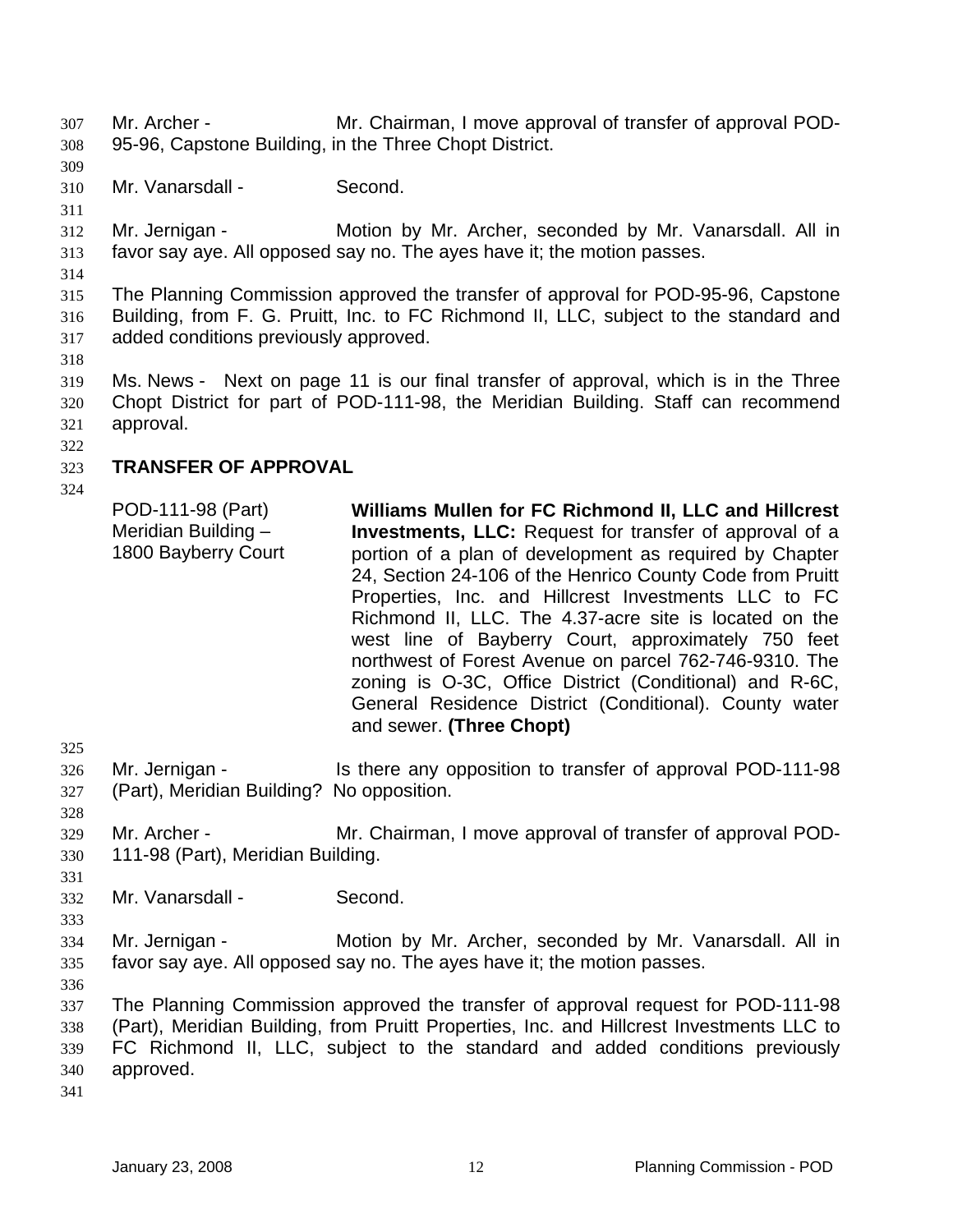Ms. News - The next item is on page 12 of your agenda and is located n the Brookland District. This is a landscape and lighting plan for LP/POD-2-07. This is Panera Bread and Retail Shops. There is an addendum item on page 1 of your addendum indicating that the landscape and lighting plan was not included with the original agenda and is included in this addendum. Staff can recommend approval. 342 343 344 345 346

347

#### 348 **LANDSCAPE & LIGHTING PLAN**

349

LP/POD-2-07 Panera Bread & Retail **Shops Vanasse Hangen Brustlin for Dynamic Commercial Real Estate and Scott Chapman:** Request for approval of a landscape and lighting plan, as required by Chapter 24, Sections 24-106 and 24-106.2 of the Henrico County Code. The 1.63-acre site is located at the northwest corner of the intersection of Staples Mill and Parham Roads on parcels 769-755-9242 and 7449. The zoning is B-2C, Business District Conditional. **(Brookland)** 

350

354

357

359

361

363

351 352 353 Mr. Jernigan - The Is there any opposition to the landscape and lighting plan, LP/POD-2-07, Panera Bread and Retail Shops? There is opposition. Do you want to show it now or do you want to pull it off?

- 355 356 Ms. News - We can pull it off the agenda and hear it with the regular agenda, or we can put the plan up there.
- 358 Mr. Emerson - The At the Commission's pleasure.
- 360 Mr. Jernigan - What would you like to do, Mr. Vanarsdall?
- 362 Mr. Vanarsdall - Pull it off and we'll handle it.
- 364 365 Mr. Jernigan - We're going to pull it off the expedited agenda and we'll handle it in accordance with where it falls in with the rest of the cases. Okay?
- 366 367 368 Mr. Vanarsdall - We'll get together with you on it (speaking to person in the audience.)
- 369
- 370 371 372 Ms. News - The next item is on page 16 of your agenda and is located in the Varina District. This is SUB-2-08, New Market Landing (January 2008 Plan). Staff can recommend approval.
- 373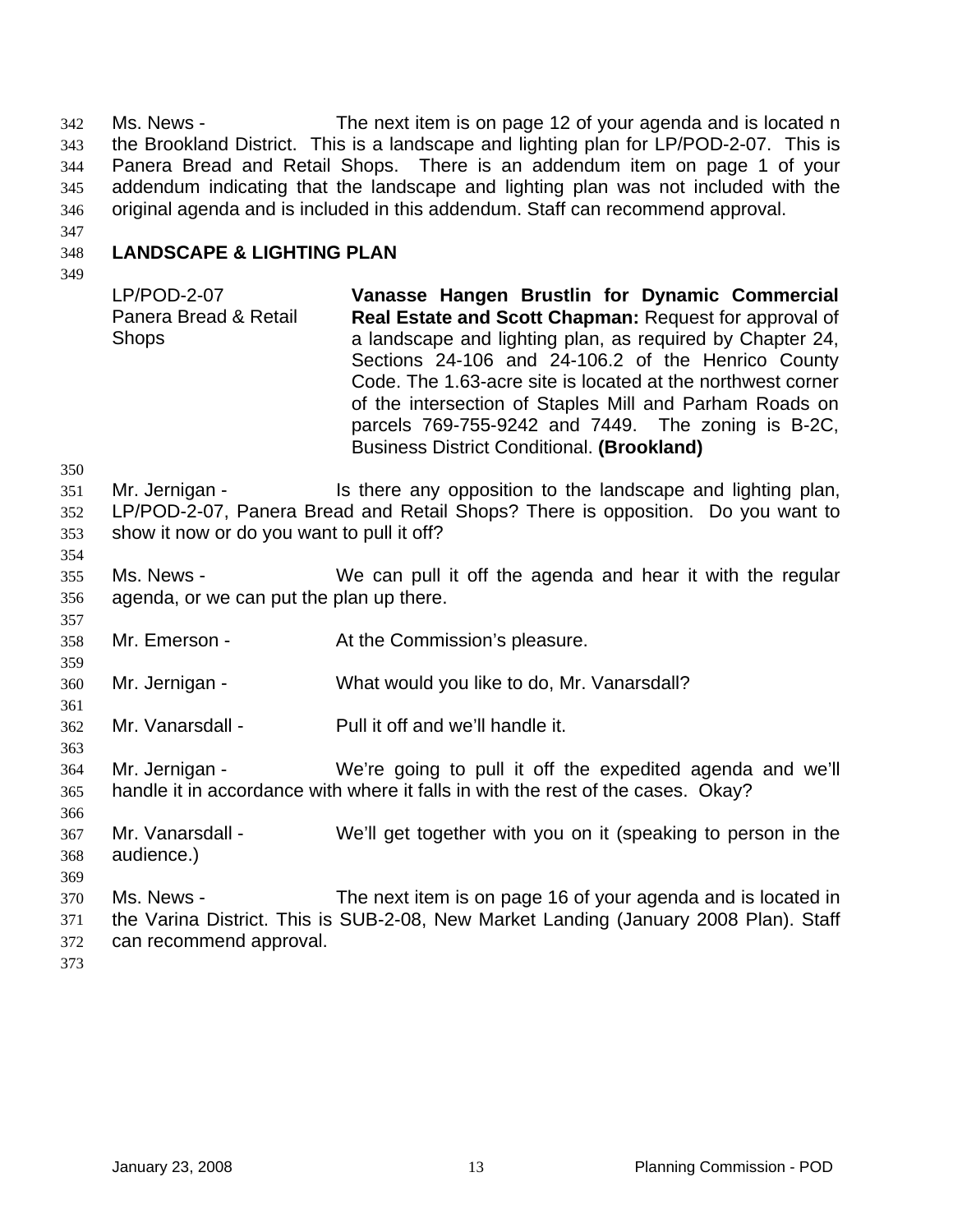### 374 **SUBDIVISION**

375

SUB-2-08 New Market Landing (January 2008 Plan)

**Potts, Minter & Associates, P.C. for Reginald H. and Sandra L. Webb:** The 0.356-acre site proposed for a subdivision of 1 single-family home is located on the northeast corner of Osborne Turnpike (State Route 5) and Triple Oak Court on parcel 800-705-7654. The zoning is R-3, One-Family Residence District. County water and sewer. **(Varina) 1 Lot** 

376

377 378 379 380 381 Mr. Jernigan - Is there any opposition to SUB-2-08, New Market Landing (January 2008 Plan)? No opposition. With that, I'll move for approval of SUB-2-08, New Market Landing (January 2008 Plan), subject to the annotations on the plans, the standard conditions for subdivisions served by public utilities, and the following additional conditions #12 and #13.

382 383

384

Mr. Vanarsdall - Second.

385 386 Mr. Jernigan - Motion by Mr. Jernigan, seconded by Mr. Vanarsdall. All in favor say aye. All opposed say no. The ayes have it; the motion passes.

387

388 389 390 391 The Planning Commission granted conditional approval to SUB-2-08, New Market Landing (January 2008 Plan), subject to the standard conditions attached to these minutes for subdivisions served by public utilities, the annotations on the plans, and the following additional conditions:

392

394 393 12. Any necessary offsite drainage easements must be obtained prior to approval of the construction plan by the Department of Public Works.

396 397 398 399 400 401 402 395 13. Any future building lot containing a BMP, sediment basin or trap and located within the buildable area for a principal structure or accessory structure, may be developed with engineered fill. All material shall be deposited and compacted in accordance with the Virginia Uniform Statewide Building Code and geotechnical guidelines established by a professional engineer. A detailed engineering report shall be submitted for the review and approval by the Building Official prior to the issuance of a building permit on the affected lot. A copy of the report and recommendations shall be furnished to the Directors of Planning and Public Works.

404 405 406 407 408 409 Ms. News - The next item is on page 33 of your agenda and is located in the Varina District. This is POD-83-07, 7-Eleven Convenience Store @ The Shops at White Oak Village. There is an addendum item on page 4 of your addendum, which includes a revised recommendation and a revised plan. The revised plan architectural plans shows brick columns and a revised roof line for the fuel canopy as well as additional brick detailing on the building and staff can recommend approval.

410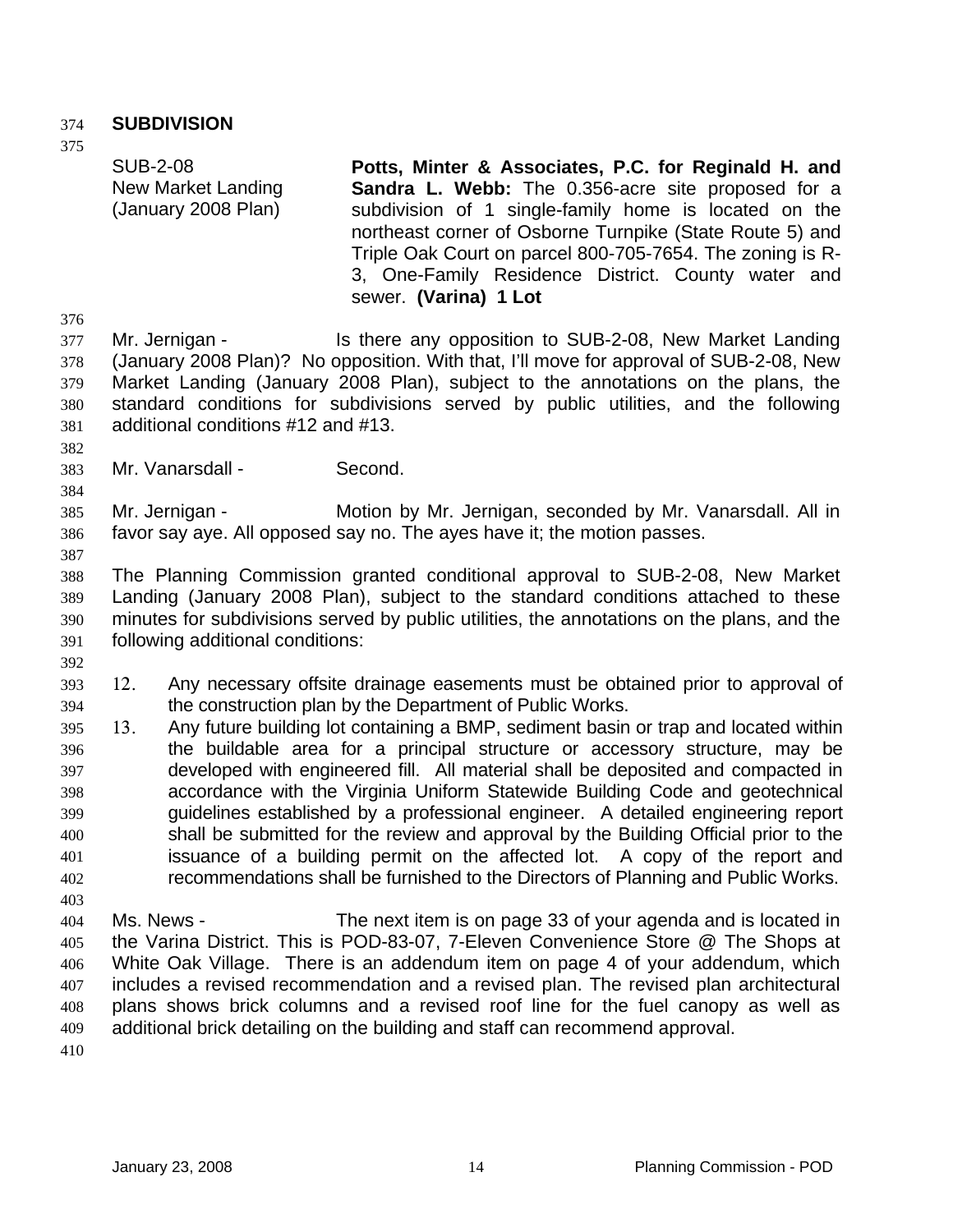### 411 **PLAN OF DEVELOPMENT ARCHITECTURAL PLANS**

- 412 *(Deferred from the December 12, 2007 Meeting)*
- 413

POD-83-07 7-11 Convenience Store @ The Shops at White Oak Village – S. Laburnum Avenue and Audubon Drive **Blakeway Corporation for Laburnum Associates, LLC and 7-Eleven Inc.:** Request for approval of architectural plans for a plan of development as required by Chapter 24, Section 24-106 of the Henrico County Code, to construct a one-story, 3,186 square foot, convenience store with fuel pumps in The Shops at White Oak Village Shopping Center. The 1.06-acre site is located on the east line of Laburnum Avenue approximately 250 feet north of Audubon Drive on part of parcel 815-718-5710. The zoning is B-3C, Business District (Conditional) and ASO, Airport Safety Overlay District. County water and sewer. **(Varina)**

414

415 416 417 418 419 Mr. Jernigan - Is there any opposition to POD-83-07, 7-Eleven Convenience Store @ The Shops at White Oak Village? There is no opposition. With that, I will move for approval of POD-83-07, 7-Eleven Convenience Store @ The Shops at White Oak Village, subject to the annotations on the plan and the addendum, which gives staff's recommendation.

420

421 Mr. Vanarsdall - Second.

422

423 424 Mr. Jernigan - **Motion by Mr. Jernigan, seconded by Mr. Vanarsdall.** All in favor say aye. All opposed say no. The ayes have it; the motion passes.

425

429

426 427 428 The Planning Commission approved POD-83-07, 7-Eleven Convenience Store @ The Shops at White Oak Village, subject to the annotations on the plans and the standard conditions attached to these minutes for developments of this type.

430 431 432 433 434 435 436 437 Ms. News - The final item is on page 38 of your agenda and is located in the Three Chopt District. This is POD-53-07 formerly POD-51-97 Revised, Home Depot @ Brookhollow Garden Center Expansion. There is an addendum item on page 5 of your addendum indicating the plan now shows a garden center expansion of 1,240 square feet and have masonry walls and an ornamental screen fence, and additional condition #38 being added indicating outdoor storage will only be in designated areas and staff can recommend approval.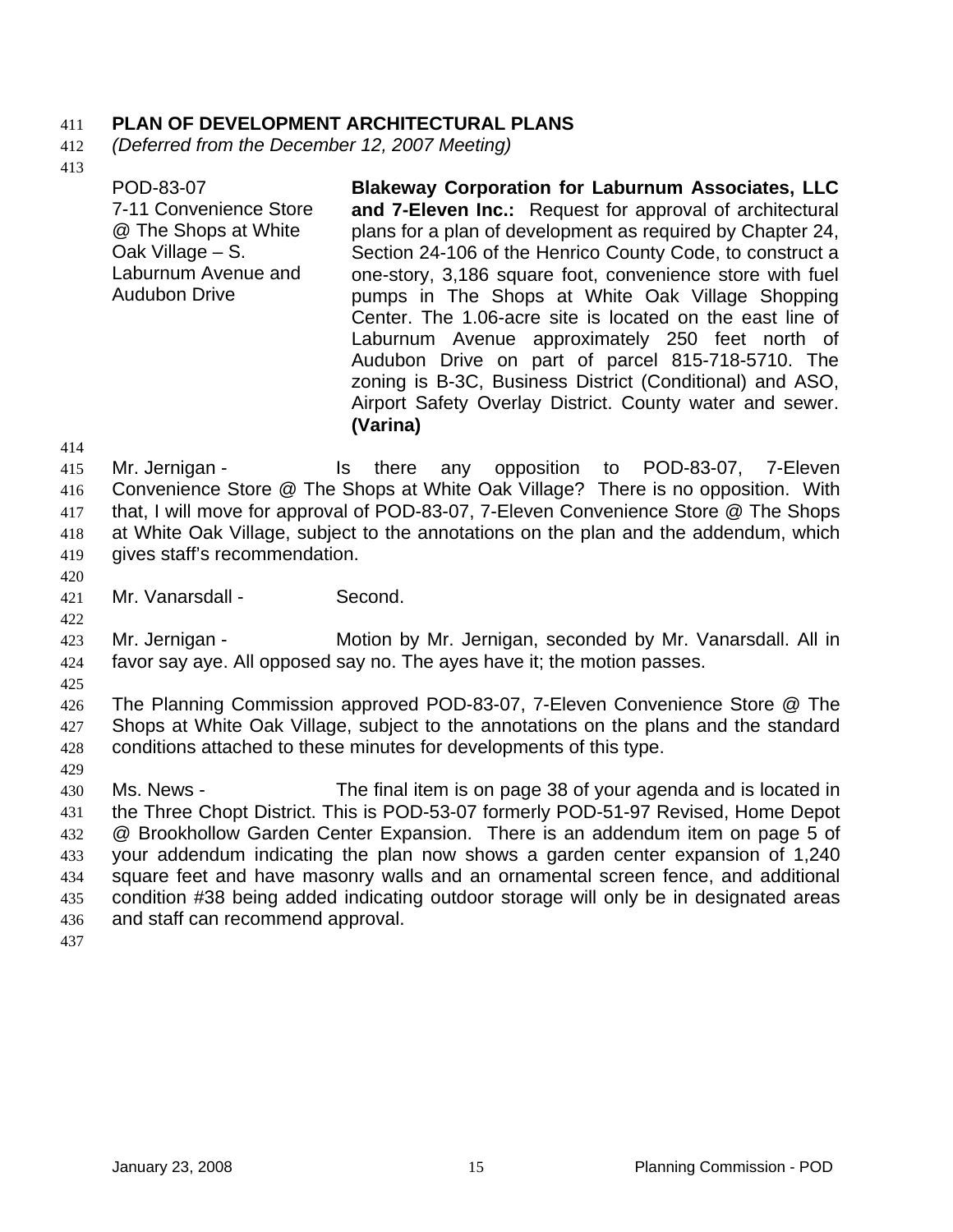# 438 **PLAN OF DEVELOPMENT** *(Deferred from the November 14, 2007 Meeting)*

 $4<sup>3</sup>$ 

| 439                             |                                                                                                                                                                                                                                                                                              |                                                                                                                                                                                                                                                                                                                                                                                                                                                                                                                |  |  |
|---------------------------------|----------------------------------------------------------------------------------------------------------------------------------------------------------------------------------------------------------------------------------------------------------------------------------------------|----------------------------------------------------------------------------------------------------------------------------------------------------------------------------------------------------------------------------------------------------------------------------------------------------------------------------------------------------------------------------------------------------------------------------------------------------------------------------------------------------------------|--|--|
|                                 | POD-53-07<br>Home Depot @<br><b>Brookhollow Garden</b><br>Center Expansion -<br>W. Broad Street and I-64<br>(POD-51-97 Revised)                                                                                                                                                              | McKinney & Company for Home Depot USA Inc.:<br>Request for approval of a plan of development, as required<br>by Chapter 24, Section 24-106 of the Henrico County<br>Code, to construct 6,372 square feet of outdoor garden<br>center display areas for an existing building. The 7.95-acre<br>site is located at 11260 W. Broad Street on parcel 742-<br>762-4307 in the Brookhollow Shopping Center. The zoning<br>is M-1C, Light Industrial District (Conditional). County<br>water and sewer. (Three Chopt) |  |  |
| 440<br>441<br>442<br>443        | Mr. Jernigan -                                                                                                                                                                                                                                                                               | Is there any opposition to POD-53-07, Home Depot @<br>Brookhollow Garden Center Expansion (POD-51-97 Revised)? There is no opposition.                                                                                                                                                                                                                                                                                                                                                                         |  |  |
| 444<br>445<br>446<br>447<br>448 | Mr. Archer -<br>#37, and the item on this morning's addendum.                                                                                                                                                                                                                                | Mr. Chairman, I will move for approval of POD-53-07, Home<br>Depot @ Brookhollow Garden Center Expansion (POD-51-97 Revised), subject to the<br>staff recommendations, standard conditions for developments of this type, condition                                                                                                                                                                                                                                                                            |  |  |
| 449<br>450                      | Mr. Vanarsdall -                                                                                                                                                                                                                                                                             | Second.                                                                                                                                                                                                                                                                                                                                                                                                                                                                                                        |  |  |
| 451<br>452                      | Mr. Jernigan -                                                                                                                                                                                                                                                                               | Motion by Mr. Archer, seconded by Mr. Vanarsdall. All in<br>favor say aye. All opposed say no. The ayes have it; the motion passes.                                                                                                                                                                                                                                                                                                                                                                            |  |  |
| 453<br>454<br>455<br>456<br>457 | The Planning Commission approved POD-53-07, Home Depot @ Brookhollow Garden<br>Center Expansion (POD-51-97 Revised), subject to the annotations on the plans, the<br>standard conditions attached to these minutes for developments of this type, and the<br>following additional condition: |                                                                                                                                                                                                                                                                                                                                                                                                                                                                                                                |  |  |
| 458<br>459<br>460               | 37.                                                                                                                                                                                                                                                                                          | There shall be no outdoor storage in moveable storage containers.                                                                                                                                                                                                                                                                                                                                                                                                                                              |  |  |
| 461<br>462                      | Ms. News -                                                                                                                                                                                                                                                                                   | That completes our expedited agenda.                                                                                                                                                                                                                                                                                                                                                                                                                                                                           |  |  |
| 463<br>464<br>465<br>466        | Mr. Jernigan -<br>meeting. I'll see you in a little bit.                                                                                                                                                                                                                                     | Thank you, Ms. News. Ladies and gentlemen, with that, I<br>am going to have to leave. Mrs. Jones, who is Vice Chairman, is going to take over the                                                                                                                                                                                                                                                                                                                                                              |  |  |
| 467<br>468                      | PRESIDES OVER THE MEETING.                                                                                                                                                                                                                                                                   | MR. JERNIGAN LEAVES THE MEETING AT THIS POINT AND MRS. JONES                                                                                                                                                                                                                                                                                                                                                                                                                                                   |  |  |
| 469<br>470<br>471<br>472<br>473 | Mr. Emerson -<br>Christina Goggin.                                                                                                                                                                                                                                                           | With that, Madam Chairman, the next item on your agenda<br>are the Subdivision Extensions of Conditional Approval. Those will be handled by Ms.                                                                                                                                                                                                                                                                                                                                                                |  |  |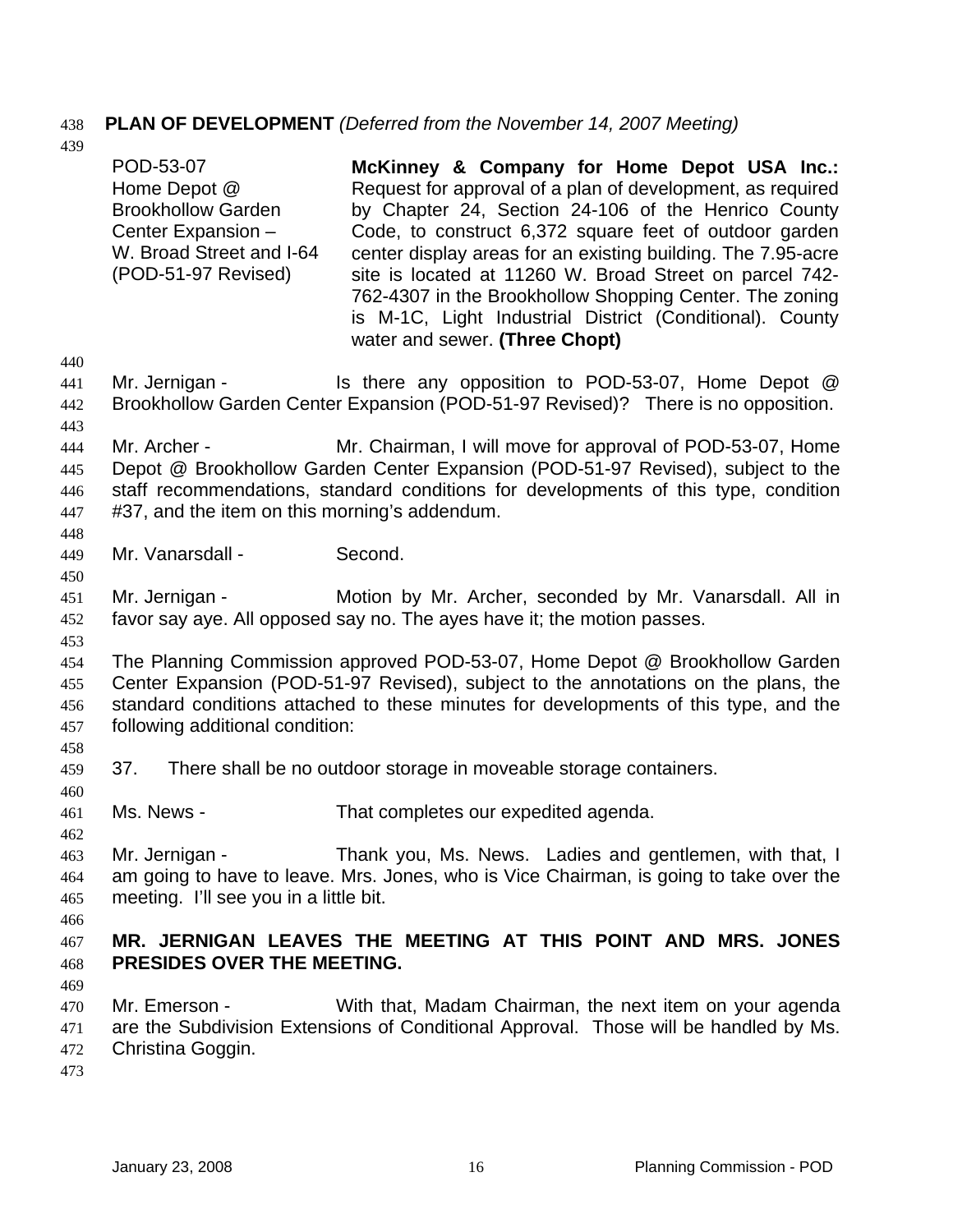### 474 **SUBDIVISION EXTENSIONS OF CONDITIONAL APPROVAL**

475

### 476 **PLANNING COMMISSION APPROVAL**

**FOR INFORMATIONAL PURPOSES ONLY** 

477

| <b>Subdivision</b>                                                            | Original<br>No. of<br>Lots | Remaining<br>Lots | <b>Previous</b><br><b>Extensions</b> | <b>Magisterial</b><br><b>District</b> | Recommended<br><b>Extension</b> |
|-------------------------------------------------------------------------------|----------------------------|-------------------|--------------------------------------|---------------------------------------|---------------------------------|
| <b>Lafayette Park</b><br>(Formerly Malvern<br>Hill Manor)( Jan. 2001<br>Plan) | 121                        | 80                | 6                                    | Varina                                | 01/21/09                        |

478

479

480

### 481

| <b>Subdivision</b>                                                        | Original<br>No. of<br>Lots | Remaining<br>Lots | <b>Previous</b><br><b>Extensions</b> | <b>Magisterial</b><br><b>District</b> | <b>Recommended</b><br><b>Extension</b> |
|---------------------------------------------------------------------------|----------------------------|-------------------|--------------------------------------|---------------------------------------|----------------------------------------|
| SUB-59-06 Dalton<br>Park @ Greenbrooke,<br>Sec. C<br>(November 2006 Plan) | 29                         | 21                | $\bf{0}$                             | <b>Three</b><br>Chopt                 | 01/21/09                               |
| <b>Hoke Brady Farm</b><br>(October 2005 Plan)                             | 43                         | 43                | 1                                    | Varina                                | 01/21/09                               |
| <b>Shady Oak Farm</b><br>(January 2006 Plan)                              | 16                         | 16                | 1                                    | Varina                                | 01/21/09                               |
| Westin<br>(January 2005 Plan)                                             | 34                         | 34                | $\overline{2}$                       | <b>Three</b><br><b>Chopt</b>          | 01/21/09                               |

482

483 484 485 486 487 488 489 490 491 492 Ms. Goggin - Good morning. We have one subdivision today that does require Planning Commission approval. There are four that are for informational purposes only. The one that does require Planning Commission approval is Lafayette Park. It was formally Malvern Hills Manor. Mr. Shields, the developer, was previously delayed due to obtaining the Corps of Engineers permits necessary to start land disturbance. Since obtaining those permits, the developer has received final approval for 41 lots from the County, and he's about to submit the next section for final approval. With this information, and considering the fact that the applicant is actively pursuing construction and recordation of the subdivision, staff can recommend approval of the extension of this subdivision.

493

496

494 495 Mrs. Jones - Is there any opposition to extending the subdivision for Lafayette Park? No opposition.

497 498 Mr. Vanarsdall - With that, Madam Chairman, I move that this subdivision, Lafayette Park, be approved as reported.

499

500 Mr. Archer - Second.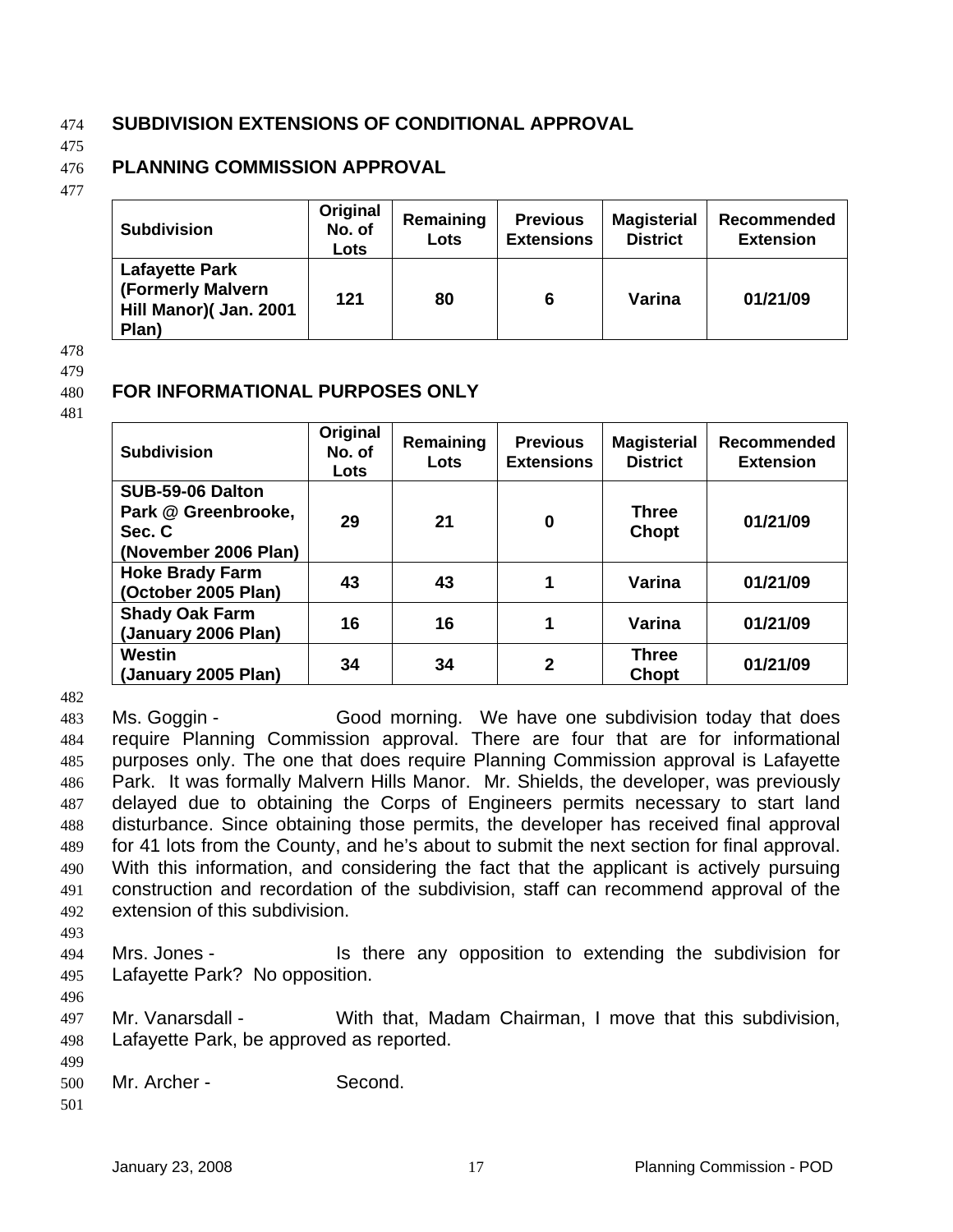502 Mr. Vanarsdall - That will be until January 21, 2009. 503 504 505 506 507 508 509 510 511 512 513 514 515 516 517 518 519 520 521 522 523 524 525 526 527 528 529 530 531 532 533 534 535 536 537 Mrs. Jones - We have a motion by Mr. Vanarsdall, seconded by Mr. Archer. All in favor say aye. All opposed say no. The ayes have it; the motion passes. The Planning Commission voted to approve subdivision extension of conditional approval for 12 months, January 21, 2009, for Lafayette Park (January 2001 Plan). Mr. Emerson - Madam Chairman, the next item on your agenda appears on page 3. **TRANSFER OF APPROVAL (Deferred from the October 24, 2007 meeting)**  POD-65-95 (part) Grandpa Eddie's BBQ (Formerly Julian's Restaurant) **Hirschler Fleischer for Clarendon Associates, L.L.C.:**  Request for transfer of approval as required by Chapter 24, Section 24-106 of the Henrico County Code from DBD, LLC and Clarendon Associates, L.L.C. to Warren Chisholm Et Als. The 1.004-acre site is located on the southwestern line of Three Chopt Road, approximately 275 feet northwest of Church Road on parcel 746-757- 5993 .The zoning is B-2C, Business District (Conditional). County water and sewer. **(Three Chopt)**  Ms. Goggin - There is a revised caption on page 1 of your handout addendum clarifying that Mt. Vernon Baptist Church is the owner. Staff has received verification from the church that they agree to accept responsibility for continued compliance with the conditions of the original approval. Staff can recommend approval of this request. Mrs. Jones - Mr. Secretary, could you please reiterate the request? Mr. Emerson - The request is for a transfer of approval. It's Hirschler Fleischer for Clarendon Associates, LLC. It is a request for transfer of approval, as required by Chapter 24, Section 24-106 of the Henrico County Code. It is from Mt. Vernon Baptist Church and they wish to retain ownership. The 1.04-acre site is located on the southwestern line of Three Chopt Road, approximately 275 feet northwest of Church Road. The zoning is B2-C, Business District. Mrs. Jones - Is there any opposition to transfer of approval POD-65-95 (part), Grandpa Eddie's BBQ (Formerly Julian's Restaurant)? Any questions? All right. Mr. Archer - The Madam Chairman, I move for approval of transfer of approval POD-65-95 (part), Grandpa Eddie's BBQ (Formerly Julian's Restaurant), subject to the staff's recommendation and the addendum item. Did I have to do something with the name change?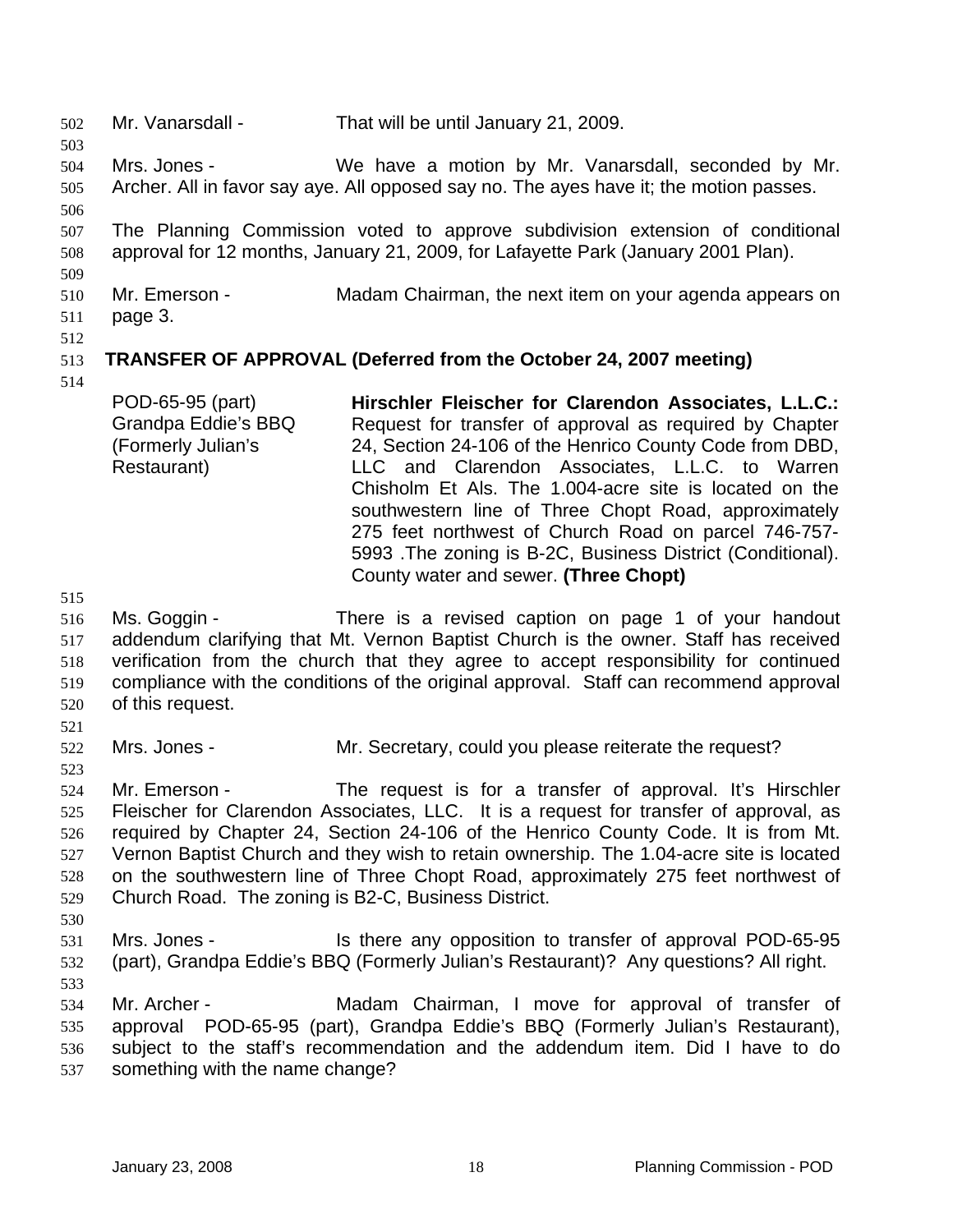- Ms. News The name change is being included as part of this transfer. It formerly was Julian's Restaurant and it will now be called Grandpa Eddie's BBQ. 538 539
- 540
- 541 Mr. Archer - Then the motion is as stated.
- 542 543

544

Mr. Vanarsdall - Second.

545 546 Mrs. Jones - **Motion by Mr. Archer, seconded by Mr. Vanarsdall. All in** favor say aye. All opposed say no. The ayes have it; the motion carries.

547

548 549 550 551 The Planning Commission approved the transfer of approval request for POD-65-95 (part), Grandpa Eddie's BBQ (Formerly Julian's Restaurant), from DBD, LLC and Clarendon Associates, L.L.C. to Warren Chisholm Et Als, subject to the standard and added conditions previously approved.

- 552
- 553 554 Mr. Emerson - Madam Chairman, that will take you to the next item on your agenda, which is the item that was on your expedited agenda.
- 555

### 556 **LANDSCAPE & LIGHTING PLAN**

557

LP/POD-2-07 Panera Bread & Retail **Shops Vanasse Hangen Brustlin for Dynamic Commercial Real Estate and Scott Chapman:** Request for approval of a landscape and lighting plan, as required by Chapter 24, Sections 24-106 and 24-106.2 of the Henrico County Code. The 1.63-acre site is located at the northwest corner of the intersection of Staples Mill and Parham Roads on parcels 769-755-9242 and 7449. The zoning is B-2C, Business District Conditional. **(Brookland)** 

- 558
- 559 Mrs. Jones - Is there any opposition to LP/POD-2-07, Panera Bread &
- 560 Retail Shops?
- 561 562 563 Mr. Vanarsdall - Madam Chairman, I want to bypass this until Mr. Kennedy comes back, and I'll find out if the citizen is okay with it. There you are.
- 564
- Mrs. Jones Mr. Kennedy?
- 565 566 567
- Mr. Kennedy Hello. Actually, the landscaping has already been installed.

568 569 570 571 572 573 We're anticipating the opening this week for Panera and shortly thereafter, Starbucks. The landscape plan is before you. They have buffers along Staples Mill Road and Parham Road. The buffers meet the transitional buffer requirements. There is also a transitional buffer adjacent to the adjoining property going to the north along Staples Mill Road, which is this gentleman's property here. There is a proffer that requires a wall to be bonded. If the property isn't developed within five years, the wall will be installed. A

574 bond has been posted for that. It will be a masonry wall that'll be installed if it's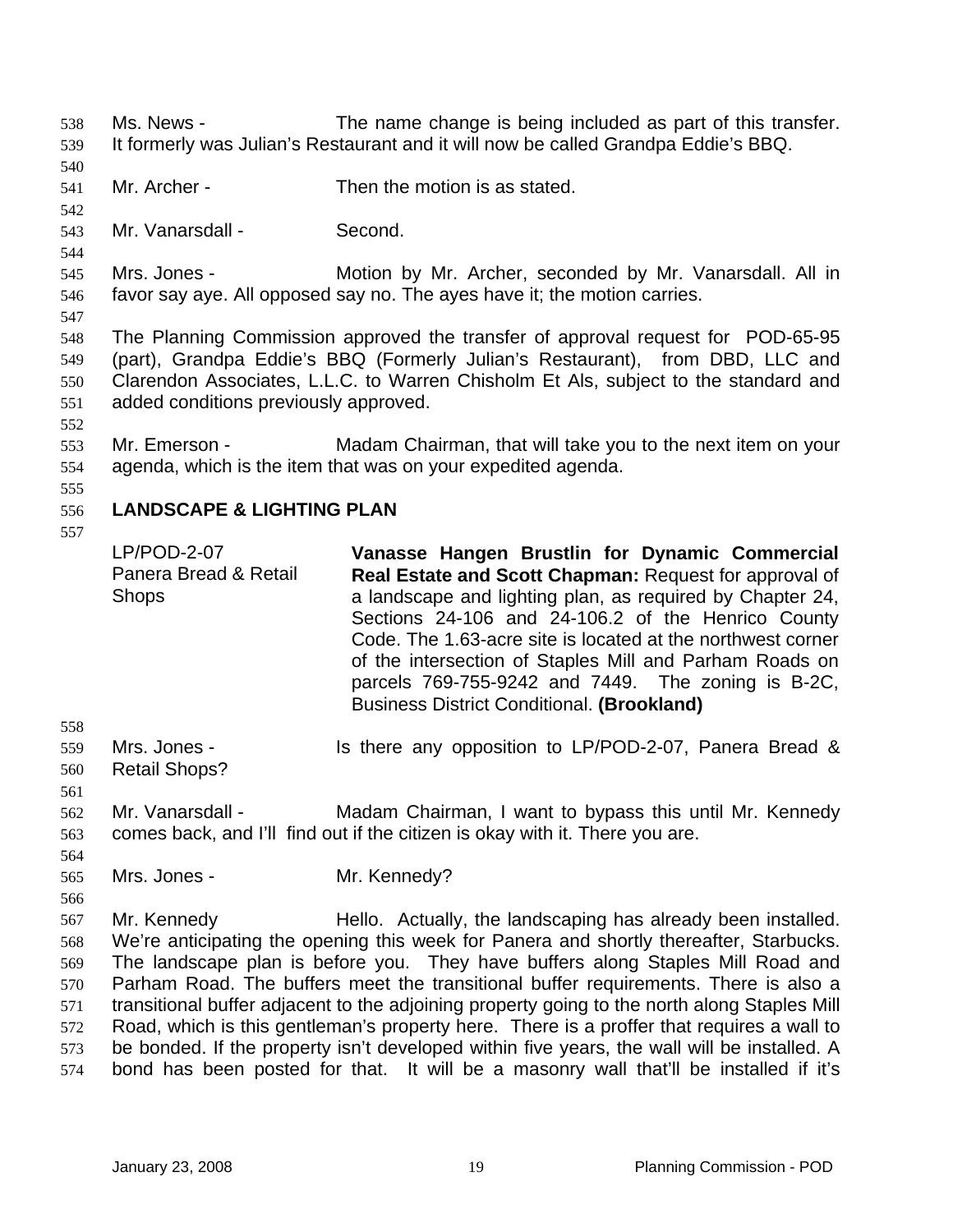| 575<br>576<br>577               | developed for residential use. All lighting fixtures are sharp cut-off fixtures and they<br>meet all the minimum requirements. |                                                                                                                                                                                                                                                                                                                                                                                                                                                                 |  |  |  |
|---------------------------------|--------------------------------------------------------------------------------------------------------------------------------|-----------------------------------------------------------------------------------------------------------------------------------------------------------------------------------------------------------------------------------------------------------------------------------------------------------------------------------------------------------------------------------------------------------------------------------------------------------------|--|--|--|
| 578<br>579<br>580               | Mrs. Jones -<br>Shops?                                                                                                         | Is there opposition to LP/POD-2-07, Panera Bread & Retail                                                                                                                                                                                                                                                                                                                                                                                                       |  |  |  |
| 581<br>582                      | Mr. Vanarsdall -                                                                                                               | Do you want to come down? Are you all right.                                                                                                                                                                                                                                                                                                                                                                                                                    |  |  |  |
| 583<br>584                      | Mr. Howard Robertson -                                                                                                         | My questions have been answered. It's already been done.                                                                                                                                                                                                                                                                                                                                                                                                        |  |  |  |
| 585<br>586                      | Mr. Vanarsdall -                                                                                                               | Okay.                                                                                                                                                                                                                                                                                                                                                                                                                                                           |  |  |  |
| 587<br>588                      | Mr. Robertson -                                                                                                                | Thank you.                                                                                                                                                                                                                                                                                                                                                                                                                                                      |  |  |  |
| 589<br>590                      | Mr. Vanarsdall -                                                                                                               | Fine. Thank you.                                                                                                                                                                                                                                                                                                                                                                                                                                                |  |  |  |
| 591<br>592                      | Mrs. Jones -                                                                                                                   | All right. With no opposition, Mr. Vanarsdall.                                                                                                                                                                                                                                                                                                                                                                                                                  |  |  |  |
| 593<br>594<br>595<br>596<br>597 | Mr. Vanarsdall -<br>original agenda.                                                                                           | I recommend approval of LP/POD-2-07, Panera Bread &<br>Retail Shops, with annotations on the plans and standard conditions for landscape and<br>lighting plans, and then on the addendum the notation that it wasn't included in the                                                                                                                                                                                                                            |  |  |  |
| 598<br>599                      | Mr. Archer -                                                                                                                   | Second.                                                                                                                                                                                                                                                                                                                                                                                                                                                         |  |  |  |
| 600<br>601<br>602               | Mrs. Jones -                                                                                                                   | Motion by Mr. Vanarsdall, seconded by Mr. Archer. All in<br>favor say aye. All opposed say no. The ayes have it; the motion carries.                                                                                                                                                                                                                                                                                                                            |  |  |  |
| 603<br>604<br>605<br>606        | minutes for landscape and lighting plans.                                                                                      | The Planning Commission approved the landscape and lighting plan for LP/POD-2-07,<br>Panera Bread & Retail Shops, subject to the standard conditions attached to these                                                                                                                                                                                                                                                                                          |  |  |  |
| 607                             |                                                                                                                                | <b>ALTERNATIVE FENCE HEIGHT PLAN - RESIDENCE</b>                                                                                                                                                                                                                                                                                                                                                                                                                |  |  |  |
| 608                             | <b>TC-227</b><br>Rainer Residence -<br>2008 Fondulac Road                                                                      | <b>Norman Rainer:</b> Request for approval of an alternative<br>fence height plan, as required by Chapter 24, Sections 24-<br>106 and 24-95(I) 7 of the Henrico County Code to allow a<br>fence exceeding a height of 42 inches in a front yard. The<br>.55-acre site is located on the west line of Fondulac Road,<br>approximately 400 feet south of Anoka Road on parcel<br>758-748-2712. The zoning is R-2, One-Family Residence<br>District. (Three Chopt) |  |  |  |
| 609<br>610<br>611               | Mrs. Jones -<br>There is no opposition.                                                                                        | Is anyone in opposition to TC-277, Rainer Residence?                                                                                                                                                                                                                                                                                                                                                                                                            |  |  |  |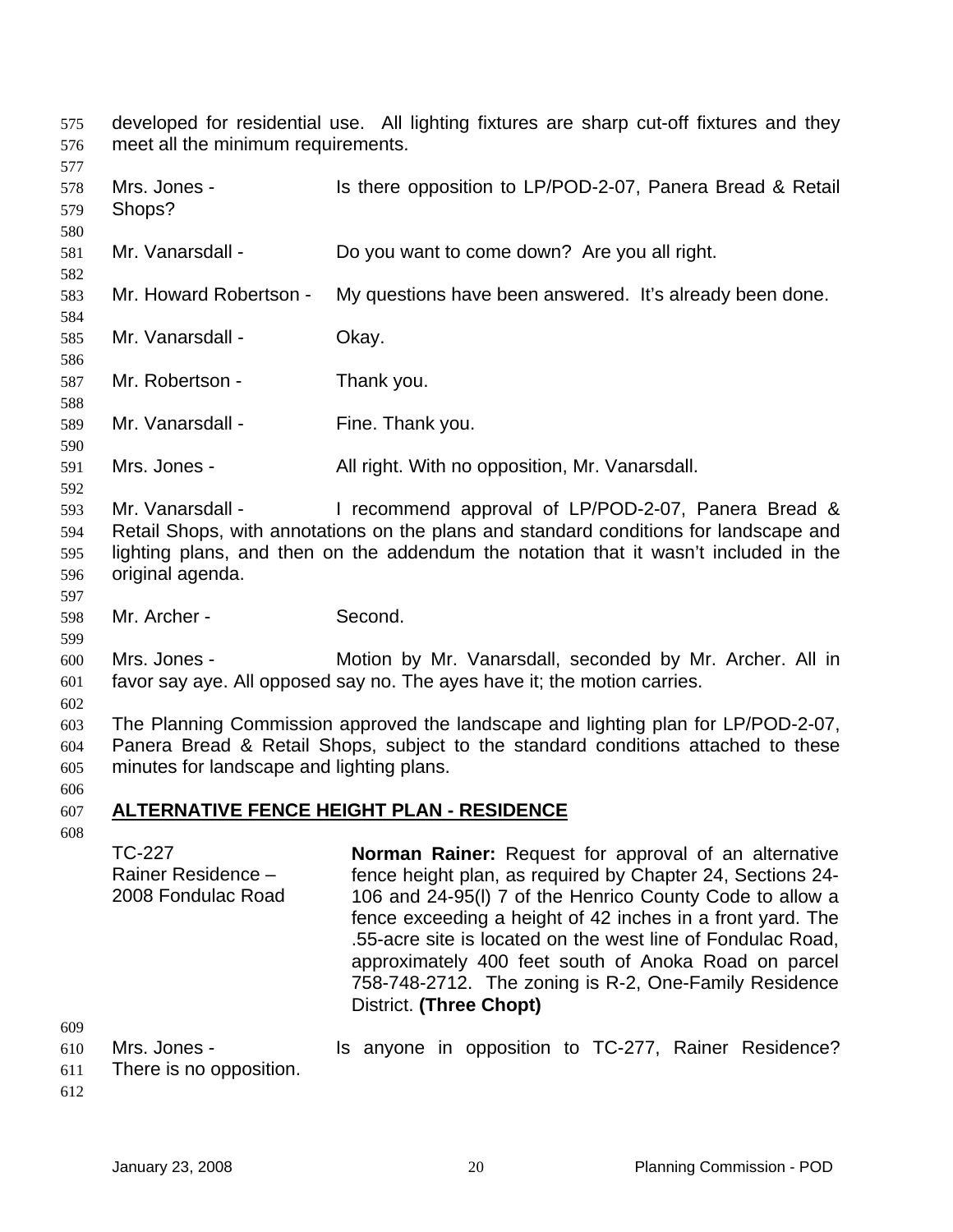Ms. Berndt - The applicant requests approval to construct a privacy fence exceeding the allowable height of 42 inches in the front yard along the south side property line adjacent to the neighboring residential property. As you may see on this plan, the fence would be added to an existing 22-inch high brick wall with 5-foot pillars at each end. The fence is proposed to be white vinyl board-on-board, outer banks style fencing, and would make the fence and existing pillars uniformly 5 feet tall. 613 614 615 616 617 618 619

620 621 622 623 624 625 This alternative fence height would constitute an 18-inch height deviation in excess of what is permitted by code for the portion of the fence that lies within the front yard setback area, a distance of 33-1/2 feet. The applicant has already installed six shrubs along the existing wall. The County code limits the maximum fence height in a residentially-zoned front yard to 3 feet, 6 inches, unless an alternative fence height is approved by the Planning Commission.

627 628 629 630 631 Staff is unaware of any opposition to the proposed fence. Should the Commission act on this request, staff recommends the standard conditions for landscape plans and conditions 5 and 6 in your agenda. The applicant. Dr. Norman Rainer, is here to answer any questions you may have of him, and I'm happy to any questions the Commission may have of me. Thank you.

- 633 634 635 Mrs. Jones - Any questions for Aimee? I have one quick one. Just confirm for me. Pillars or the end posts of fences, do they have to comply with the requirements?
- 637 Ms. Berndt - Correct. They do not have to comply.
- 639 Mrs. Jones - Ckay. Shall we hear from the applicant?
- 640 641 642 643 Mr. Archer - The Muslim Con't think we need to I just want to make sure the applicant understands condition #5, that the landscaping as identified shall be installed no later than May  $30<sup>th</sup>$ .
- 645 646 Ms. Berndt - The landscaping has been installed, hasn't it? The landscaping has been installed, the shrubs?
- 648 Dr. Rainer - That is correct.
- 650 Ms. Berndt - The Yes.

626

632

636

638

644

647

649

651

- 652 Mr. Archer - Is there anything additional to be installed? Okay.
- 654 655 656 657 Mrs. Jones - The Mrs and Helphane a question along those lines. Aimee, the landscaping looks to be arborvitae kind of plants, which being evergreen will grow how tall? Wouldn't they accomplish the same goal as a fence, which violates the code?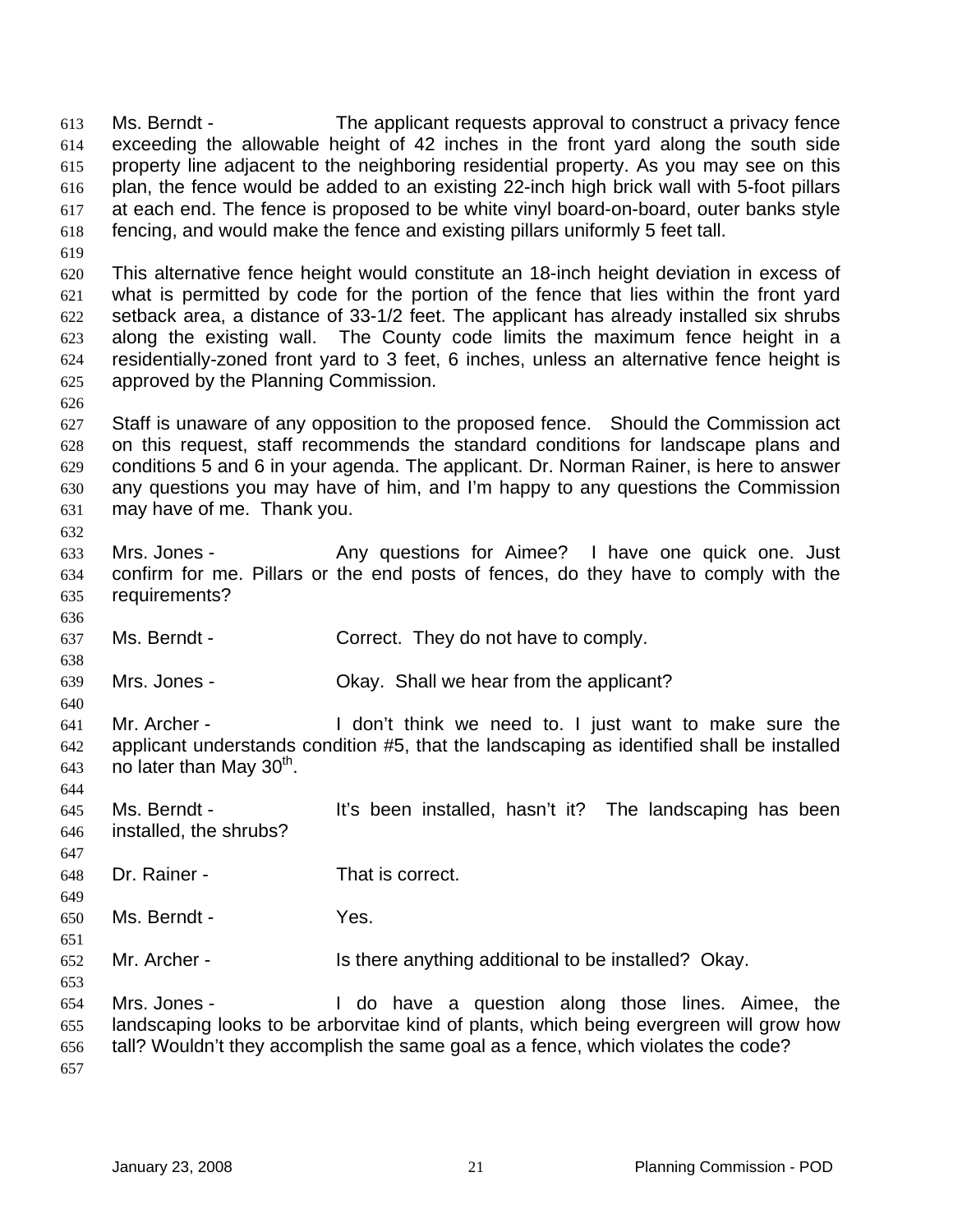Ms. Berndt - Perhaps in time. I don't know the ultimate height of an arborvitae. 658 659 660 661 662 663 664 665 666 667 668 669 670 671 672 673 674 675 676 677 678 679 680 681 682 683 684 685 686 687 688 689 690 691 692 693 694 695 696 697 698 699 700 701 702 Mrs. Jones - Well, I'm no landscaping person. It just looked that way to me. I question with other fences in the neighborhood complying with the requirements, that this might look quite large, especially being white against the brick and having a lot of visual impact. I honestly would like to hear from the applicant to tell us why this is necessary. Ms. Berndt - **Dr. Rainer?** Dr. Rainer - [Off mike.] The purpose of-Mrs. Jones - Could you come to the microphone, sir? Thank you very much. Ms. Berndt - The l'm going to put up some photos of the property here. Dr. Rainer - The purpose of the fence. Actually, if we look at the photograph, the fence would add balance to the existing brick wall structure. Right now, if we take a hard look at that brick wall, it looks like there's almost something missing. It's a very low structure and it looks very functional. Actually, its function is a flood water retaining wall. This would be a white vinyl outer banks fence, a very attractive fence. We certainly do want to have that fence in the rear of the house. In other words, beyond the front portion of the house. The other purpose of the fence is to improve the appearance of not only my property, but of the neighborhood. The adjacent property is considered—how shall I say—the pig sty of the neighborhood. It's unpleasant to look at. Now, most of the traffic comes in from the direction of Anoka Road, so cars traveling in the direction of my property would not see the adjacent property because of the fence. The white fence would further enhance that part of the wall because we have a very nice brick wall with some evergreens in front of it. The white would, I'd say, compliment the appearance of the brick wall, which otherwise is perhaps rather stark in appearance. Mrs. Jones - **Dr. Rainer, have you considered putting additional fencing** on top of your brick wall that would still meet the requirements of the code? Dr. Rainer - Well, that would have an unusual appearance because that fencing would only be 20 inches high. It would look disproportionate to the rest of the fence, the adjoining fence in the back of the brick wall, which would be at a total of five feet above ground level. Vision-wise, the transition between a section of 5-foot tall fencing, and then going down to a small fence only 20 inches high sitting on top of the brick wall, which would look rather awkward. For the purpose of a balanced, symmetrical appearance, the uniform height of the fencing throughout the length of the brick wall I think would present the most aesthetically acceptable appearance.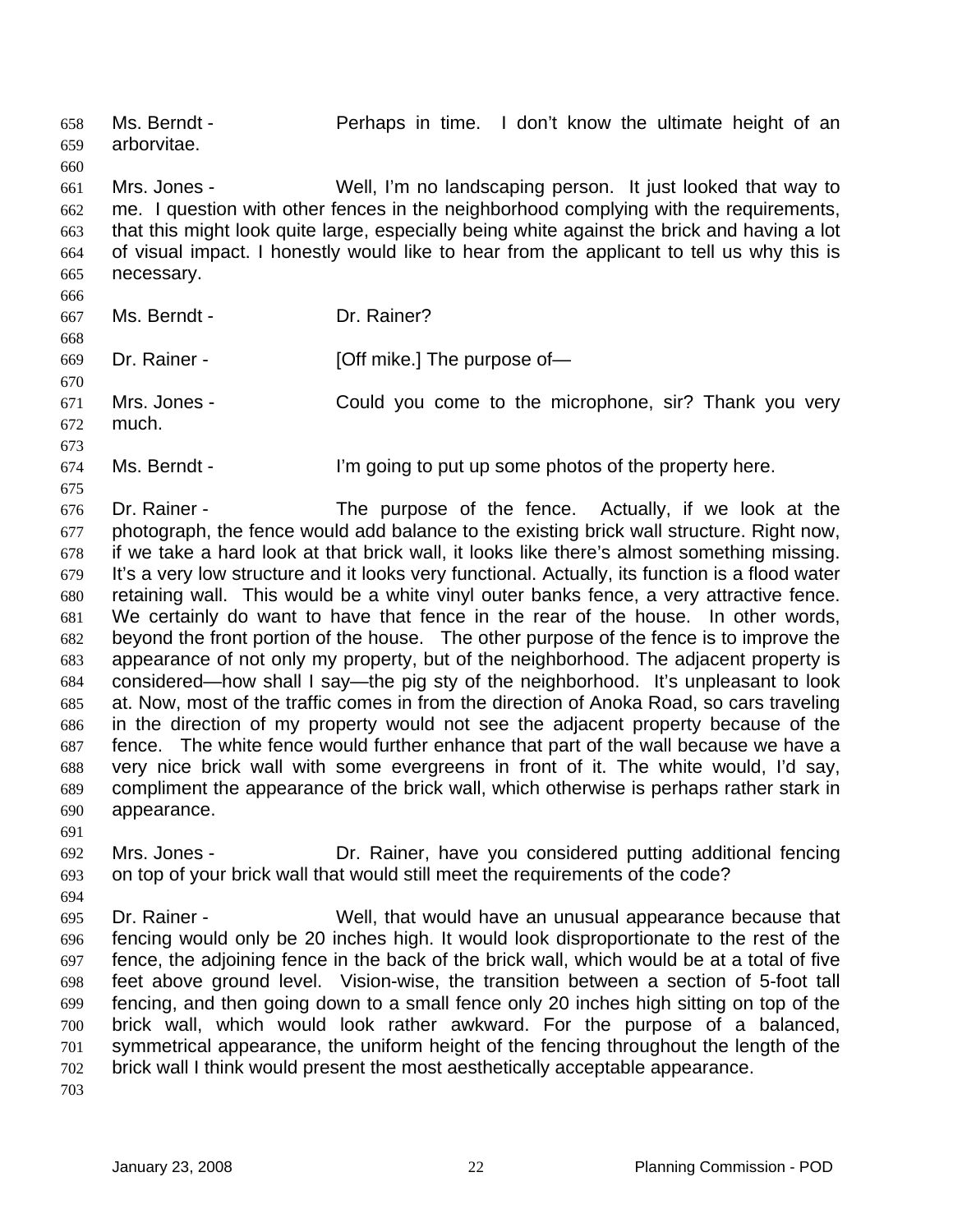Mrs. Jones - The reason the code is written as it is, is because we try not to have fences make fortress-like divisions between homes in the front yards. Your neighbor across the street has a stockade-type fence, which is low in the front until it gets to the back of the property and then is a much higher fence. The reason for that is so that the property is not walled off. I'm concerned that this will have that effect. 704 705 706 707 708 709 710 711 712 713 714 715 716 717 718 719 720 721 722 723 724 725 726 727 728 729 730 731 732 733 734 735 736 737 738 739 740 741 742 743 744 745 746 747 748 749 Dr. Rainer - The nature of the fence—it's called an outer banks fence where we have spaces between the pickets. Mrs. Jones - **How much?** Dr. Rainer - **Half-inch spaces between the vinyl pickets.** It by no means presents a stockade appearance. Quite the contrary. It's more of a decorative fence in comparison with a stockade type of fence. It's a very decorative, pleasant appearing fence and an expensive one at that. It is by no means a wooden stockade fence. Mrs. Jones - I appreciate the explanation. I do agree that the view to your next door neighbor is not wonderful. It looks like a definite work in progress and I can understand your wanting to screen. Dr. Rainer - Might I add that there's another reason for the fence, which I presented in my written application. We have some problems in terms of let's say compatibility with the neighbor. The fence would further serve to insulate us from the neighbor. As I understand it, the neighbor is happy with that and Mrs. Marks will accept that. I think it would make for more compatible living between the two families. Mrs. Jones - **Any other questions for the applicant?** None? All right. Mr. Archer - Thank you, sir. Mrs. Jones - Thank you. Mr. Archer - As is usual in alternative fence height plans, we do look for comparisons in the neighborhood and I think we do have it. With that, and based on Mr. Branin's approval, I will move for approval of TC-277, Rainer Residence, subject to conditions #5 and #6, and the owner knowing he's responsible for continued maintenance. Mr. Vanarsdall - Second. Mrs. Jones - **Motion by Mr. Archer, seconded by Mr. Vanarsdall.** All in favor say aye. All opposed say no. Mr. Glover - Mr. Secretary, I'd like to cast a vote in the case and it would be nay.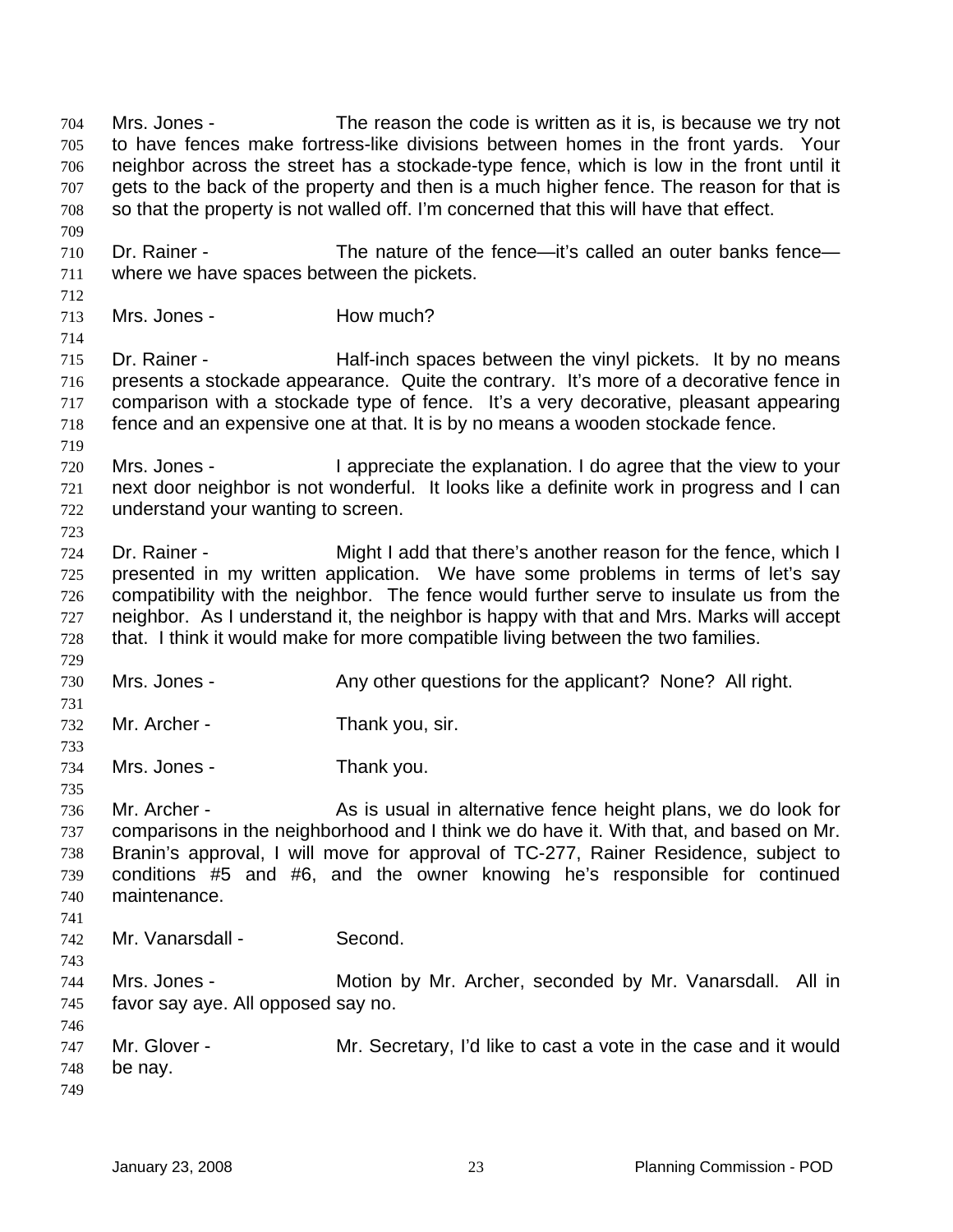| 750<br>751<br>752                      | Mrs. Jones -<br>Secretary?                     | We have a vote of two in favor and two against.<br>Mr.                                                                                                                                                                                                                                                                                                                                                                        |
|----------------------------------------|------------------------------------------------|-------------------------------------------------------------------------------------------------------------------------------------------------------------------------------------------------------------------------------------------------------------------------------------------------------------------------------------------------------------------------------------------------------------------------------|
| 753<br>754                             | Mr. Emerson -                                  | Yes ma'am.                                                                                                                                                                                                                                                                                                                                                                                                                    |
| 755<br>756                             | Mrs. Jones -                                   | Help me out here, please.                                                                                                                                                                                                                                                                                                                                                                                                     |
| 757<br>758                             | Mr. Emerson -                                  | That takes us to a tie vote, which would deny it.                                                                                                                                                                                                                                                                                                                                                                             |
| 759<br>760                             | The vote was as follows:                       |                                                                                                                                                                                                                                                                                                                                                                                                                               |
| 761<br>762<br>763                      | Mr. Jernigan -<br>Mrs. Jones -<br>Mr. Archer - | Absent<br><b>No</b><br>Yes                                                                                                                                                                                                                                                                                                                                                                                                    |
| 764<br>765                             | Mr. Vanarsdall -<br>Mr. Branin -               | Yes<br>Absent                                                                                                                                                                                                                                                                                                                                                                                                                 |
| 766<br>767                             | Mr. Glover -                                   | <b>No</b>                                                                                                                                                                                                                                                                                                                                                                                                                     |
| 768<br>769                             | Mrs. Jones -                                   | Next case.                                                                                                                                                                                                                                                                                                                                                                                                                    |
| 770<br>771                             | Mr. Archer -                                   | Can I get some clarification? Is the applicant able to re-file?                                                                                                                                                                                                                                                                                                                                                               |
| 772<br>773<br>774<br>775               | Mr. Emerson -<br>that.                         | The applicant, I believe, would be able to re-file in 12<br>months. I would have to visit the rules and regulations to make certain that I'm clear on                                                                                                                                                                                                                                                                         |
| 776<br>777                             | Mr. Archer -                                   | All right.                                                                                                                                                                                                                                                                                                                                                                                                                    |
| 778<br>779<br>780                      | Dr. Rainer -<br>through today?                 | What further would have to be presented in order to get this                                                                                                                                                                                                                                                                                                                                                                  |
| 781<br>782                             | Mr. Archer -                                   | A different plan, I would assume.                                                                                                                                                                                                                                                                                                                                                                                             |
| 783<br>784<br>785<br>786               | Mr. Emerson -<br>later.                        | I would think a different plan, possibly something that would<br>be different. I'm not sure at this point in time. We could sit down and talk about that                                                                                                                                                                                                                                                                      |
| 787<br>788<br>789<br>790<br>791<br>792 | Mr. Glover -                                   | Madam Chairman, I would consider withdrawing the denial if<br>there was a deferral to further clarify the fact that it exceeds the 42 inches. I'm not<br>aware that the Code can be altered by the Planning Commission without the Board of<br>Supervisors changing the Code. That's why I voted to deny. If you'd like to withdraw<br>your denial and ask for a deferral to clarify that, I'd be more than happy to do that. |
| 793<br>794                             | Mrs. Jones -                                   | I need to pose this to the applicant.                                                                                                                                                                                                                                                                                                                                                                                         |
| 795                                    | Mr. Vanarsdall -                               | I would like to see it withdrawn.                                                                                                                                                                                                                                                                                                                                                                                             |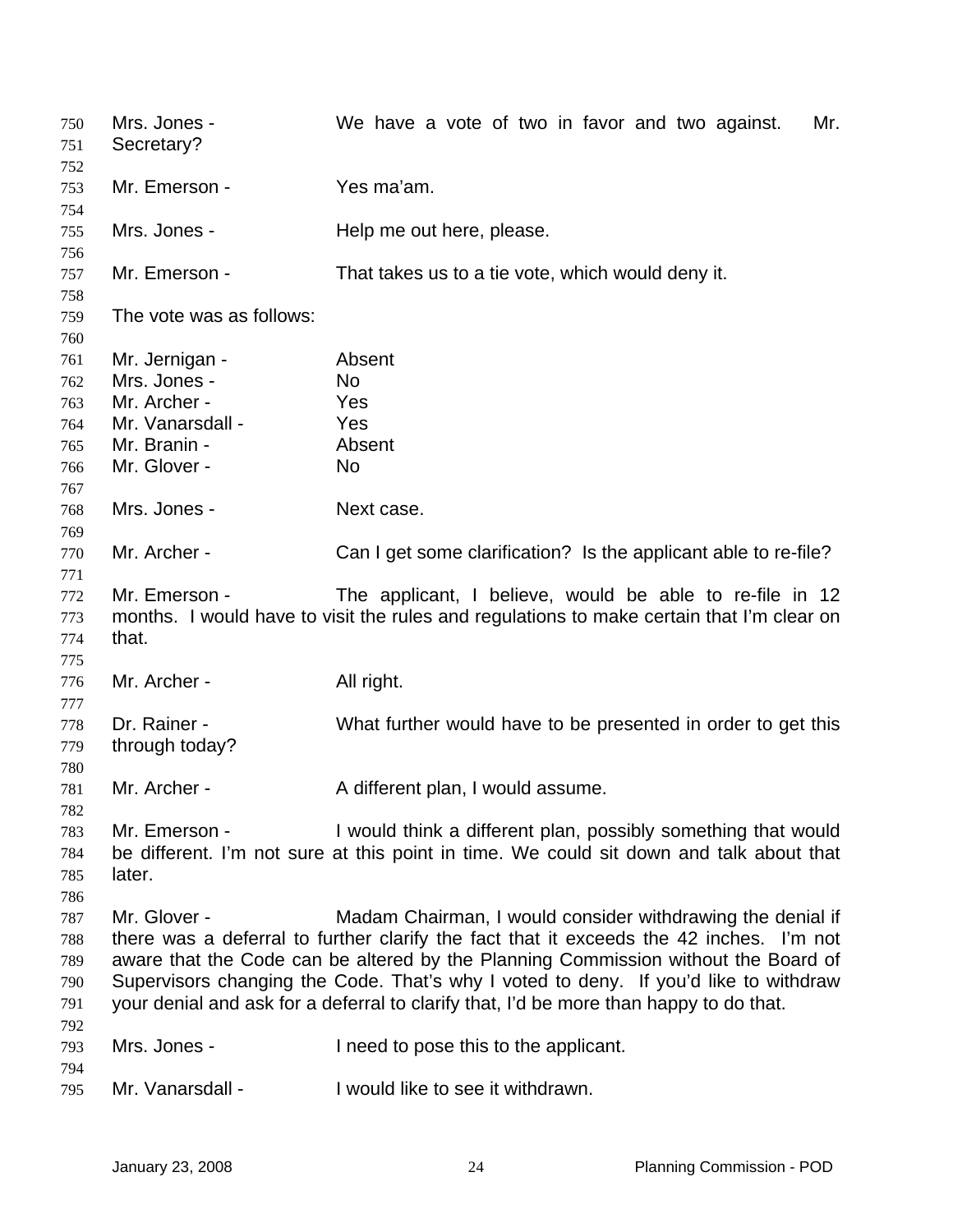796 Mrs. Jones - You mean to be deferred, not withdrawn. 797 798 799 800 801 802 803 804 805 806 807 808 809 810 811 812 813 814 815 816 817 818 819 820 821 822 823 824 825 826 827 828 829 830 831 832 833 834 835 836 837 838 839 840 841 Mr. Vanarsdall - Right. Mrs. Jones - The Would like to propose a solution here for our current situation. If the applicant is willing to defer this case for 30 days to the February meeting, we can clarify some of the points of the alternative fence height and discuss further between you and staff the aesthetic and functional parts of the plan, and then hear this again in February. Would you be willing to do that? Dr. Rainer - Yes. Mr. Glover - Madam Chairman, I withdraw my denial at this time, if you're willing to withdraw yours. Mrs. Jones - Yes. I would like to entertain at this moment a motion to that effect. Mr. Archer - Ckay. Dr. Rainer - The Unit of I would like to add that— Mrs. Jones - **Dr. Rainer, could you come on down to the microphone?** I'm sorry to make you keep coming and going in that aisle. Dr. Rainer - I would like to add that this appears to be, perhaps, a petty issue to all concerned here. For Mrs. Rainer and I, who have been living in that house for 42 years in happiness except for the problems we have with a neighbor, this is not a petty issue. It means whether or not we move from Henrico County, we leave the County. We cannot accept the conditions we have with respect to the neighbor. I've filed information with other Henrico County agencies concerning the relationship with the neighbor. It is not something we can long endure as it's getting worse. We need that fence at that height. We have essentially put up insulation with Mrs. Marks. Without that insulation, we are gone. Mrs. Jones - I appreciate your comments and I'm sure that all of the Commissioners that are here will agree with me that we do not take any case lightly and we certainly do not take this case lightly. We give it our thoughtful consideration with all of the elements of the Henrico County standards, guidelines, and codes as well. Dr. Rainer - The I'd like to add one other fact here. That brick wall you see was installed last year. For our 42 years of living there, we did not have a brick wall; we didn't need it. As of recently, Mrs. Marks decided she wanted to fill in a drainage swale that prevented flooding of our property. It prevented that flooding for 42 years. She wanted to fill it in. She didn't want to have it exist. So, I had to invest over \$10,000 to put that brick wall in, which I didn't want to do, but we had to do it to prevent flooding of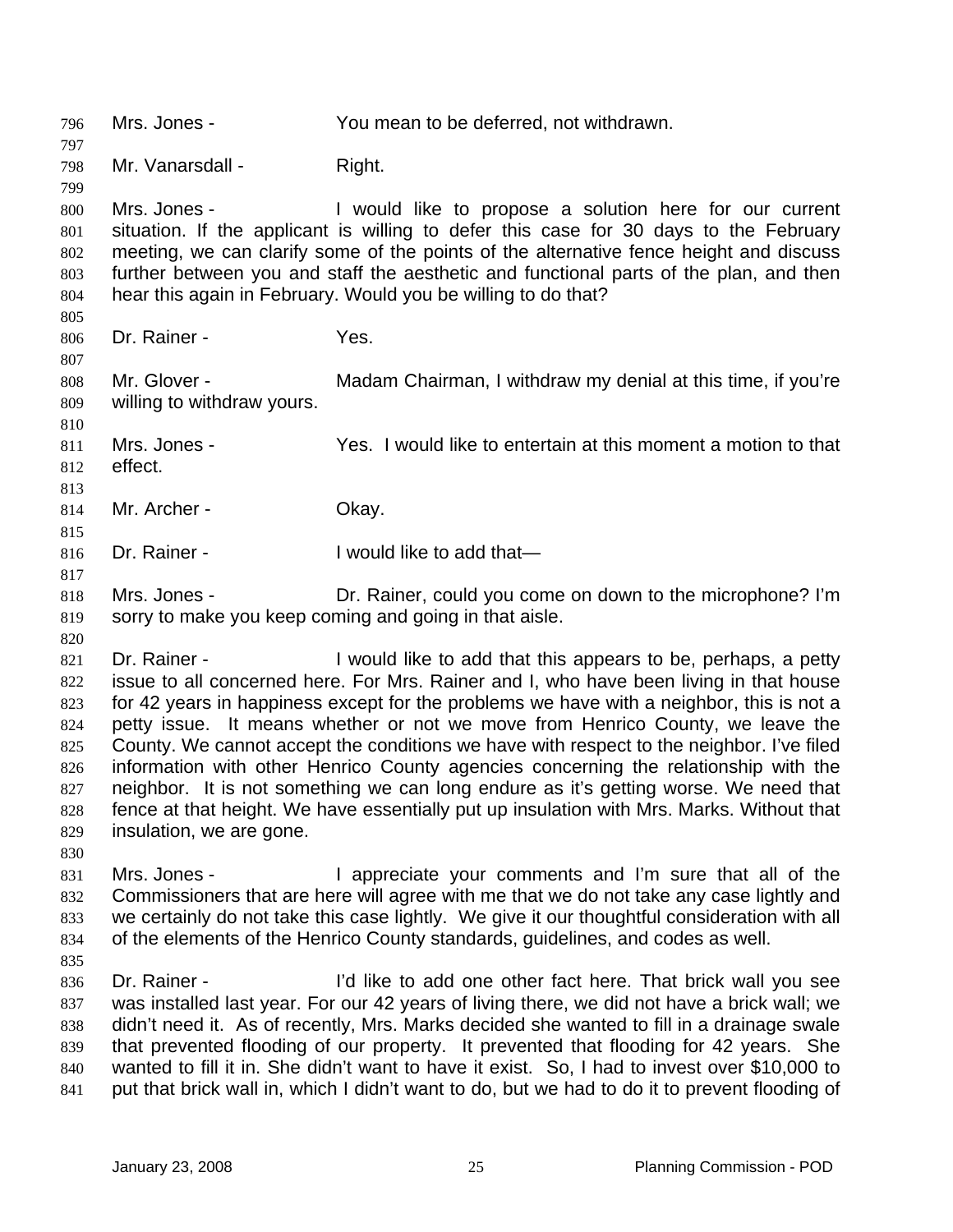the house. In addition, as you know, I'm requesting your permission for the extra height of the fence, which would further insulate us from Mrs. Marks. Mrs. Jones - I'm sure in the next 30 days this can be thoroughly discussed and we can hopefully get some clarification to some of the issues that were raised today. I appreciate your agreeing to a deferral and this case will be heard in February. In the meantime— Mr. Vanarsdall - February the  $27<sup>th</sup>$ . Mrs. Jones - Yes. In the meantime, you, and staff, and the Commissioner involved can work through some of the points that were raised today. Okay? Mr. Archer - Think I need to make a motion. Mrs. Jones - Yes you do. Dr. Rainer - Thank you very much. Mrs. Jones - Thank you. Mr. Archer - **Due to the withdrawal of the two denials**, the motion will be amended to defer this case until February  $27<sup>th</sup>$  at the applicant's request. Mr. Vanarsdall - Second. Mrs. Jones - Motion by Mr. Archer, seconded by Mr. Vanarsdall. All in favor say aye. All opposed say no. The ayes have it; the motion passes. Mr. Vanarsdall - Think we need to change that, Mr. Archer, to the Commissioner's request. Mr. Archer - I'm sorry; I meant to do that. Mr. Vanarsdall - I'll be glad to take it. Mr. Archer - No, I'll do it. I'll amend the motion to read at the request of the Commission. Thank you, Mr. Vanarsdall. I meant to say it that way. At the request of the Commission, the Planning Commission deferred TC-277, Rainer Residence, to its February 27, 2008 meeting.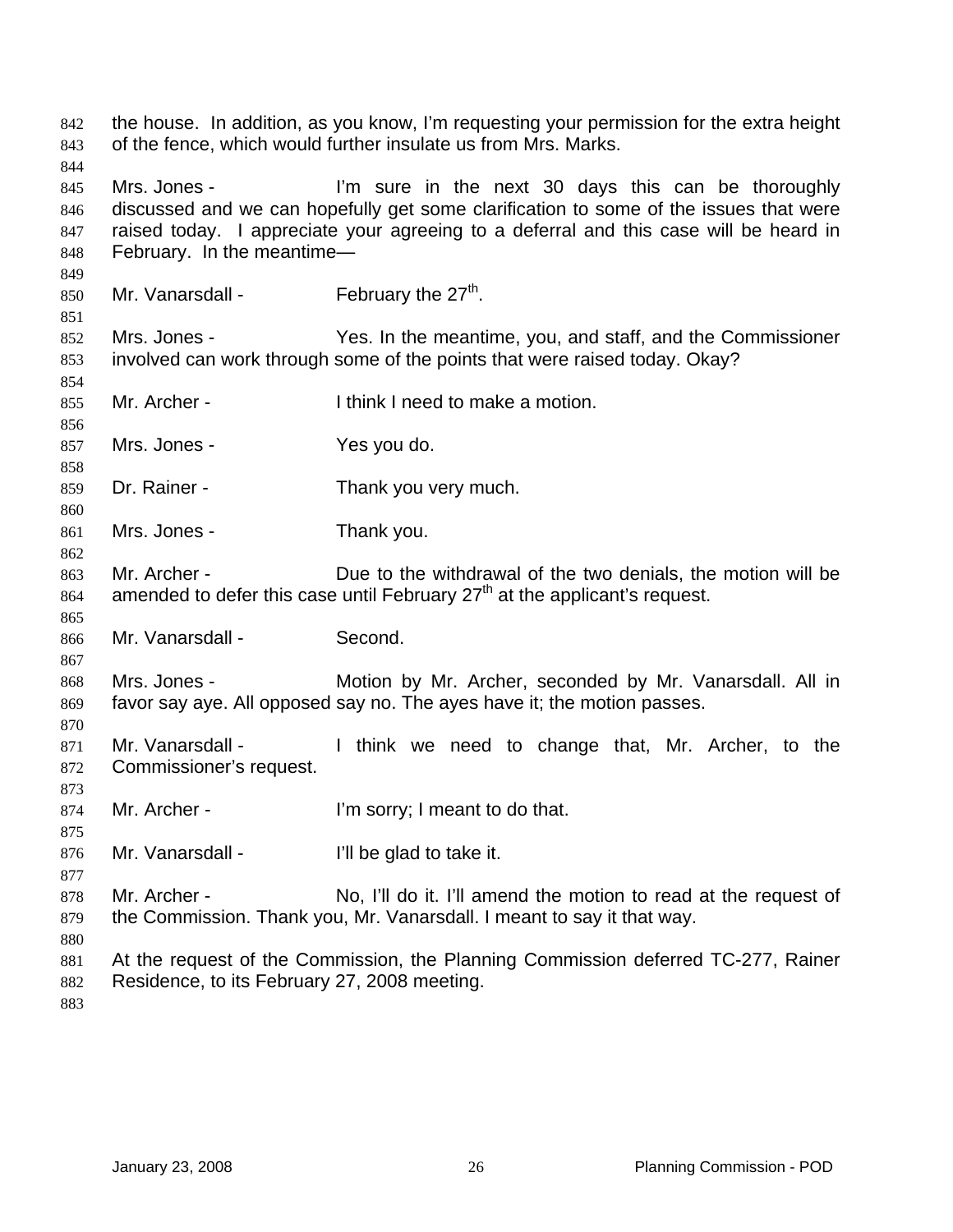884 **SUBDIVISION** 

885

SUB-1-08 Parham Estates (January 2008 Plan) **E. D. Lewis & Associates, P.C. for Betty T. Bales, Harry Snipes and Carter Snipes:** The 0.27-acre site proposed for a subdivision of 1 single-family home is located at the intersection of Minna Drive and Starwood Drive and adjacent to I-64 on parcels 755-752-4750 and 3881. The zoning is R-3, One-Family Residence District. County water and sewer. **(Three Chopt) 1 Lot** 

886

889

- 887 888 Mrs. Jones - The Is there any opposition to SUB-1-08, Parham Estates (January 2008 Plan)? There is no opposition. Mr. Ward.
- 890 891 892 893 894 895 896 897 Mr. Ward - There is a request to waive this additional 35 foot rear setback along Lot 13 bordering I-64. This exception request for the additional lot is a continuation of a previous approval of similar lots bordering I-64. The applicant has agreed to install a 6' vinyl privacy fence and 15-foot planting strip easement along lots adjacent to I-64. Should the Commission choose to act on this request, staff recommends conditional approval subject to the annotations on the plans, the standard conditions for subdivisions served by public utilities, as well as conditions 12-13 in the agenda.
- 898

901

903

907

909

- 899 900 The applicant, Harry Snipes, and engineer, Byran Traynham are here today to discuss any matters, and I will also be happy to answer any questions you may have at the time.
- 902 Mrs. Jones - Mr. Archer, do you have any comments or questions?
- 904 905 906 Mr. Archer - No. I would like to make a motion. I move approval of SUB-1-08, Parham Estates (January 2008 Plan) subject to the annotations on the plans and additional conditions Nos. 12 and 13 listed in the agenda.
- 908 Mr. Vanarsdall - Second.
- 910 911 912 Mrs. Jones - The motion was made by Mr. Archer and seconded by Mr. Vanarsdall. All in favor say aye. All opposed say no. The ayes have it; the motion carries.
- 913
- 914 Mr. Vanarsdall - Thank you, Mr. Ward.
- 916 917 918 919 The Planning Commission granted conditional approval to SUB-1-08, Parham Estates (January 2008 Plan), subject to the standard conditions attached to these minutes for subdivisions served by public utilities, the annotations on the plans, and the following additional conditions:
- 920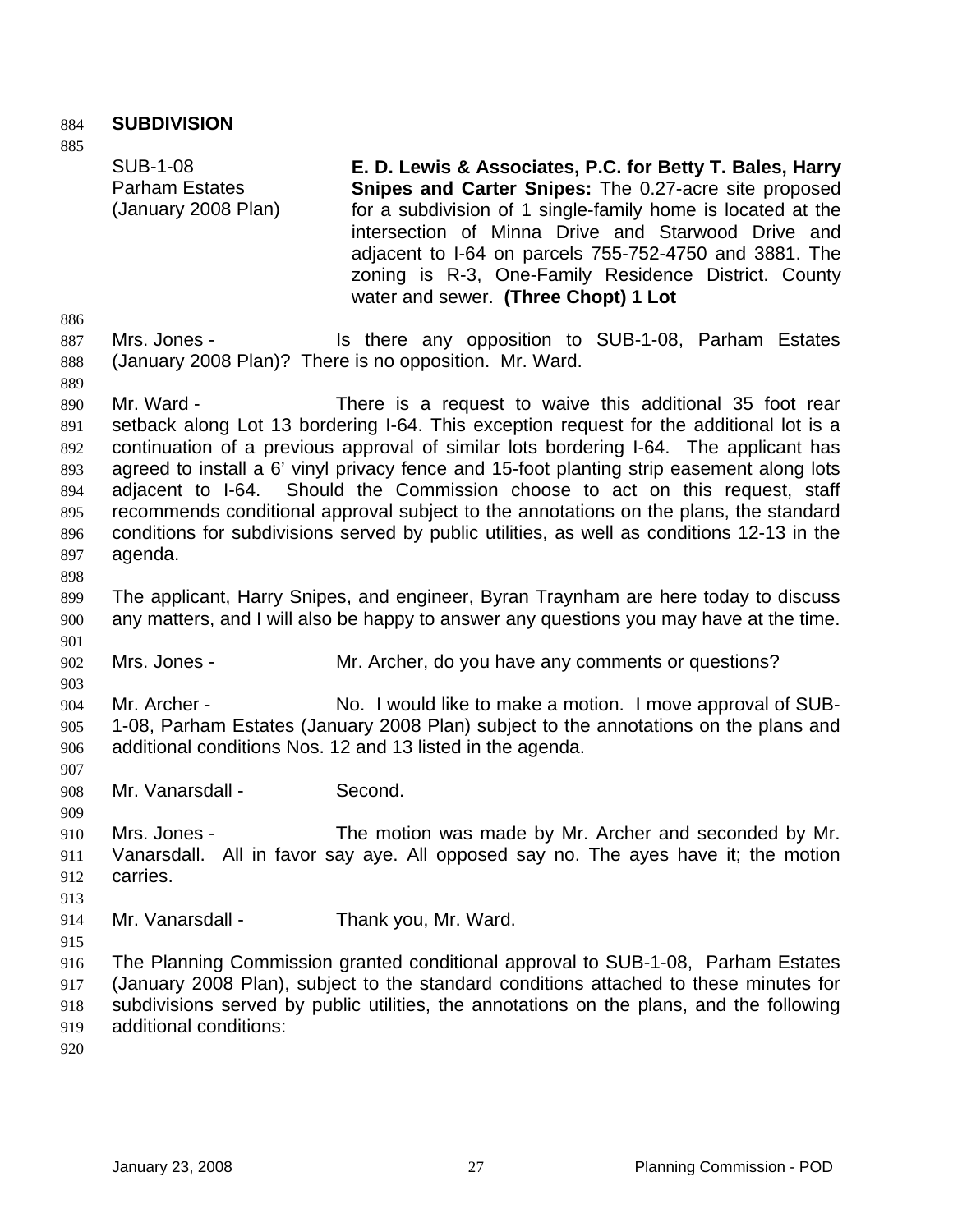921 12. The detailed plant list and specifications for the landscaping to be provided within the 15-foot-wide planting strip easement along Interstate I-64 shall be submitted to the Department of Planning for review and approval prior to recordation of the plat. 922 923

925 924 13. Any necessary offsite drainage easements must be obtained prior to approval of the construction plan by the Department of Public Works.

#### 927 **SUBDIVISION RECONSIDERATION**

928

926

SUB-46-07 Long Bridge Estates (September 2007 Plan) Long Bridge Road and Carter's Mill Road

**Kestner-Werner, LLC for John W. Gibbs, Jr.:** The 22.80-acre site proposed for a subdivision of 17 singlefamily homes is located on Long Bridge Road approximately 8050 feet southwest of the intersection with Carter's Mill Road on parcel 842-683-7262. The zoning is A-1, Agricultural District and ASO (Airport Safety Overlay) District. Individual well and septic tank/drainfield. **(Varina) 17 Lots** 

929

932

930 931 Mrs. Jones - Is there any opposition to SUB-46-07, Long Bridge Estates (September 2007 Plan)? No opposition.

933 934 935 936 Mr. Pambid - Good morning. The developers request that the Planning Commission reconsider its prior approval of SUB-46-07 granted on September 26, 2007, which included the requirement for approximately 1,081 feet of sidewalk on Long Bridge Road and approximately 568 feet of sidewalk on Carter's Mill Road.

937

938 939 940 941 942 The Department of Public Works Traffic Engineering Division has determined that curb and gutter will not need to be constructed along Long Bridge Road and Carter's Mill Road. Thus, the requirement for construction of sidewalk along these roads should also be eliminated. In lieu of sidewalks, the developer proposes shoulder and ditch sections for this un-proffered A-1 agriculturally zoned subdivision.

943

944 945 946 947 948 949 950 Staff recommends approval of the reconsideration of this conditional subdivision with all original conditions attached to SUB-46-07 on September 26, 2007, with the exception of Condition #14, which is to be deleted. This condition required sidewalks. This concludes my presentation. I'd be happy to answer any questions that you might have. Adam Warner, for Kestner-Warner is also here to answer any question that you might have.

| 951<br>952 | Mrs. Jones -<br>from the applicant? | Any questions from the Commission? Do we need to hear |  |
|------------|-------------------------------------|-------------------------------------------------------|--|
| 953        |                                     |                                                       |  |
| 954        | Mr. Vanarsdall -                    | I don't need to, no.                                  |  |
| 955        |                                     |                                                       |  |
| 956        | Mrs. Jones -                        | All right.                                            |  |
| 957        |                                     |                                                       |  |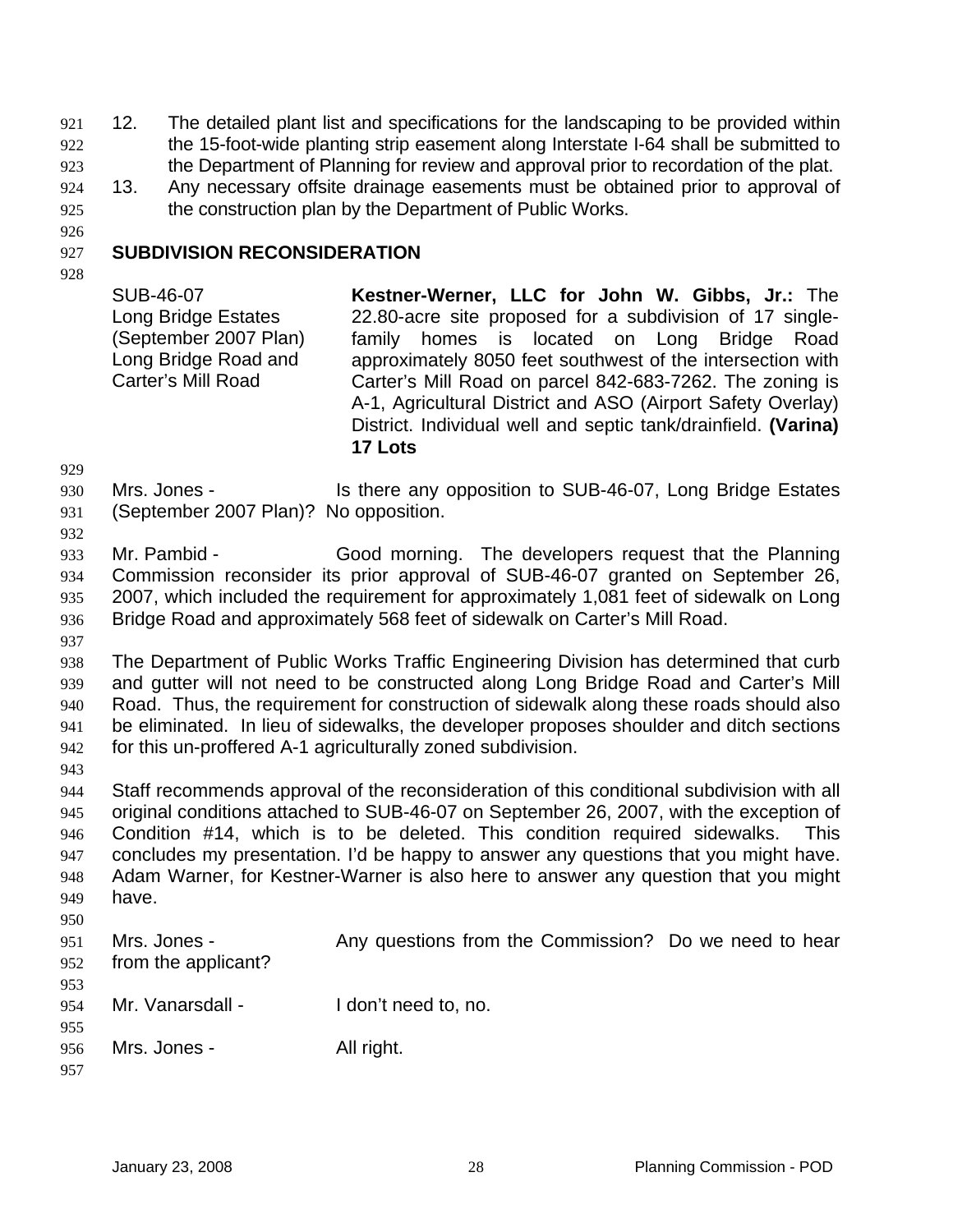Mr. Vanarsdall - First of all, the only real issue in this was the sidewalk. I move that SUB-46-07, Long Bridge Estates (September 2007 Plan), be approved with the recommendation by staff, standard conditions—I'm trying to read something here that I didn't understand. Excuse me a minute. Standard conditions of this type. Then on the addendum, we have condition #14, which is deleted. 958 959 960 961 962

964 965 Mrs. Jones - The And all the conditions previously approved, with this exception. All right.

967 Mr. Archer - Second.

969 970 Mrs. Jones - **Motion by Mr. Vanarsdall, seconded by Mr. Archer. All in** favor say aye. All opposed say no. The ayes have it; the motion carries.

972 973 974 The Planning Commission granted conditional approval to SUB-46-07, Long Bridge Estates (September 2007 Plan), subject to the previously approved conditions, with the deletion of condition No. 14.

976 14. **DELETE** A County standard sidewalk shall be constructed along the north side of 977 **Long Bridge Road and west side of Carters Mill Road.** 

# 978

# 979 **PLAN OF DEVELOPMENT & SPECIAL EXCEPTION**

980 *(Deferred from the December 12, 2007 Meeting)* 

981

963

966

968

971

975

POD-77-07 Ennis Paint Company – 4400 Vawter Avenue (POD-83-00 Expired) **Engineering Design Associates for Ennis Paint, Inc.:**  Request for approval of a plan of development and special exception to permit the expansion of an existing paint manufacturing facility, as required by Chapter 24, Sections 24-106 and **24-70(d)** 24-2 and 24-71.(b) of the Henrico County Code, to improve and enlarge an outdoor storage area with related site improvements for an existing paint manufacturing facility. The 9.7-acre site is located approximately 1450 feet north of E. Laburnum Avenue on the west line of Vawter Avenue at 4400 Vawter Avenue on parcel 799-739-2764. The zoning is M-2, General Industrial District and ASO, Airport Safety Overlay District. County water and sewer. **(Fairfield)** 

982 983 984 Mrs. Jones - Is there anyone in opposition to POD-77-07, Ennis Paint Company (POD-83-00 Expired)? There is no opposition.

985

986 987 988 989 990 Mr. Pambid - This POD request is for the improvement and enlargement of an existing outdoor storage area with related site improvements for an existing latex road paint manufacturing facility. A little bit of background. On December 17, 1985, the Planning Commission approved POD-172-85 for a 14,760-square-foot addition and a change in use from a farmer supply store to a paint manufacturing facility. A plan of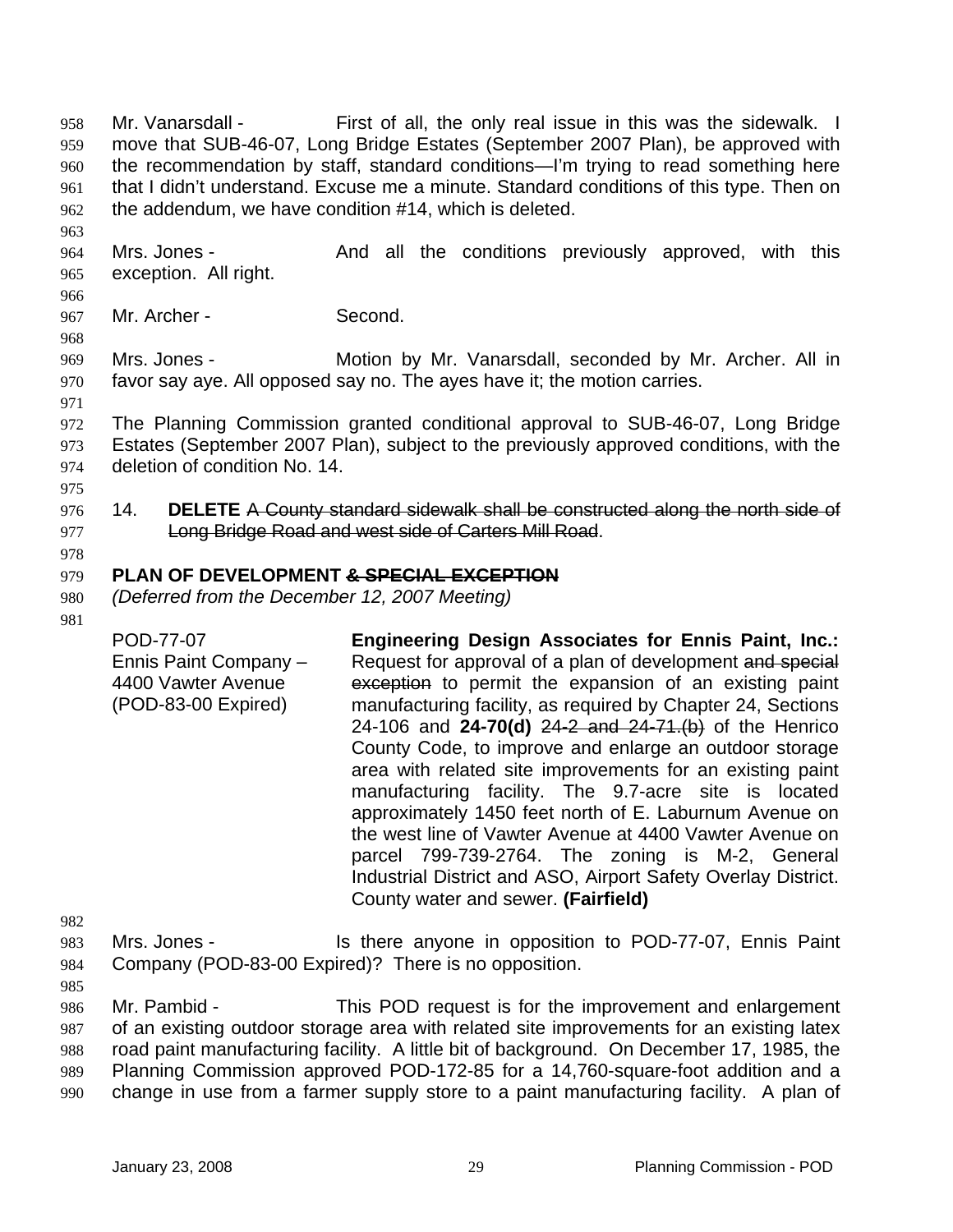995 996 997 998 999 1000 1001 1002 1003 1004 1005 1006 1007 1008 1009 1010 1011 1012 1013 1014 1015 1016 1017 1018 1019 1020 1021 1022 1023 1024 1025 1026 1027 1028 1029 1030 1031 1032 1033 1034 1035 1036 Currently, the expanded storage area will be surfaced with compacted gravel and physically delineated by 6 inch by 6 inch timbers. A proposed BMP, which is internal to the site, will be protected by standard Henrico County guardrail. Furthermore, the expanded storage area will be screened from Vawter Avenue with evergreen screening. I should add that condition #34 should be deleted, as it requires curb and gutter and treated asphalt. No building additions are proposed with this POD. Staff recommends approval of POD-77-07, subject to the annotations on the staff plans and conditions 24 through 36 in the agenda, as well as the addendum items. This concludes my presentation. I can answer any questions that you might have. I also have Randy Hooker available with Engineering Design Associates. He's also available to answer any questions that you might have. Mrs. Jones - The Are there any questions for Lee from the Commission? Mr. Archer - I don't have any at this time. Mr. Pambid, you worked right hard on this one, didn't you? Mr. Pambid - Yes sir. Mrs. Jones - Do we need to hear from the applicant? Mr. Archer - I don't believe so at this point, Madam Chairman. Mrs. Jones - This has been a long time coming, hasn't it? Mr. Archer - It has been. It has a history that goes back to 1985. Mrs. Jones - The All right, are we ready? Mr. Archer - I believe so. Mrs. Jones - Ckay. Mr. Archer? Mr. Archer - Let me make sure I have my conditions straight. Okay. With that, Madam Chairman, I will move for approval of POD-77-07, Ennis Paint Company (POD-83-00 Expired), subject to the standard conditions for developments of this type and the following additional conditions. I will include those that are on the addendum. Number 9 is deleted on the addendum; conditions 24 through 33; item 34 has been removed; condition 35 has been revised to read, "The final construction plans shall

development, POD-83-00, was approved on September 23, 2000, by the Planning Commission. This was a revision to add parking and a storage area. Work progressed on site while no final construction plan was submitted after Commission approval. POD-

83-00 expired on September 22, 2002.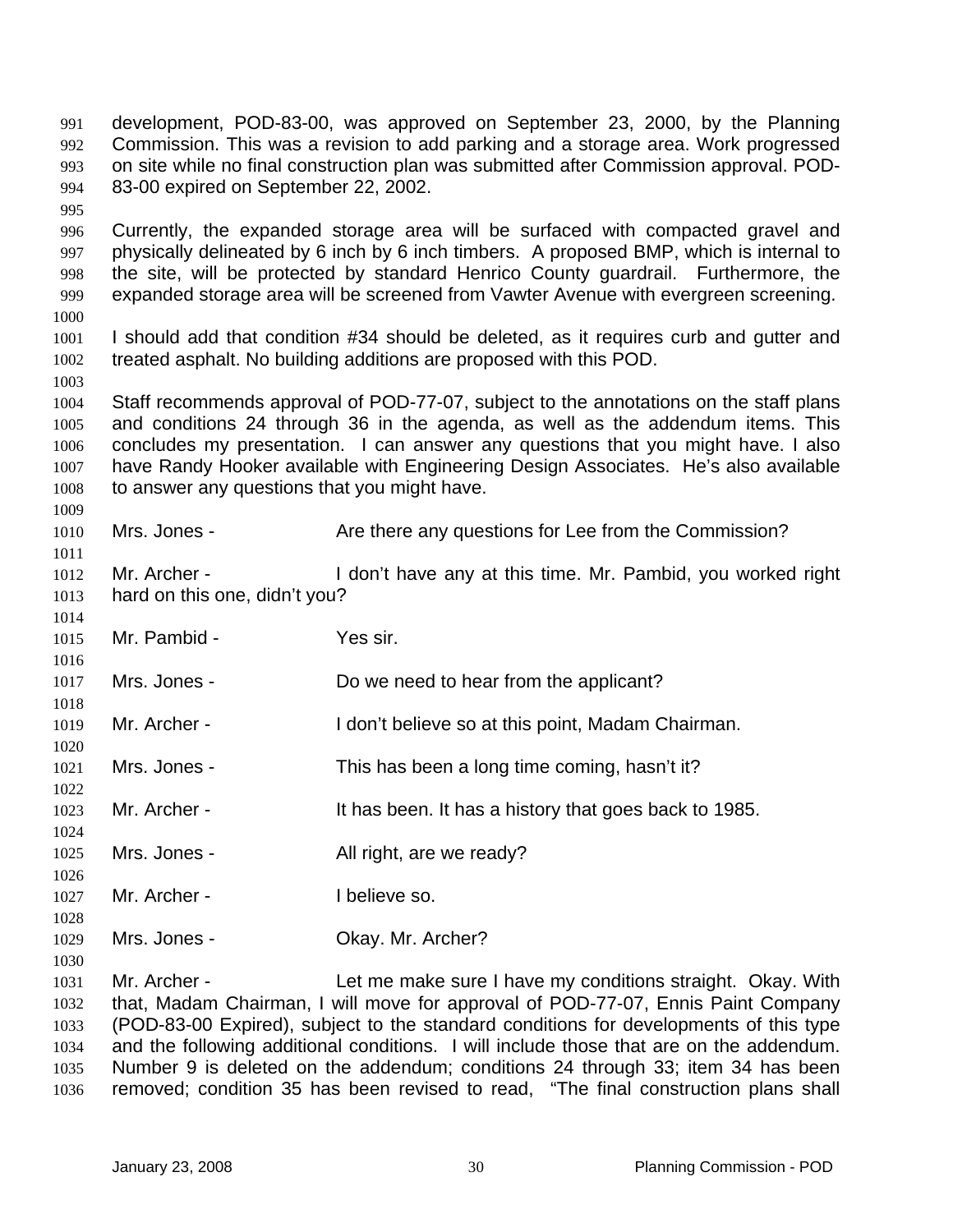- include the landscaping plan for review and approval by the Director of Planning. The outdoor storage area shall be screened from public view with evergreen plant material or a screen fence, or a combination of both;" and condition #36 has been added. 1037 1038 1039
- 1041 Mr. Vanarsdall - Second.
- 1043 1044 Mrs. Jones - Motion by Mr. Archer, seconded by Mr. Vanarsdall. All in favor say aye. All opposed say no. The ayes have it; the motion carries.
- 1045

1049

1040

1042

1046 1047 1048 The Planning Commission approved POD-77-07, Ennis Paint Company (POD-83-00 Expired), subject to the annotations on the plans, the standard conditions attached to these minutes for developments of this type, and the following additional conditions.

- 1050 9. **DELETE AMENDED** A detailed landscaping plan shall be submitted to the 1051 Department of Planning for review and Planning Commission approval prior to 1052 the issuance of any occupancy permits.
- 1053 1054 1055 1056 1057 24. The right-of-way for widening of Vawter Avenue as shown on approved plans shall be dedicated to the County prior to any occupancy permits being issued. The right-of-way dedication plat and any other required information shall be submitted to the County Real Property Agent at least sixty (60) days prior to requesting occupancy permits.
- 1058 1059 1060 1061 1062 25. The easements for drainage and utilities as shown on approved plans shall be granted to the County in a form acceptable to the County Attorney prior to any occupancy permits being issued. The easement plats and any other required information shall be submitted to the County Real Property Agent at least sixty (60) days prior to requesting occupancy permits.
- 1063 1064 1065 1066 1067 26. The limits and elevations of the 100-year frequency flood shall be conspicuously noted on the plan "Limits of 100 Year Floodplain." In addition, the delineated 100-year floodplain must be labeled "Variable Width Drainage and Utility Easement." The easement shall be granted to the County prior to the issuance of any occupancy permits.
- 1068 1069 27. The developer shall provide fire hydrants as required by the Department of Public Utilities and Division of Fire.
- 1070 1071 1072 28. Any necessary off-site drainage and/or water and sewer easements must be obtained in a form acceptable to the County Attorney prior to final approval of the construction plans.
- 1073 1074 1075 29. Deviations from County standards for pavement, curb or curb and gutter design shall be approved by the County Engineer prior to final approval of the construction plans by the Department of Public Works.
- 1076 1077 1078 30. Insurance Services Office (ISO) calculations must be included with the plans and contracts and must be approved by the Department of Public Utilities prior to the issuance of a building permit.
- 1079 1080 1081 31. Approval of the construction plans by the Department of Public Works does not establish the curb and gutter elevations along the Henrico County maintained right-of-way. The elevations will be set by Henrico County.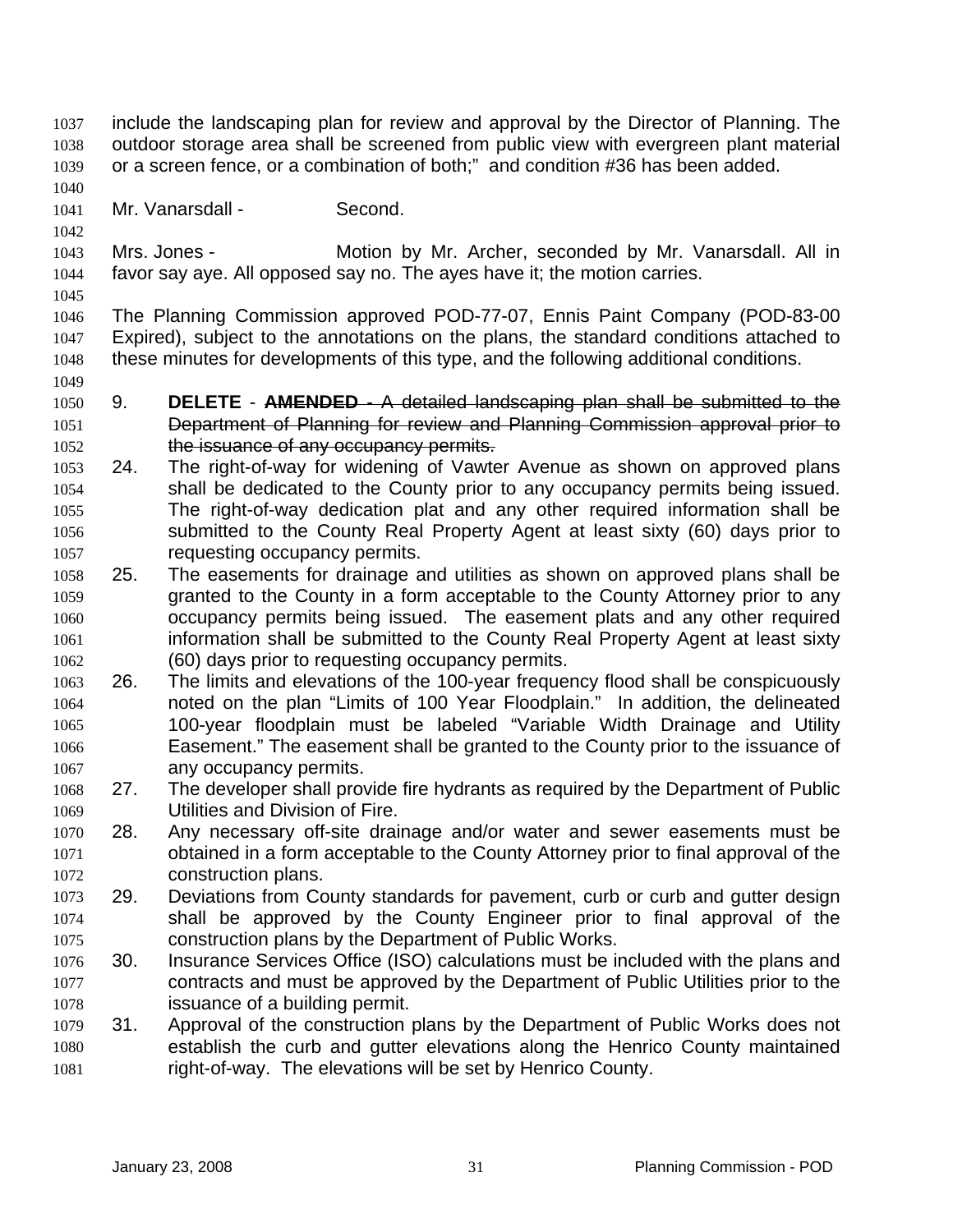- 32. The owners shall not begin clearing of the site until the following conditions have been met: 1082 1083
- 1085 1086 1087 1088 1089 (a) The site engineer shall conspicuously illustrate on the plan of development or subdivision construction plan and the Erosion and Sediment Control Plan, the limits of the areas to be cleared and the methods of protecting the required buffer areas. The location of utility lines, drainage structures and easements shall be shown.
- 1090 1091 1092 1093 (b) After the Erosion and Sediment Control Plan has been approved but prior to any clearing or grading operations of the site, the owner shall have the limits of clearing delineated with approved methods such as flagging, silt fencing or temporary fencing.
- 1094 1095 1096 1097 (c) The site engineer shall certify in writing to the owner that the limits of clearing have been staked in accordance with the approved plans. A copy of this letter shall be sent to the Department of Planning and the Department of Public Works.
- 1098 1099 1100 1101 1102 (d) The owner shall be responsible for the protection of the buffer areas and for replanting and/or supplemental planting and other necessary improvements to the buffer as may be appropriate or required to correct problems. The details shall be included on the landscape plans for approval.
- 1103 1104 33 Except for junction boxes, meters, and existing overhead utility lines, and for technical or environmental reasons, all utility lines shall be underground.
- 1106 1107 1105 34. The outdoor storage area shall have a treated surface that meets Department of Public works approval. Standard Henrico County curb and gutter for the expanded storage areas shall be provided.
- 1108 35. **REVISED**  A landscaping plan will be provided for staff review and Planning 1109 Commission approval. The outdoor storage area shall be screened from public 1110 view with evergreen plant material and a screen fence, or a combination of both. 1111 The landscape plan shall be submitted by **Friday, February 1, 2008**, unless 1112 otherwise approved by the Director of Planning.
- 1113 **The final construction plans shall include the landscaping plan for review**  1114 **and approval by the Director of Planning. The outdoor storage area shall be**  1115 **screened from public view with evergreen plant material or a screen fence,**  1116 **or a combination of both.**
- 1117 1118 1119 1120 **A revised construction plan shall show removal of the encroachments in the RPA, and the applicant shall provide a schedule for the restoration of the RPA for Public Works review and approval prior to approval of the final construction plans.**
- 1121 1122 36. **ADDED** – Final construction plans shall be submitted for review no later than 10 business days following the Planning Commission's approval.
- 1123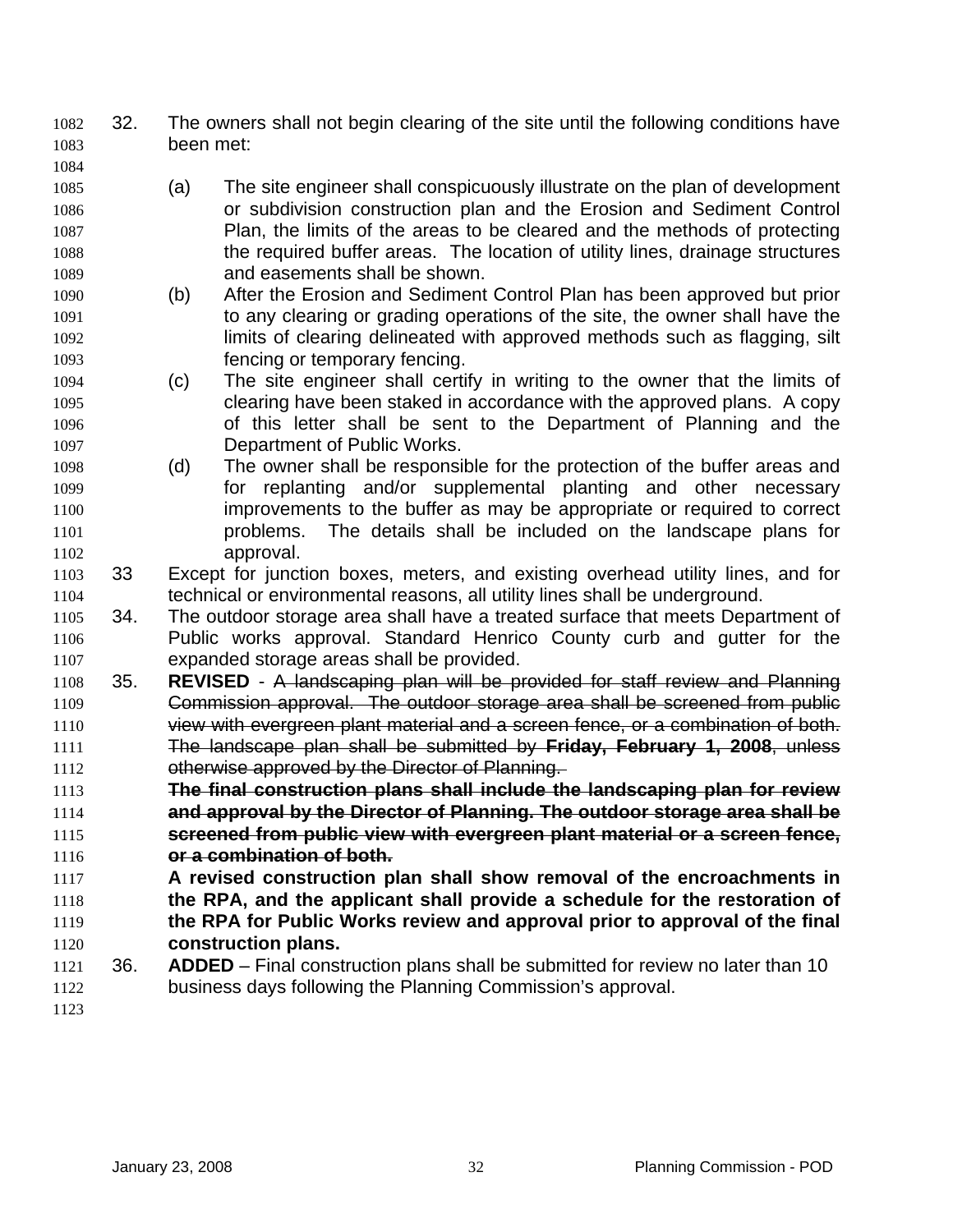### 1124 **PLAN OF DEVELOPMENT (Deferred from the December 12, 2007 Meeting)**

1125

POD-79-07 Arco Iris Latino Mart – 6111 & 6115 Staples Mill Road (State Route 33) **Barthol Design Associates for Armando Benitez and Kings Construction:** Request for approval of a plan of development, as required by Chapter 24, Section 24-106 of the Henrico County Code, to construct a two-story building with a 5,000 square foot restaurant on the first floor and 5,000 square feet of office on the second floor. The 1.72-acre site is located on the east line of Staples Mill Road (State Route 33) approximately 200 feet south of Penick Road on parcels 773-747-8814 and 773-747-8402. The zoning is B-1, Business District. County water and

1126

1127 1128 1129 1130 1131 1132 1133 Ms. Goggin - The plan in your packet addresses staff's comments. The applicant has provided a right turn lane, as required by VDOT. He has also provided dedicated turnaround spaces per Public Works Traffic Division, relocated the dumpster from the end of the entrance drive, and provided additional internal green space in the parking lot per Planning's request. Staff is recommending an additional condition, which is located on page 4 of your handout addendum. Condition 42 states that there will be no dwelling uses permitted on the site.

sewer. **(Brookland)** 

1134

1135 1136 1137 1138 1139 1140 1141 1142 1143 1144 1145 1146 1147 1148 1149 1150 Since the preparation of this agenda, staff has not received the revised architectural renderings as requested, but has met with the applicant, who has agreed to defer the architecturals to the February 27, 2008 Planning Commission hearing. This deferral will give the applicant time to address planning and police concerns with the visibility into the building in an effort to prevent crime through architectural design. These changes will include additional windows along the Staples Mill Road frontage, as well as opening up the proposed courtyard for more visibility from the right-of-way. The Commission will need to make two separate motions to take action on the site plan today and to defer the architecturals until February 27. Should the Commission act on this request, staff recommends the standard conditions for developments of this type, annotations on the plans, conditions 9 and 11 amended, additional conditions 24 through 41 in the agenda, and additional condition 42 in the addendum. The applicant's representative, Celia Serrano, is here to answer any questions you may have of her, and the engineer, Brian Mustain, is here should you have any questions of him, and I am here to answer any questions the Commission may have of me

1151 1152 1153 1154 Mrs. Jones - Ms. Goggin, thank you. I hope you all will bear with me at my first meeting that I'm chairing, but I did neglect to ask if there was opposition to POD-79-07, Arco Iris Latino Mart. There is no opposition. Thank you. Questions for Ms. Goggin?

- 1156 Mr. Vanarsdall - I don't have any.
- 1157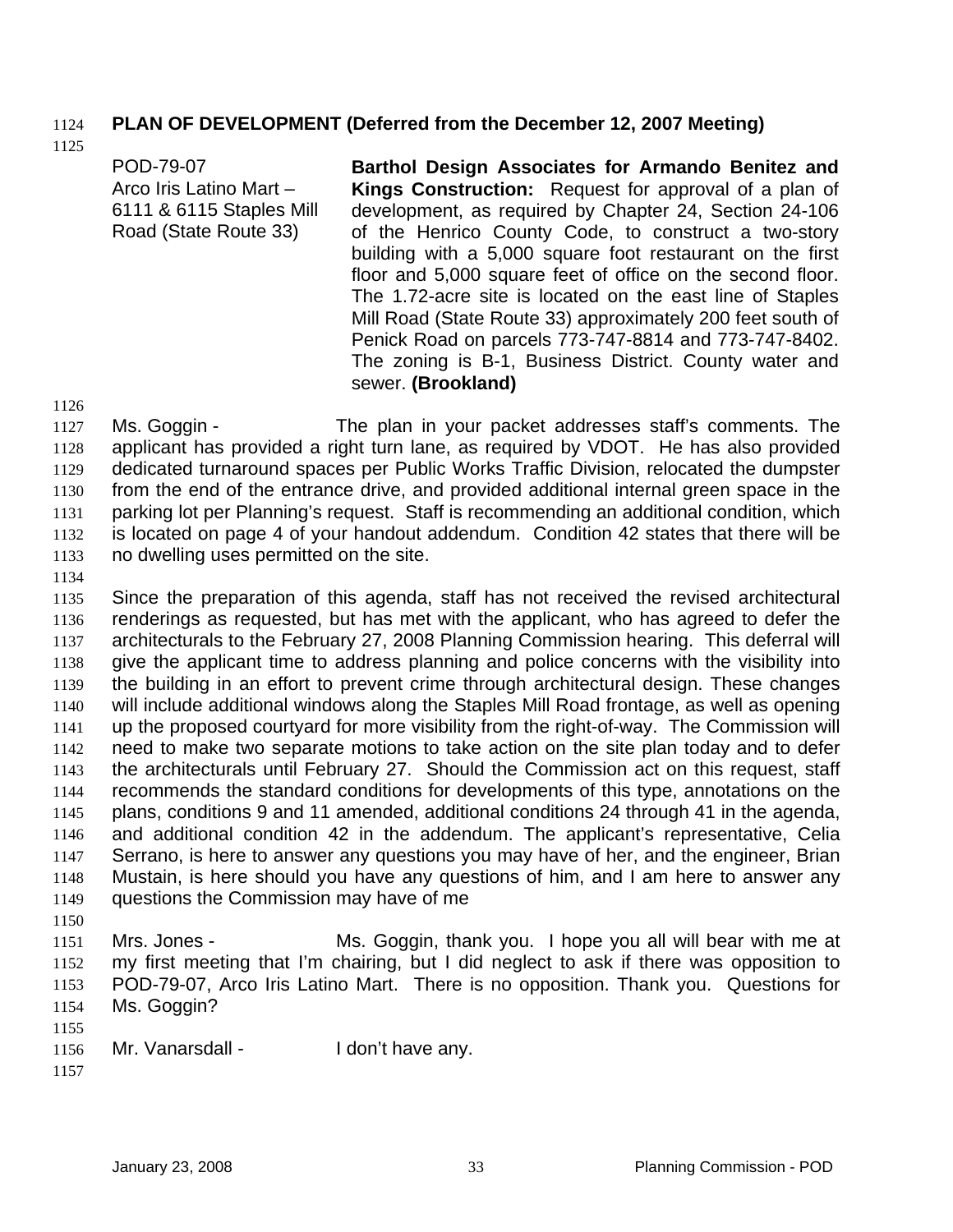Mrs. Jones - I do want to ask a quick question just to confirm that the discussion all along, really, has been about the architecturals, the visibility, the concerns that Ms. Vann has pointed out with the layout. Staff has never really had a problem, that I can remember, with the actual use. It's just the architecturals and the way in which in which it fits the site, right? 1158 1159 1160 1161 1162 1163 1164 1165 1166 1167 1168 1169 1170 1171 1172 1173 1174 1175 1176 1177 1178 1179 1180 1181 1182 1183 1184 1185 1186 1187 1188 1189 1190 1191 1192 1193 1194 1195 1196 1197 1198 1199 1200 1201 1202 1203 Ms. Goggin - Yes ma'am. As you can tell from here, there is one arch. This is what the opening is from Staples Mill Road, and it's over 90 feet away. That's the only opening for visibility. We are concerned that if something were to happen inside the building, nobody driving by would be able to see it and alert emergency personnel if necessary. Mrs. Jones - The Your discussions with the applicant have indicated that you feel that the architecturals can be modified to address police concerns and safety concerns, right? Ms. Goggin - If you look at the first floor plans, this is all a courtyard and this is the opening. They are going to work on opening up these walls to make this inside much more visible for safety purposes. Mrs. Jones - The site plan works, it's just that the design needs—Okay. Ms. Goggin - Yes ma'am. Mrs. Jones - Thank you. Would someone like to hear from the applicant? Okay. Mr. Vanarsdall - We need a motion. Mrs. Jones - We'll need two separate motions. Would someone like to make one? Mr. Vanarsdall - I want to go back to your questions. To my knowledge, there's never been any problem with the use. It's on a B-1 and that is the use. The only thing was what she explained regarding the architecture. Mrs. Jones - Chay. Mr. Vanarsdall - We have had several meetings; we had one yesterday including Mr. Glover. Had a very nice meeting. We want to go forward with this. I'll take the deferral first. I defer the architectural plans to February 27, 2008. Mr. Archer - Second. Mrs. Jones - **Motion by Mr. Vanarsdall, seconded by Mr. Archer.** All in favor say aye. All opposed say no. The ayes have it; the motion carries.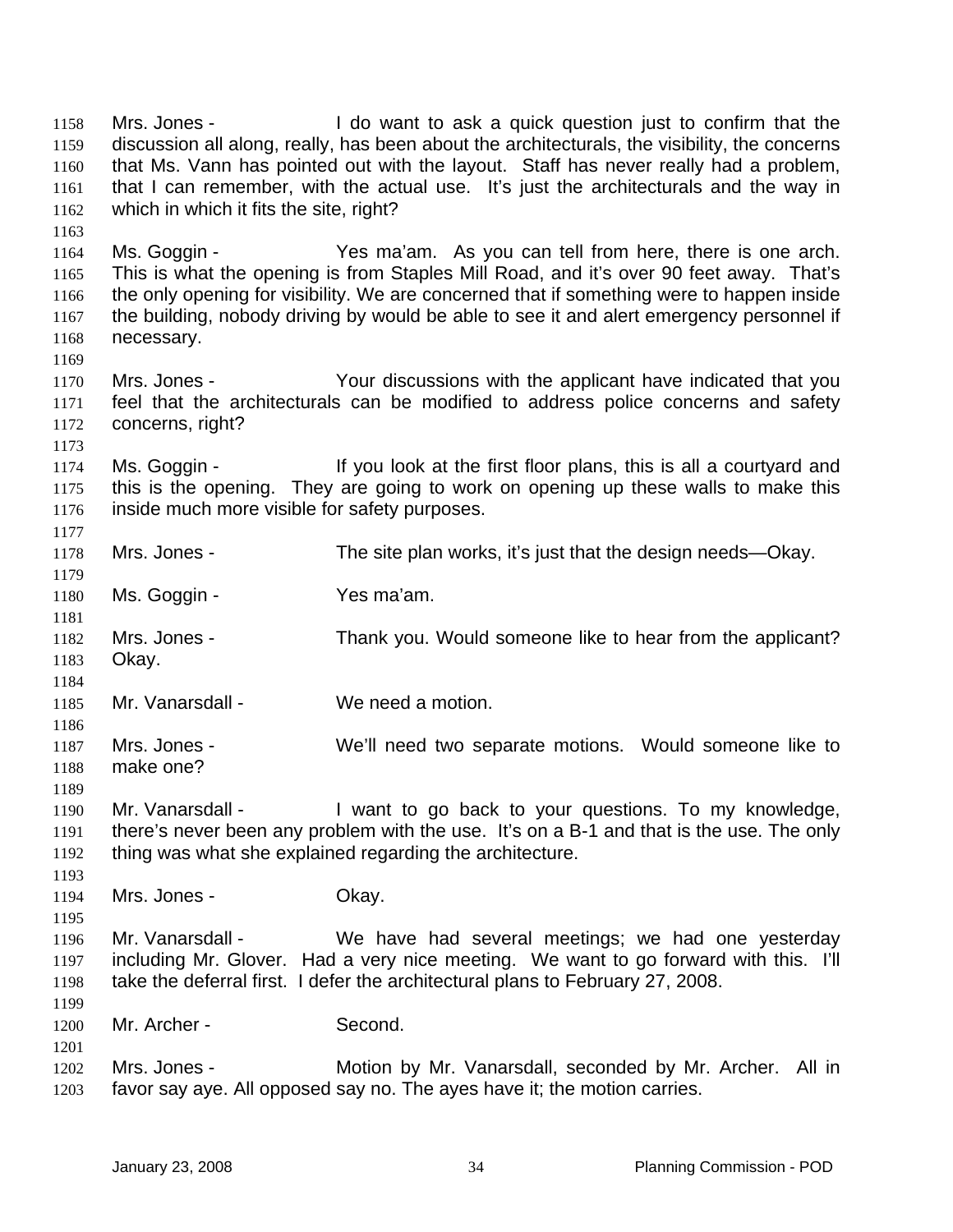At the request of the applicant, the Planning Commission deferred the architectural plans only for POD-79-07, Arco Iris Latino Mart, the to its February 27, 2008 meeting. 1204 1205 1206 1207 1208 1209 1210 1211 1212 1213 1214 1215 1216 1217 1218 1219 1220 1221 1222 1223 1224 1225 1226 1227 1228 1229 1230 1231 1232 1233 1234 1235 1236 1237 1238 1239 1240 1241 1242 1243 1244 1245 1246 1247 1248 Mr. Vanarsdall - Now, the POD only. I recommended POD-79-07, Arco Iris Latino Mart, be approved with the annotations on the plans, standard conditions for developments of this type, the following additional conditions #9 amended, #11 amended, 24 through 41, and 42 on the addendum. Mr. Archer - Second. Mrs. Jones - **Motion by Mr. Vanarsdall, seconded by Mr. Archer. All in** favor say aye. All opposed say no. The ayes have it; the motion carries. The Planning Commission approved POD-79-07, Arco Iris Latino Mart, subject to the annotations on the plans, the standard conditions attached to these minutes for developments of this type, and the following additional conditions: 9. **AMENDED** - A detailed landscaping plan shall be submitted to the Department of Planning for review and Planning Commission approval prior to the issuance of any occupancy permits. 11. **AMENDED** - Prior to the approval of an electrical permit application and installation of the site lighting equipment, a plan including depictions of light spread and intensity diagrams, and fixture specifications and mounting height details shall be submitted for Department of Planning review and Planning Commission approval. 24. The easements for drainage and utilities as shown on approved plans shall be granted to the County in a form acceptable to the County Attorney prior to any occupancy permits being issued. The easement plats and any other required information shall be submitted to the County Real Property Agent at least sixty (60) days prior to requesting occupancy permits. 25. The entrances and drainage facilities on Staples Mill Road (State Route 33) shall be approved by the Virginia Department of Transportation and the County. 26. A notice of completion form, certifying that the requirements of the Virginia Department of Transportation entrances permit have been completed, shall be submitted to the Department of Planning prior to any occupancy permits being issued. 27. The developer shall provide fire hydrants as required by the Department of Public Utilities and Division of Fire. 28. A concrete sidewalk meeting County standards shall be provided along the north side of Staples Mill Road (State Route33)**.** 29. All repair work shall be conducted entirely within the enclosed building. 30. Outside storage shall not be permitted. 31. The developer shall install an adequate restaurant ventilating and exhaust system to minimize smoke, odors, and grease vapors. The plans and specifications shall be included with the building permit application for review and approval. If, in the opinion of the County, the type system provided is not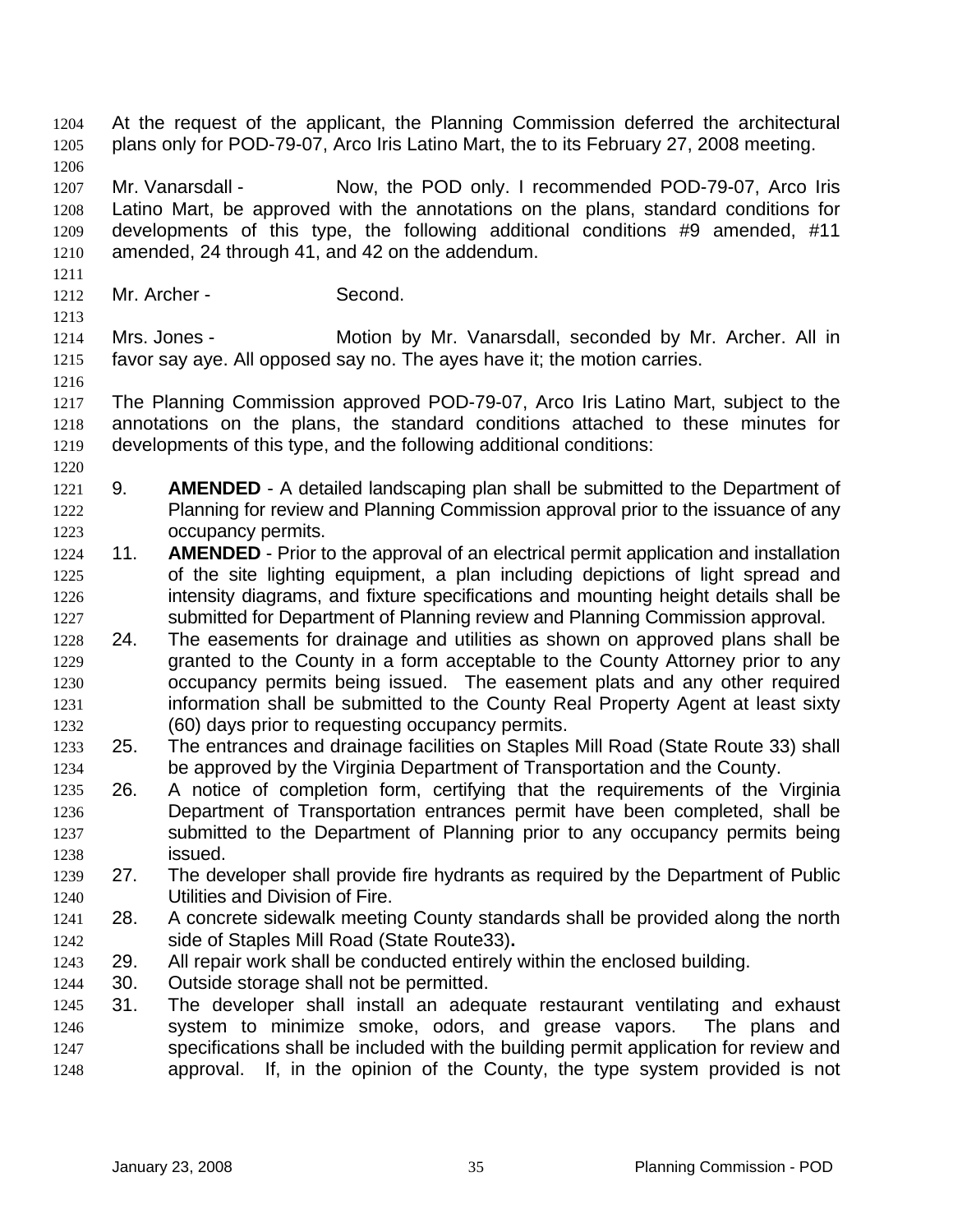- effective, the Commission retains the rights to review and direct the type of system to be used. 1249 1250
- 1251 1252 32. This business shall not remain in operation after midnight and no exterior signs shall remain lighted after 12:00 midnight.
- 1253 1254 1255 33. Any necessary off-site drainage and/or water and sewer easements must be obtained in a form acceptable to the County Attorney prior to final approval of the construction plans.
- 1256 1257 1258 34. Deviations from County standards for pavement, curb or curb and gutter design shall be approved by the County Engineer prior to final approval of the construction plans by the Department of Public Works.
- 1259 1260 1261 35. Insurance Services Office (ISO) calculations must be included with the plans and contracts and must be approved by the Department of Public Utilities prior to the issuance of a building permit.
- 1262 1263 1264 1265 36. Approval of the construction plans by the Department of Public Works does not establish the curb and gutter elevations along the Virginia Department of Transportation maintained right-of-way. The elevations will be set by the contractor and approved by the Virginia Department of Transportation.
- 1266 1267 1268 37. Evidence of a joint ingress/egress and maintenance agreement must be submitted to the Department of Planning and approved prior to issuance of a certificate of occupancy for this development.
- 1269 1270 1271 1272 1273 1274 38. The location of all existing and proposed utility and mechanical equipment (including HVAC units, electric meters, junction and accessory boxes, transformers, and generators) shall be identified on the landscape plans. All equipment shall be screened by such measures as determined appropriate by the Director of Planning or the Planning Commission at the time of plan approval**.**  39. Except for junction boxes, meters, and existing overhead utility lines, and for

1275 technical or environmental reasons, all utility lines shall be underground.

- 1276 40. No vehicles shall be sold on site.
- 1277 41. No portable food service vehicles or trailers shall be operated on site.
- 1278 42. **ADDED** – Dwelling uses shall not be permitted on site.

#### 1280 **PLAN OF DEVELOPMENT (Deferred from the December 12, 2007 Meeting)**

1281

1279

POD-86-07 Best Western – 8607 Telegraph and Brook Roads **Timmons Group for Bhupendra B. Patel:** Request for approval of a plan of development, as required by Chapter 24, Section 24-106 of the Henrico County Code, to construct a three-story, 11,860 square foot, 63-room hotel. The 1.89-acre site is located on the east line of Telegraph Road, approximately 80 feet east of the intersection of Brook Road (U.S. Route 1) and Telegraph Road on parcel 784-758-4424. The zoning is M-1, Light Industrial District and B-3, Business District. County water and sewer. **(Fairfield)**

| 1283 | Mrs. Jones -     |  |  | Is there any opposition to POD-86-07, Best Western? No |  |
|------|------------------|--|--|--------------------------------------------------------|--|
|      | 1284 opposition. |  |  |                                                        |  |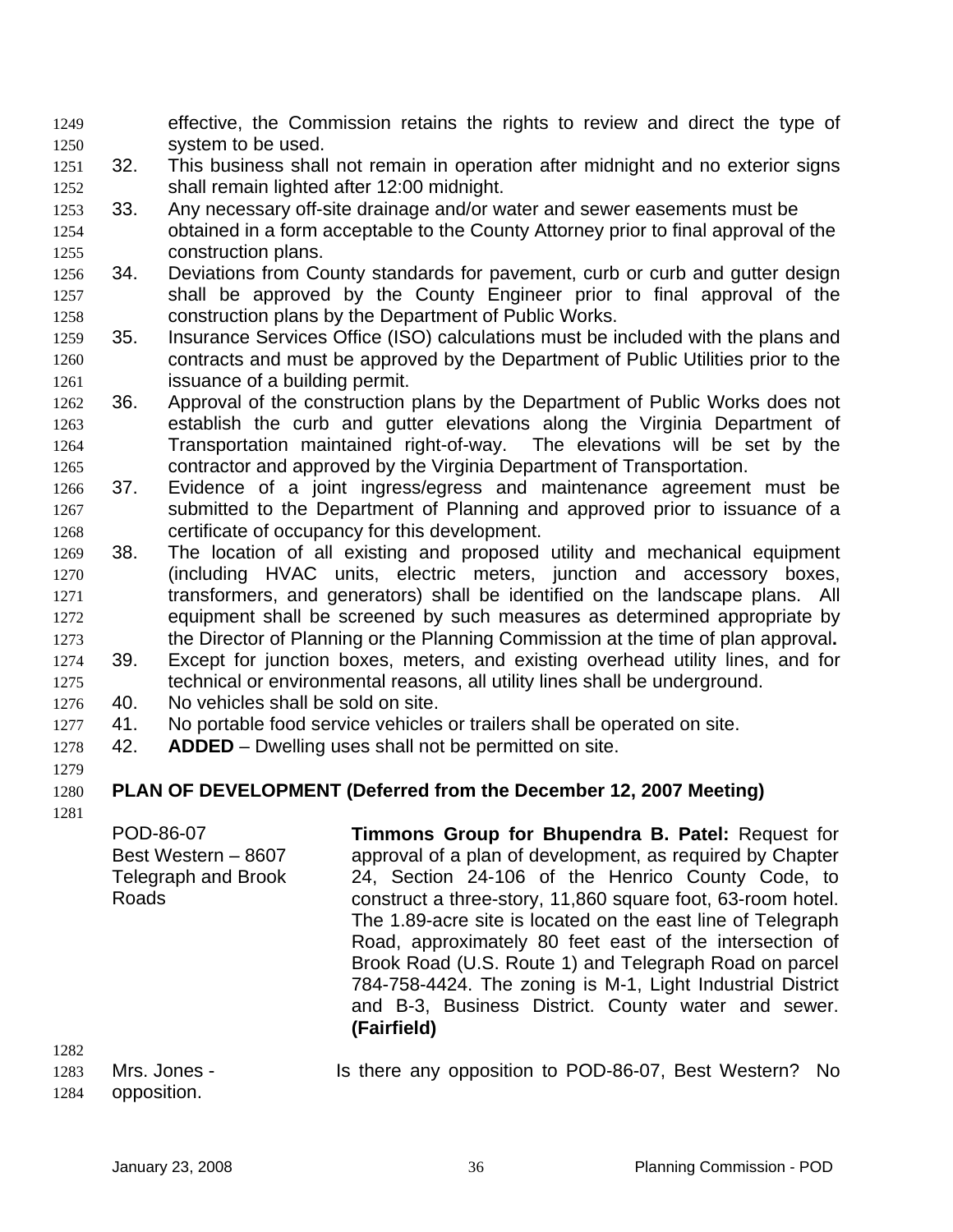1286 1287 1288 1289 1290 1291 1292 1293 1294 1295 1296 1297 1298 1299 1300 1301 1302 1303 1304 1305 1306 1307 1308 1309 1310 1311 1312 1313 1314 1315 1316 1317 1318 1319 1320 1321 1322 1323 1324 1325 1326 1327 1328 Mr. Ward - The applicant has provided additional information to the Department of Public Works that addresses the drainage concerns raised at the December 12, 2007 Planning Commission meeting by the adjacent property owners. The adjacent property owners' representative Andy Condlin has notified staff that the issues have been worked out to their satisfaction. Staff can recommend approval. Should the Commission act on the request, staff recommends the standard conditions for developments of this type, annotations on the plans, and conditions 24 through 32 on the agenda. The applicant, Mr. Patel, and the engineer, Brian Crutchfield, are here today to discuss any matters. I would also be happy to answer any questions. Mrs. Jones - It's always nice to have a problem worked out. Mr. Ward - The Yes. Mrs. Jones - Thank you, Matt. Are there any questions for Matt? Mr. Archer - I don't have any questions, Madam Chairman, but I'd like to make a few comments. As you might recall, at the December meeting, the reason for the deferral was because of drainage issues that the neighbor didn't have addressed before. Quite a bit of discussion ensued after that. That was the biggest thing that we had to overcome, to make sure that the neighbors were satisfied. Mr. Ward, I understand all that's been taken care of? Mr. Ward - Correct. Mr. Archer - All right. Does anyone else have any questions for Mr. Ward? Mrs. Jones - Do we need to hear from the applicant? Mr. Archer - The I don't believe so at this point, Ma'am. Mrs. Jones - Chay. Mr. Archer - With that, I will move for approval of POD-86-07, Best Western, subject to the standard conditions for developments of this type, and conditions 24 through 32. Mr. Vanarsdall - Second. Mrs. Jones - **Motion by Mr. Archer, seconded by Mr. Vanarsdall. All in** favor say aye. All opposed say no. The ayes have it; the motion carries.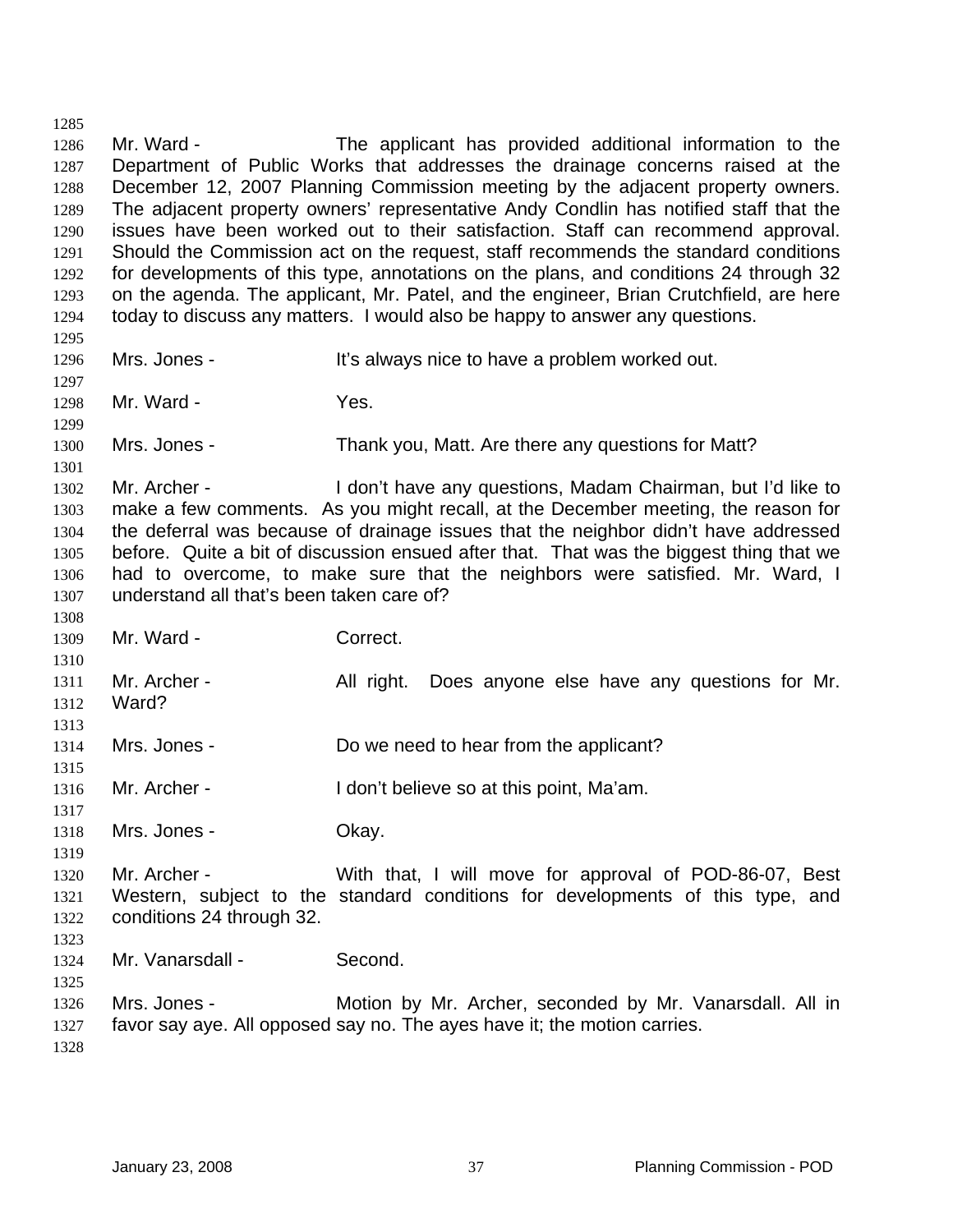- The Planning Commission approved POD-86-07, Best Western, subject to the annotations on the plans, the standard conditions attached to these minutes for developments of this type, and the following additional conditions: 1329 1330 1331
- 1332 1333 1334 24. The right-of-way for widening of Telegraph Road as shown on approved plans
- 1335 1336 1337 shall be dedicated to the County prior to any occupancy permits being issued. The right-of-way dedication plat and any other required information shall be submitted to the County Real Property Agent at least sixty (60) days prior to requesting occupancy permits.
- 1338 1339 1340 1341 1342 25. The easements for drainage and utilities as shown on approved plans shall be granted to the County in a form acceptable to the County Attorney prior to any occupancy permits being issued. The easement plats and any other required information shall be submitted to the County Real Property Agent at least sixty (60) days prior to requesting occupancy permits.
- 1343 1344 26. The developer shall provide fire hydrants as required by the Department of Public Utilities and Division of Fire.
- 1345 1346 27. A concrete sidewalk meeting County standards shall be provided along the east side Telegraph Road.
- 1347 28. Outside storage shall not be permitted.
- 1348 1349 1350 29. Any necessary off-site drainage and/or water and sewer easements must be obtained in a form acceptable to the County Attorney prior to final approval of the construction plans.
- 1351 1352 1353 30. Deviations from County standards for pavement, curb or curb and gutter design shall be approved by the County Engineer prior to final approval of the construction plans by the Department of Public Works.
- 1354 1355 1356 1357 1358 31. The location of all existing and proposed utility and mechanical equipment (including HVAC units, electric meters, junction and accessory boxes, transformers, and generators) shall be identified on the landscape plans. All equipment shall be screened by such measures as determined appropriate by the Director of Planning or the Planning Commission at the time of plan approval**.**
- 1359 1360 1361 32. Approval of the construction plans by the Department of Public Works does not establish the curb and gutter elevations along the Henrico County maintained right-of-way. The elevations will be set by Henrico County.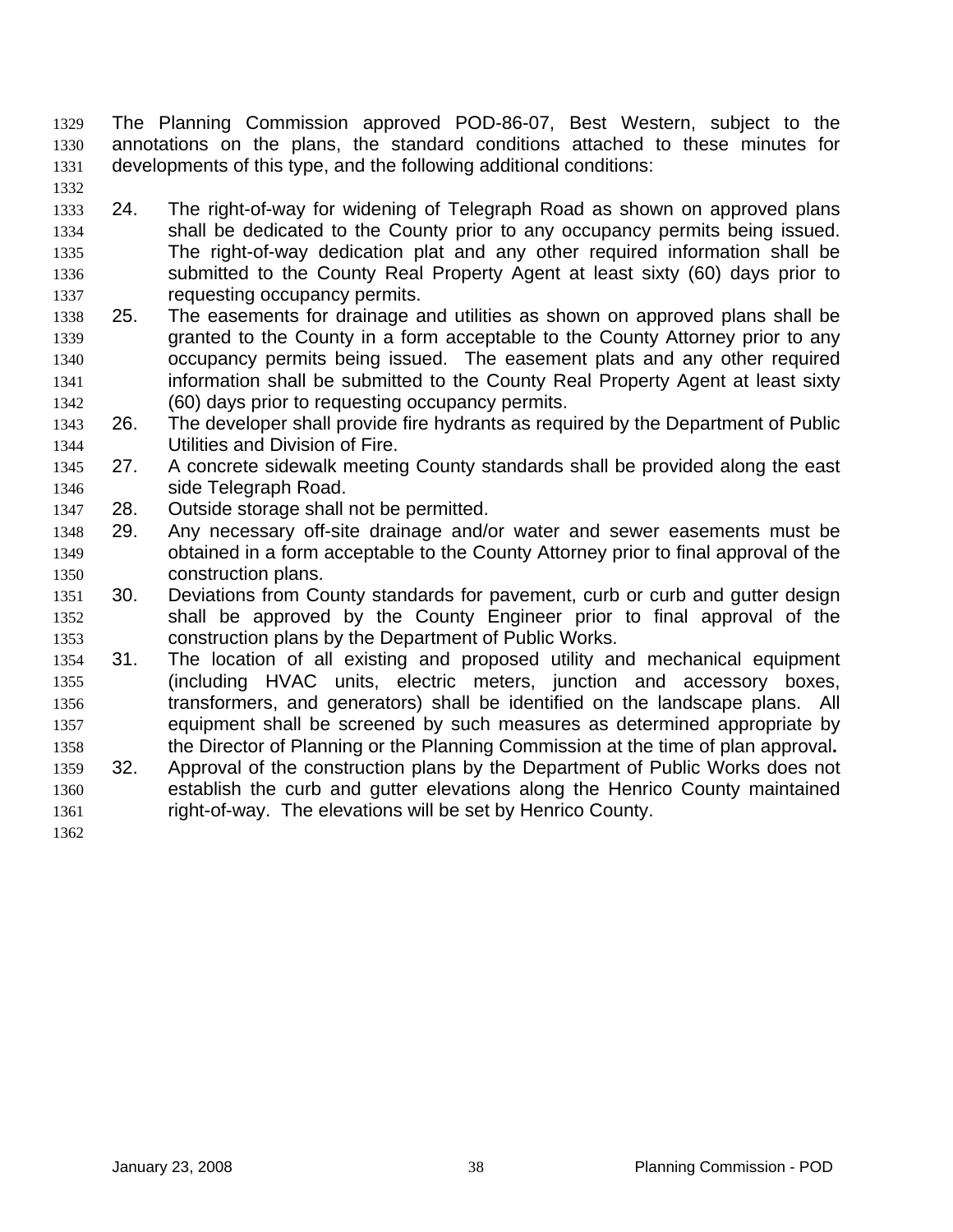### 1363 **PLAN OF DEVELOPMENT**

1364

| <b>POD-2-08</b>      | Design & Engineering and Cracker Barrel Old Country        |
|----------------------|------------------------------------------------------------|
| Cracker Barrel @ The | Store, Inc. for Laburnum Investments, LLC and Forest       |
| Shops at White Oak   | City Commercial Group: Request for approval of a plan      |
| Village              | of development, as required by Chapter 24, Section 24-     |
|                      | 106 of the Henrico County Code, to construct a one-story,  |
|                      | 10,101 square foot restaurant and gift shop in The Shops   |
|                      | at White Oak Village Shopping Center. The 2.21-acre site   |
|                      | is located on the east line of Laburnum Avenue,            |
|                      | approximately 1,800 feet north of Audubon Drive on part of |
|                      | parcel 815-718-5710. The zoning is B-3C, Business          |
|                      | District (Conditional) and ASO, Airport Safety Overlay     |
|                      | District. County water and sewer. (Varina)                 |

1365

- 1366 1367 Mrs. Jones - Is there anyone in opposition to POD-2-08, Cracker Barrel & The Shops at White Oak Village? There is no opposition.
- 1368

1369 1370 1371 1372 1373 1374 1375 1376 1377 1378 1379 1380 1381 1382 1383 1384 1385 Ms. Goggin - The At the preparation of this agenda, staff requested that the applicant consider alternative locations for the proposed dumpsters. They are shown right here. The applicant did look at different alternatives and has determined that this is the best location for a number of different reasons. It's the best for adequate truck maneuvering, it's close enough to the service entrance for the safety of the employees, and it will not interfere with customer traffic pattern. For example, if they move it over here, the site's kind of narrow versus being wider, so it works well for everybody. The applicant has agreed to provide additional landscaping along Laburnum Avenue to help screen it from traffic on Laburnum Avenue. Hopefully, the traffic will be moving and not looking at a dumpster screen. Kevin Kerbo, Cracker Barrel's representative, has also provided color elevations for the Planning Commission's reference. They have received architectural approval from Forest City. Staff would like to thank both parties, Forest City and Cracker Barrel, for working with staff on this project and responding to us whenever we've asked a question. Mr. Kerbo is here to answer any questions you may have of him and I am here to answer questions the Commission may have. With this, staff can recommend approval of the plan with staff's annotations and conditions 24 through 39 in the agenda.

- 1386
- 1387 1388 Mr. Vanarsdall - I have a question. Ms. Goggin. Is this the one that's going to have a 14-foot high dumpster?
- 1389

1391

- 1390 Ms. Goggin - Not necessarily that—
- 1392 1393 Mr. Vanarsdall - My understanding is that the building will be 14 feet high with a roof on it.
- 1395 1396 Ms. Goggin - That is an issue that is currently being worked out between Public Utilities and Planning.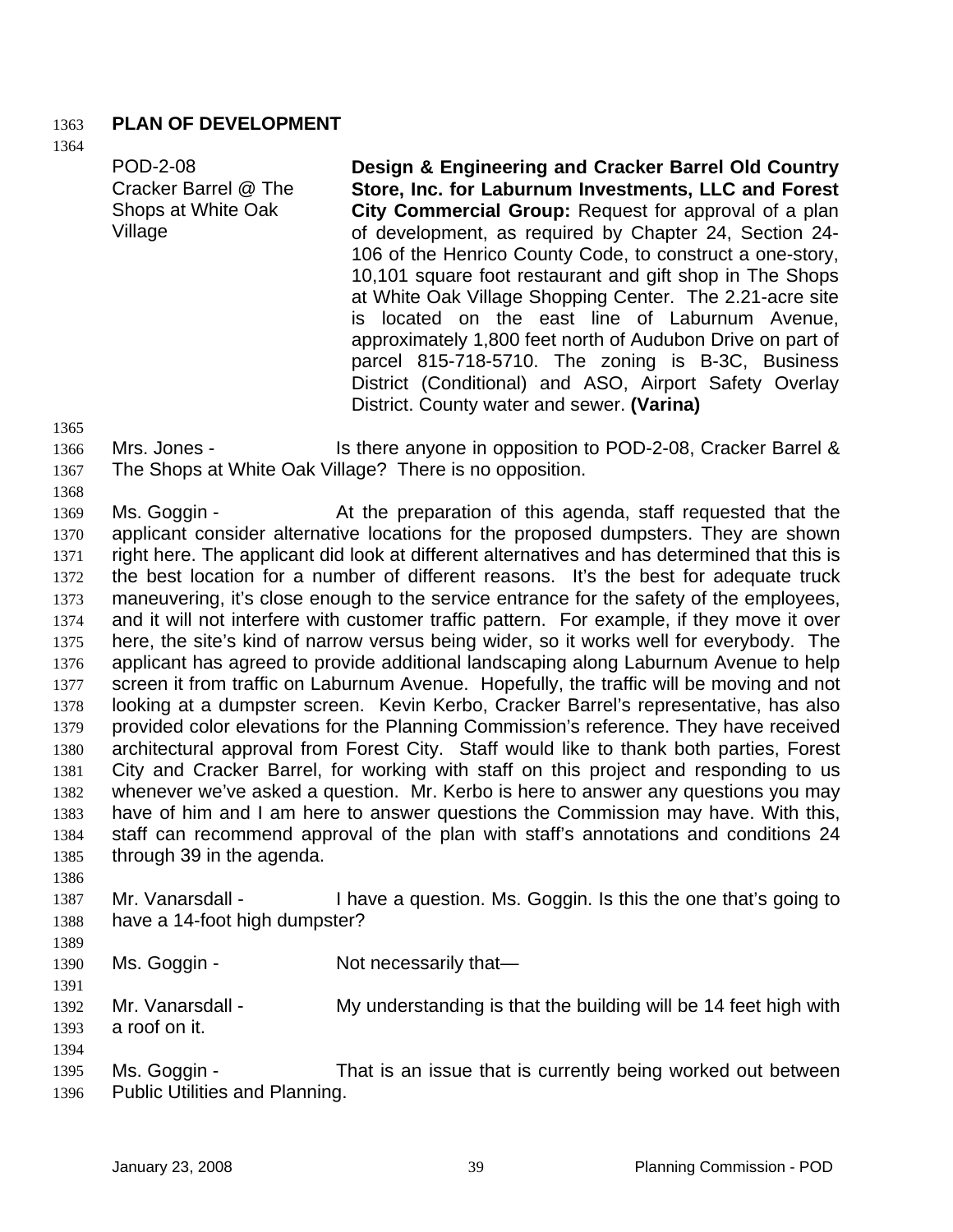Mr. Vanarsdall - That's what I was going to ask you, if someone else has to approve that part. 1397 1398 1399 1400 1401 1402 1403 1404 1405 1406 1407 1408 1409 1410 1411 1412 1413 1414 1415 1416 1417 1418 1419 1420 1421 1422 1423 1424 1425 1426 1427 1428 1429 1430 1431 1432 1433 1434 1435 1436 1437 1438 1439 1440 1441 Ms. Goggin - It's an internal staff issue. The applicant is willing to do whatever the County determines is necessary. Mr. Vanarsdall - I think this might be a first where we have one that high. Ms. Goggin - Planning would prefer eight feet tall. Mr. Vanarsdall - Thank you. Mrs. Jones - The Many more questions for Ms. Goggin? Shall we hear the applicant address the issue? Mr. Vanarsdall - We could, yes. Is there someone here representing Cracker Barrel? I wanted to ask you a question anyway, so come on down. Mrs. Jones - If you wouldn't mind stating your name for the record, please. Mr. Kerbo - **My name is Kevin Kerbo.** I'm the senior site development manager for Cracker Barrel in Lebanon, Tennessee. Mr. Vanarsdall - Is that true that you're going to have the 14-foot high dumpster? Mr. Kerbo - Yes sir, that's a true statement, if that's what the two County departments determine will be required to get a building permit and a certificate of occupancy. We prefer to do just the standard eight-foot tall walls. Everything you do extra costs money and so forth. We did something very similar to this over at Gaskins Road. I believe Mr. Wilhite was the planner on that deal. So, we have set a precedent of doing that in Henrico County. Again, we don't care either way. It's just whatever you folks decide. Mr. Vanarsdall - Ckay. Thank you for that. Mr. Kerbo - Yes sir. Mr. Vanarsdall - The other question I wanted to ask you is I noticed you changed the restrooms from the right to the left. Mr. Jernigan asked me to ask you about that. I told him I already ran into that with the wife and I, and the rest of family traveling I think in South Carolina. Everybody went to the right and they had changed it to the left. So, I don't think it's a big issue; he was just laughing about it.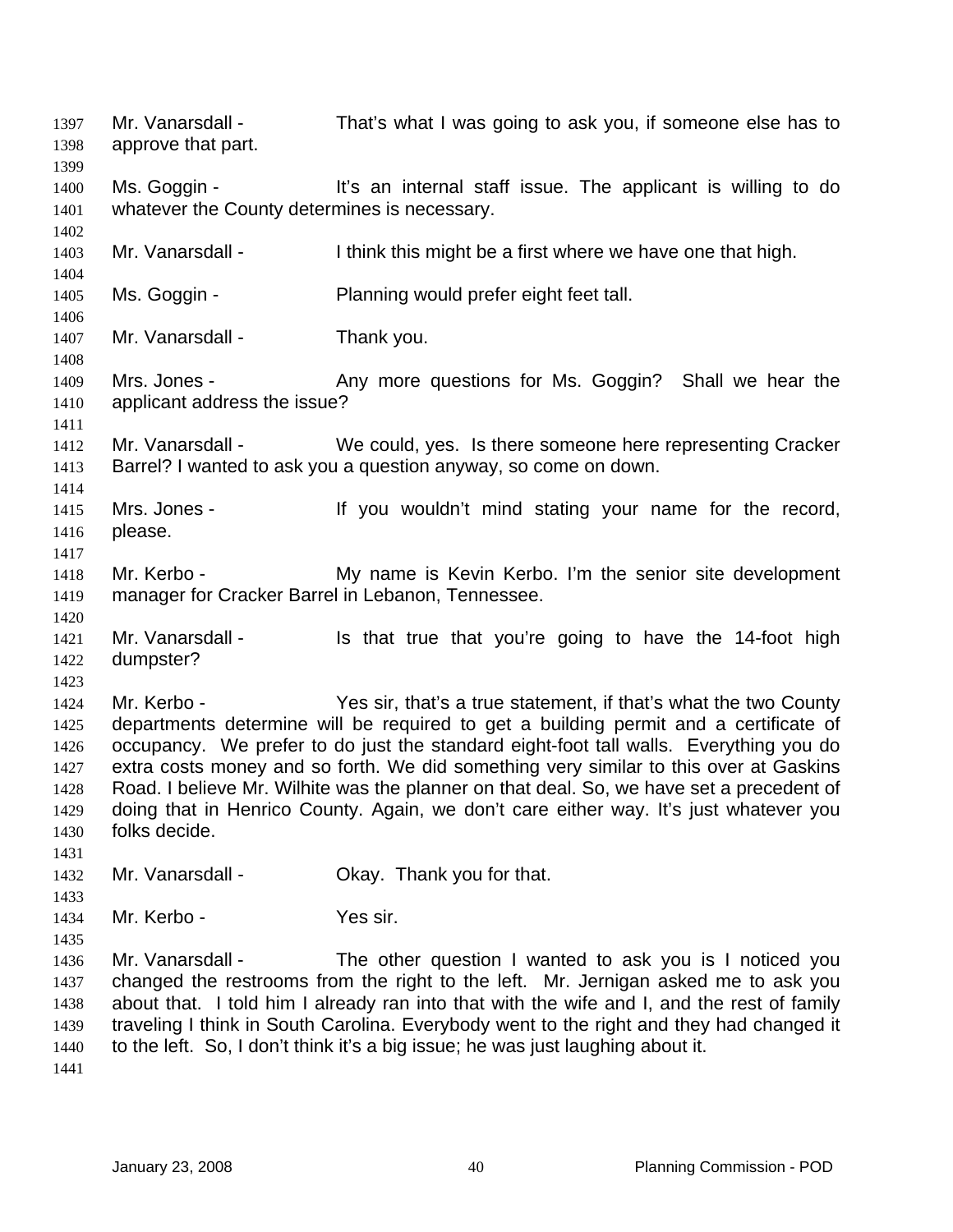Mr. Kerbo - For years, the men's were on the left. I did a little research on that and around '98 or '99 when we made some modifications to the building and increased the seating, it just worked better to flip them. That's my answer right there for the modification to the building. 1442 1443 1444 1445 1446 1447 1448 1449 1450 1451 1452 1453 1454 1455 1456 1457 1458 1459 1460 1461 1462 1463 1465 1466 1467 1468 1469 1470 1471 1472 1473 1474 1475 1476 1477 1478 1479 1480 1481 1482 1483 1484 1485 1486 1487 Mr. Vanarsdall - Yes, thank you. I don't have any more questions. Mrs. Jones - Thank you, Mr. Kerbo. Mr. Vanarsdall - With that, I move POD-2-08, Cracker Barrel & The Shops at White Oak Village, be approved with annotations on the plan, standard conditions for developments of this type, and the following conditions 24 through 39. Mr. Archer - Second. Mrs. Jones - **Motion by Mr. Vanarsdall, seconded by Mr. Archer. All in** favor say aye. All opposed say no. The ayes have it; the motion carries. The Planning Commission approved POD-2-08, Cracker Barrel & The Shops at White Oak Village, subject to the annotations on the plans, the standard conditions attached to these minutes for developments of this type, and the following additional conditions: 1464 24. The easements for drainage and utilities as shown on approved plans shall be granted to the County in a form acceptable to the County Attorney prior to any occupancy permits being issued. The easement plats and any other required information shall be submitted to the County Real Property Agent at least sixty (60) days prior to requesting occupancy permits. 25. The developer shall provide fire hydrants as required by the Department of Public Utilities and Division of Fire. 26. Outside storage shall not be permitted. 27. The proffers approved as a part of zoning case C-29C-06 shall be incorporated in this approval. 28. The developer shall install an adequate restaurant ventilating and exhaust system to minimize smoke, odors, and grease vapors. The plans and specifications shall be included with the building permit application for review and approval. If, in the opinion of the County, the type system provided is not effective, the Commission retains the rights to review and direct the type of system to be used. 29. Any necessary off-site drainage and/or water and sewer easements must be obtained in a form acceptable to the County Attorney prior to final approval of the construction plans. 30. Deviations from County standards for pavement, curb or curb and gutter design shall be approved by the County Engineer prior to final approval of the construction plans by the Department of Public Works. 31. The loading areas shall be subject to the requirements of Chapter 24, Section 24-97(b) of the Henrico County Code.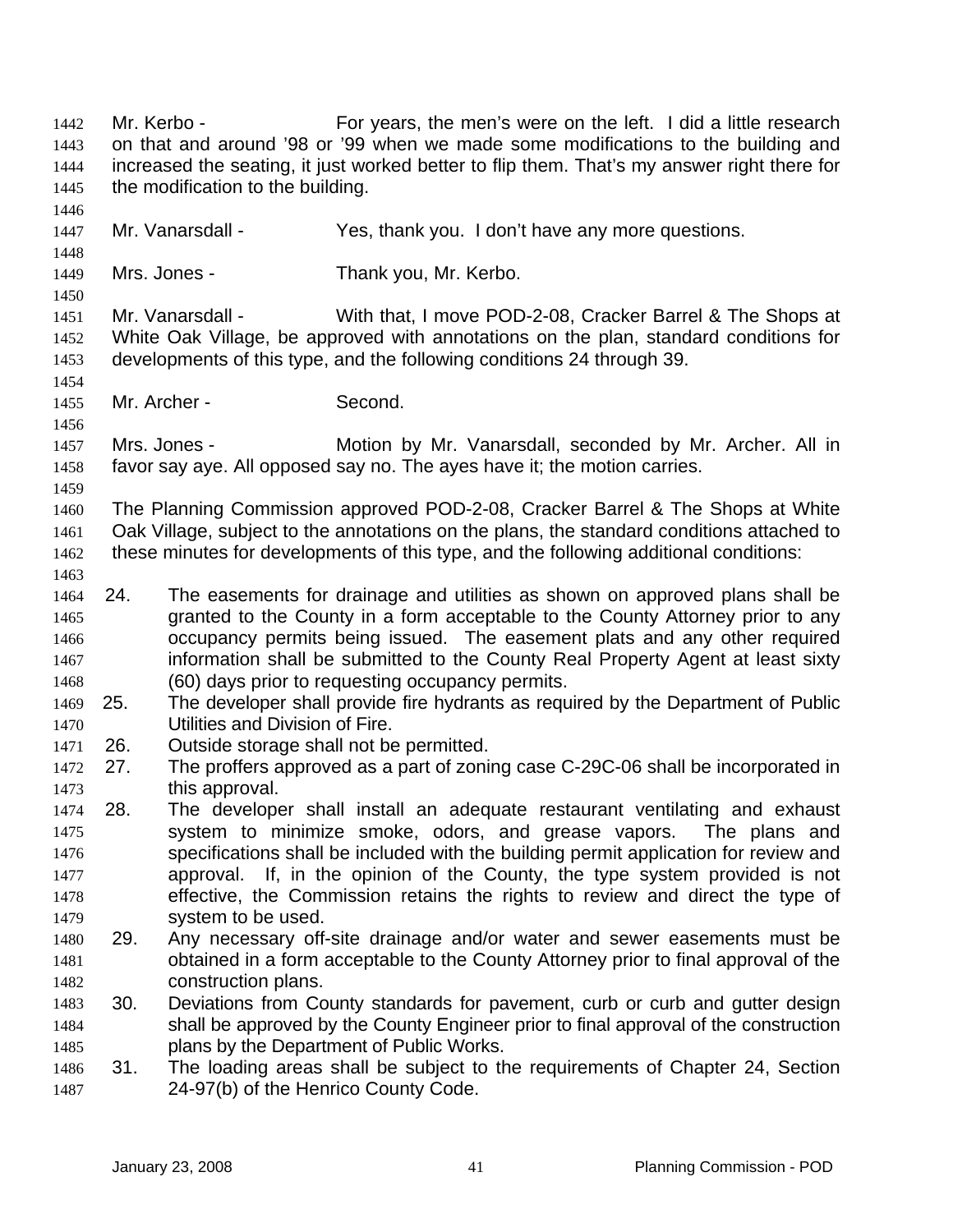- 32. Storm water retention, based on the 50-10 concept, shall be incorporated into the drainage plans. 1488 1489
- 1490 1491 1492 33. Insurance Services Office (ISO) calculations must be included with the plans and contracts and must be approved by the Department of Public Utilities prior to the issuance of a building permit.
- 1494 1495 1493 34. Approval of the construction plans by the Department of Public Works does not establish the curb and gutter elevations along the Henrico County maintained rightof-way. The elevations will be set by Henrico County.
- 1496 1497 1498 35. Evidence of a joint ingress/egress and maintenance agreement must be submitted to the Department of Planning and approved prior to issuance of a certificate of occupancy for this development.
- 1499 1500 1501 1502 1503 36. The location of all existing and proposed utility and mechanical equipment (including HVAC units, electric meters, junction and accessory boxes, transformers, and generators) shall be identified on the landscape plans. All equipment shall be screened by such measures as determined appropriate by the Director of Planning or the Planning Commission at the time of plan approval.
- 1504 1505 37. Only retail business establishments permitted in a B-3C zone may be located in this center.
- 1506 1507 38. The ground area covered by all the buildings shall not exceed in the aggregate 25 percent of the total site area.
- 1508 1509 39. No merchandise shall be displayed or stored outside of the building(s) or on sidewalk(s).
- 1510

#### 1511 **PLAN OF DEVELOPMENT**

1512

POD-5-08 Bojangles @ 4901 Nine Mile Road **Balzer & Associates, Inc. for Ample Storage Laburnum Avenue, LLC and REDCO Properties, LLC:** Request for approval of a plan of development as required by Chapter 24, Section 24-106 of the Henrico County Code, to construct a one-story, 3,868 square foot restaurant with drive-thru facilities. The 1.4-acre site is located on the southeast corner of Nine Mile Road (State Route 33) and Laburnum Avenue on part of parcel 811-723-1052. The zoning is M-1C, Light Industrial District (Conditional). County water and sewer. **(Fairfield)** 

- 1513
- 1514 1515 Mrs. Jones - Is there any opposition to POD-5-08, Bojangles @ 4901 Nine Mile Road? There is no opposition.
- 1516

1517 1518 1519 1520 1521 1522 Mr. Garrison - Good morning. Madam Chairman and Planning Commission members, the applicant is requesting approval of a one-story, approximately 3800 square-foot restaurant at the intersection of Nine Mile Road and Laburnum Avenue. The applicant provided color elevations as requested to ensure building materials and color matched Exhibit A3 from the proffered conditions. Therefore, staff an recommend approval subject to the standard conditions for developments of this type and the added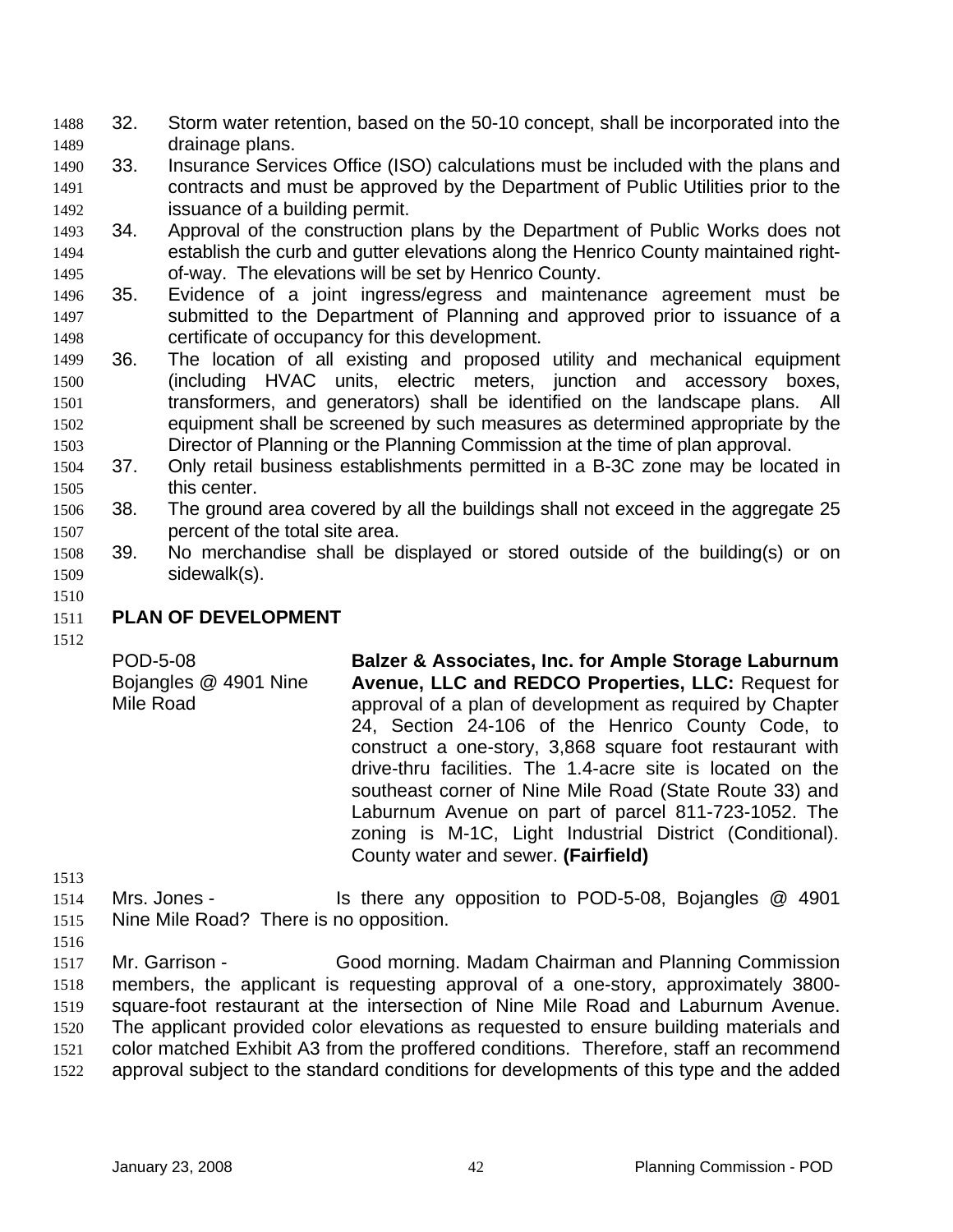conditions in your agenda. Staff and representatives of the applicant are available to answer any questions that you may have. 1523 1524 1525 1526 1527 1528 1529 1530 1531 1532 1533 1534 1535 1536 1537 1538 1539 1540 1541 1542 1543 1544 1545 1546 1547 1548 1549 1550 1551 1552 1553 1554 1555 1556 1557 1558 1559 1561 1562 1563 1564 1566 1568 Mrs. Jones - **Cuestions for Mr. Garrison?** Mr. Archer - I don't have any. We've been discussing this for quite some time and he did indicate to me he was going to put up the architecturals so we could see what they were. People in the East End have been requesting a restaurant for a good while, so hopefully this will satisfy some of those. Mrs. Jones - That does not look like a standard Bojangles design that I'm used to. It's different. Mr. Garrison - Different good? Mrs. Jones - That's what I thought you might tell me. Mr. Garrison - The proffers state they need the building to be all brick. From Exhibit A3, staff felt it matches with the red brick, the tan-colored brick band around the building. Mrs. Jones - Think it's attractive. Mr. Archer - Any other questions? Hearing none, Madam Chairman, I will move for approval of POD-5-08, Bojangles @ 4901 Nine Mile Road, subject to the revised architectural plan, the annotations on the plan, the additional conditions 24 through 39. Mr. Vanarsdall - Second. Mrs. Jones - Motion made by Mr. Archer, seconded by Mr. Vanarsdall. All in favor say aye. All opposed say no. The ayes have it; the motion carries. The Planning Commission approved POD-5-08, Bojangles @ 4901 Nine Mile Road, subject to the annotations on the plans, the standard conditions attached to these minutes for developments of this type, and the following additional conditions: 1560 24. The easements for drainage and utilities as shown on approved plans shall be granted to the County in a form acceptable to the County Attorney prior to any occupancy permits being issued. The easement plats and any other required information shall be submitted to the County Real Property Agent at least sixty (60) days prior to requesting occupancy permits. 1565 25. The entrances and drainage facilities on Nine Mile Road (State Route 33) shall be approved by the Virginia Department of Transportation and the County. 1567 26. A notice of completion form, certifying that the requirements of the Virginia Department of Transportation entrances permit have been completed, shall be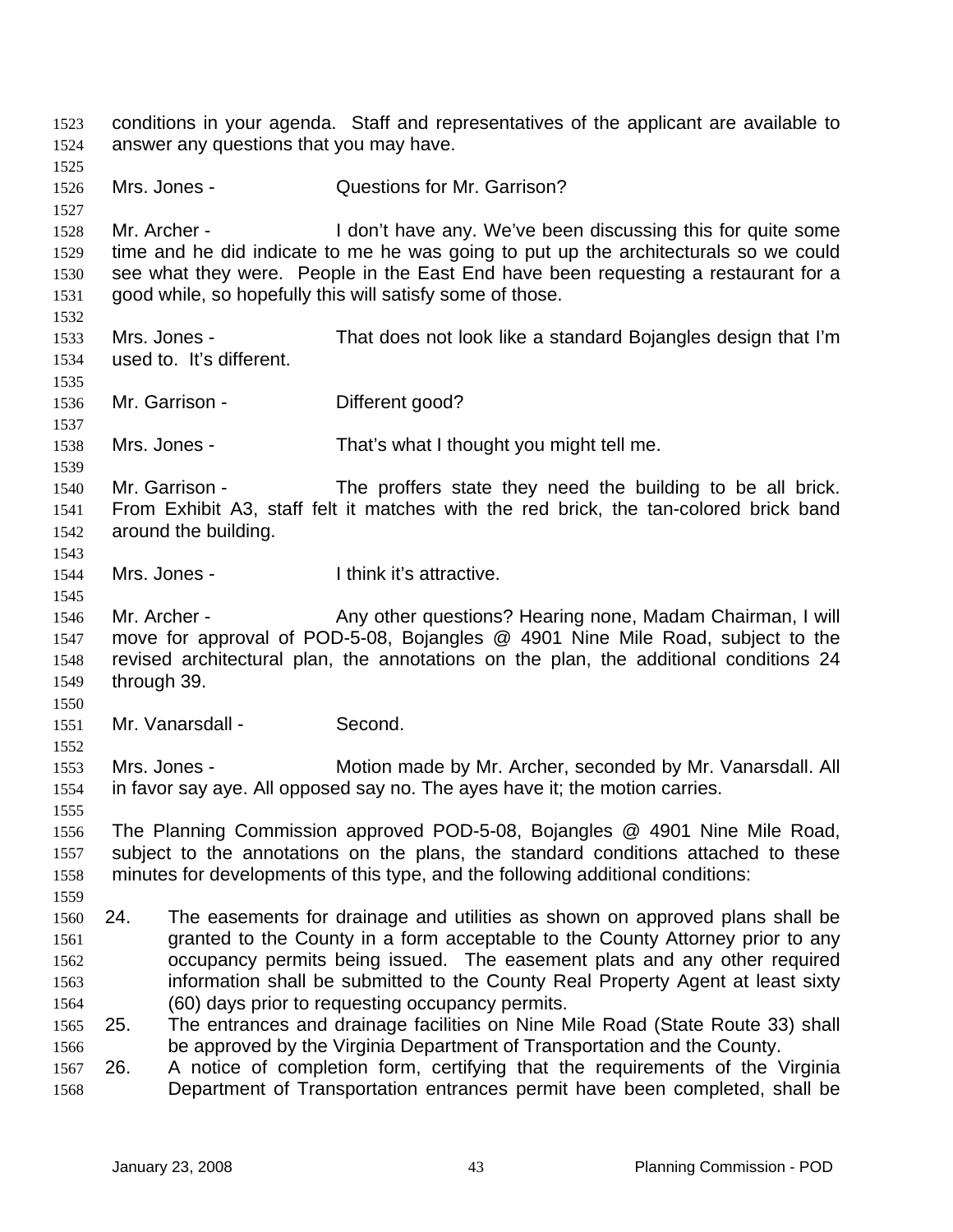1569

- 1570
- 1572 1571 27. The developer shall provide fire hydrants as required by the Department of Public Utilities and Division of Fire.
- 1573 28. Outside storage shall not be permitted.
- 1575 1574 29. A concrete sidewalk meeting standards shall be provided along the east side of Laburnum Avenue and the south side of Nine Mile Road.
- 1577 1576 30. The proffers approved as a part of zoning case C-64C-04 shall be incorporated in this approval.
- 1579 1580 1581 1582 1583 1578 31. The developer shall install an adequate restaurant ventilating and exhaust system to minimize smoke, odors, and grease vapors. The plans and specifications shall be included with the building permit application for review and approval. If, in the opinion of the County, the type system provided is not effective, the Commission retains the rights to review and direct the type of system to be used.
- 1585 1586 1584 32. Any necessary off-site drainage and/or water and sewer easements must be obtained in a form acceptable to the County Attorney prior to final approval of the construction plans.
- 1588 1589 1587 33. Deviations from County standards for pavement, curb or curb and gutter design shall be approved by the County Engineer prior to final approval of the construction plans by the Department of Public Works.
- 1591 1592 1593 1590 34. In the event of any traffic backup which blocks the public right-of-way as a result of congestion caused by the drive-up delivery facilities, the owner/occupant shall close the drive-up delivery facilities until a solution can be designed to prevent traffic backup.
- 1595 1596 1594 35. Insurance Services Office (ISO) calculations must be included with the plans and contracts and must be approved by the Department of Public Utilities prior to the issuance of a building permit.
- 1598 1599 1597 36. Approval of the construction plans by the Department of Public Works does not establish the curb and gutter elevations along the Henrico County maintained right-of-way. The elevations will be set by Henrico County.
- 1600 1601 1602 1603 37. Approval of the construction plans by the Department of Public Works does not establish the curb and gutter elevations along the Virginia Department of Transportation maintained right-of-way. The elevations will be set by the contractor and approved by the Virginia Department of Transportation.
- 1604 1605 1606 38. Evidence of a joint ingress/egress and maintenance agreement must be submitted to the Department of Planning and approved prior to issuance of a certificate of occupancy for this development.
- 1607 1608 1609 1610 1611 39. The location of all existing and proposed utility and mechanical equipment (including HVAC units, electric meters, junction and accessory boxes, transformers, and generators) shall be identified on the landscape plans. All equipment shall be screened by such measures as determined appropriate by the Director of Planning or the Planning Commission at the time of plan approval**.**
- 1613 1614 Mr. Emerson - Madam Chairman, that brings you to the next to the last item on your agenda, the approval of minutes from you December 12, 2007 meeting.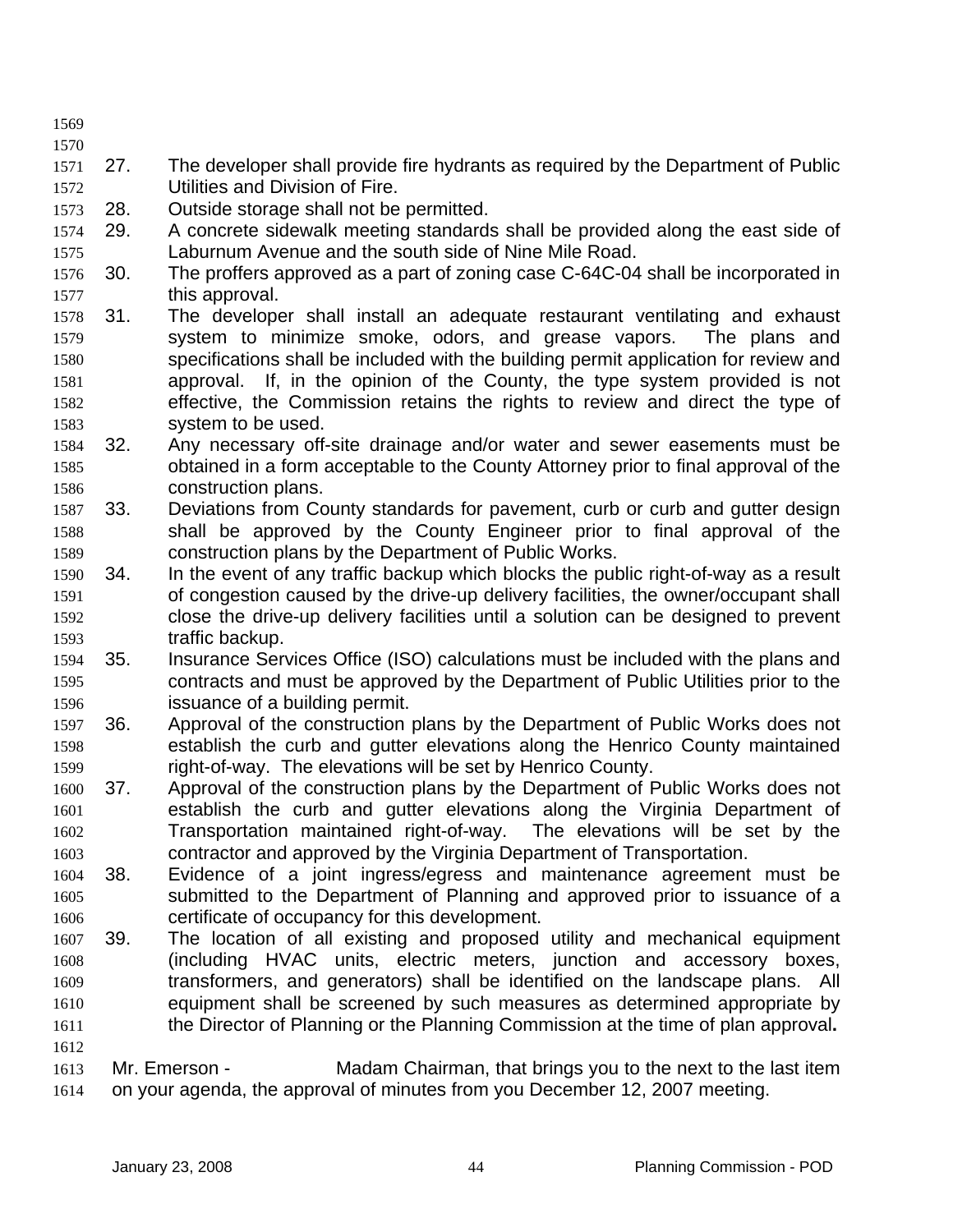| 1615<br>1616 | APPROVAL OF MINUTES: December 12, 2007 |                                                                                       |
|--------------|----------------------------------------|---------------------------------------------------------------------------------------|
| 1617         |                                        |                                                                                       |
| 1618         | Mrs. Jones -                           | Do we have additions or corrections to the minutes of                                 |
| 1619         | December 12th?                         |                                                                                       |
| 1620         |                                        |                                                                                       |
| 1621         | Mr. Archer -                           | I have a correction, Madam Chairman. On page 55, line                                 |
| 1622         |                                        | 2113 reads, "But I sense that there is a bit too much deceived in here today." I must |
| 1623         | have said "received."                  |                                                                                       |
| 1624         |                                        |                                                                                       |
| 1625         | Mrs. Jones -                           | Well, we'll hope you did. All right.                                                  |
| 1626         | Mr. Archer -                           |                                                                                       |
| 1627<br>1628 | "received" not "deceived."             | I hope I didn't engage in a lot of deception. I'm sure I said                         |
| 1629         |                                        |                                                                                       |
| 1630         | Mrs. Jones -                           | Any other corrections to the minutes? I'll entertain a motion.                        |
| 1631         |                                        |                                                                                       |
| 1632         | Mr. Vanarsdall -                       | I move that the minutes of December 12, 2007, be approved                             |
| 1633         | with the correction.                   |                                                                                       |
| 1634         |                                        |                                                                                       |
| 1635         | Mr. Archer -                           | Second.                                                                               |
| 1636         |                                        |                                                                                       |
| 1637         | Mrs. Jones -                           | Motion by Mr. Vanarsdall, seconded by Mr. Archer. All in                              |
| 1638         |                                        | favor say aye. All opposed say no. The ayes have it; the motion passes.               |
| 1639         |                                        | The Planning Commission approved the December 12, 2007 minutes as corrected.          |
| 1640<br>1641 |                                        |                                                                                       |
| 1642         | Mrs. Jones -                           | Are there announcements?                                                              |
| 1643         |                                        |                                                                                       |
| 1644         | Mr. Emerson -                          | No ma'am. I have nothing more for the Commission today,                               |
| 1645         | unless there are questions for me.     |                                                                                       |
| 1646         |                                        |                                                                                       |
| 1647         | Mrs. Jones -                           | Well then I will entertain a motion for adjournment.                                  |
| 1648         |                                        |                                                                                       |
| 1649         | Mr. Archer -                           | So moved.                                                                             |
| 1650         |                                        |                                                                                       |
| 1651         | Mr. Vanarsdall -                       | Second.                                                                               |
| 1652<br>1653 | Mrs. Jones -                           | We have a motion by Mr. Archer, seconded by Mr.                                       |
| 1654         |                                        | Vanarsdall. All in favor say aye. All opposed say no. The ayes have it; the motion    |
| 1655         | passes. Meeting is adjourned.          |                                                                                       |
| 1656         |                                        |                                                                                       |